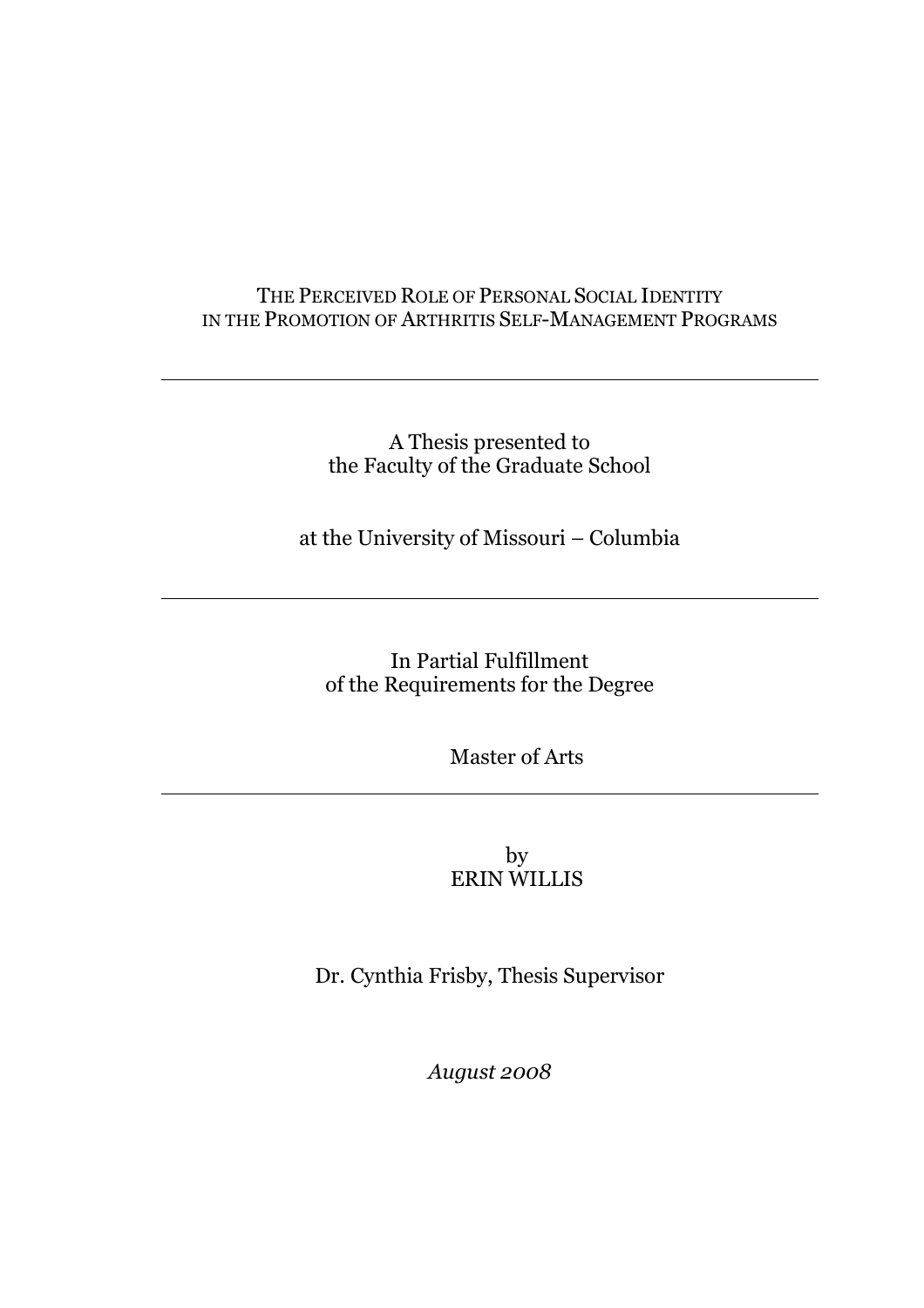The undersigned, appointed by the Dean of the Graduate School, have examined the thesis entitled

# THE PERCEIVED ROLE OF PERSONAL SOCIAL IDENTITY IN THE PROMOTION OF ARTHRITIS SELF-MANAGEMENT PROGRAMS

presented by Erin Willis

a candidate for the degree of Master of Arts

and hereby certify that, in their opinion, it is worthy of acceptance.

-------------------------------------------------- Dr. Glen Cameron

-------------------------------------------------- Dr. Cynthia Frisby

> -------------------------------------------------- Dr. Jerry C. Parker

--------------------------------------------------

Dr. Yong Volz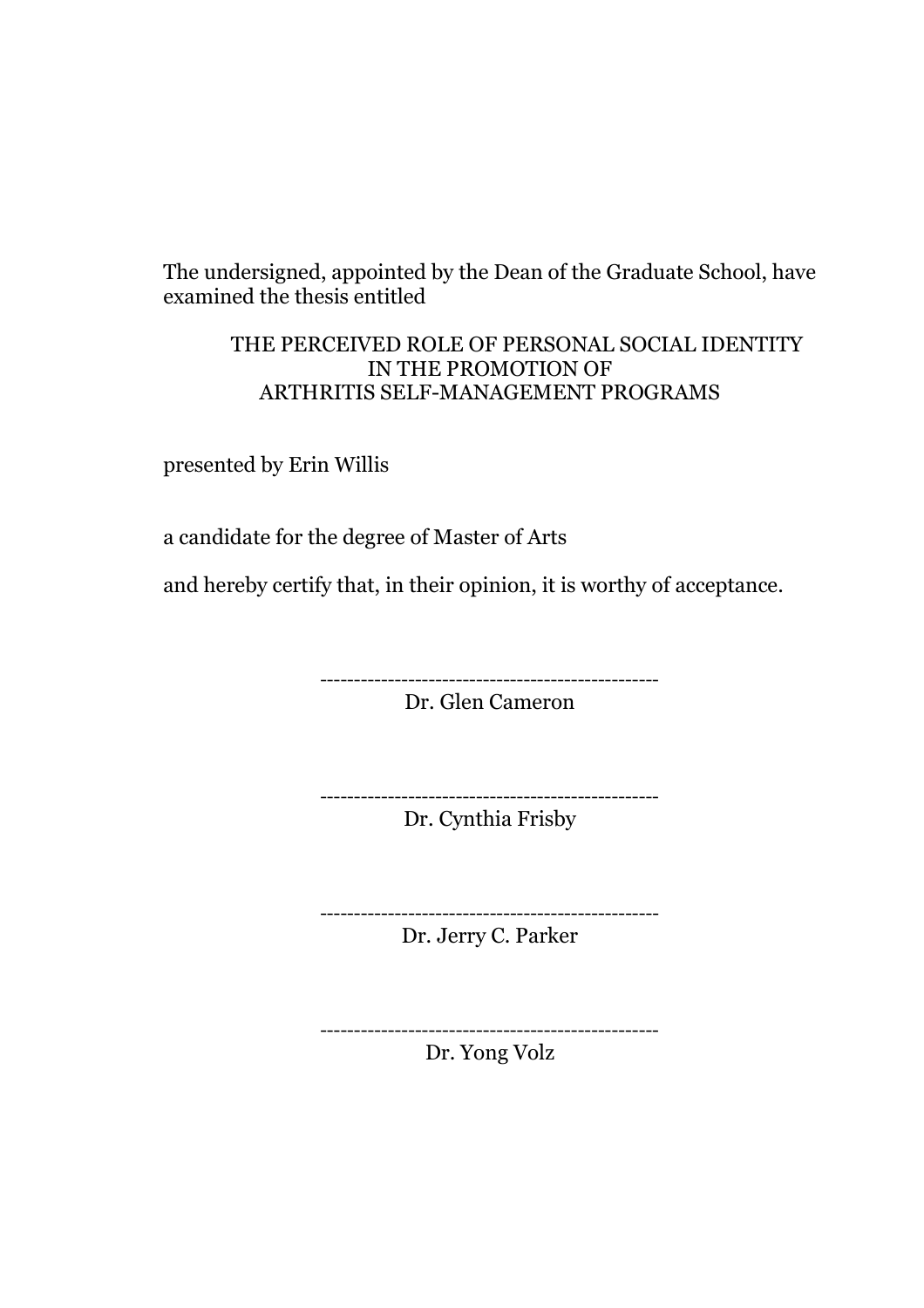### ACKNOWLEDGEMENTS

#### *The journey is the reward. – Chinese proverb*

While holding a graduate assistantship at the Missouri Arthritis Rehabilitation Research and Training Center (MARRTC), I was given the opportunity to explore the world of research. After attending the American College of Rheumatology (ACR) Conference in Boston in November 2007, I was turned onto a whole new world. Behind the scenes where no consumer even can begin to fathom – researchers are working on numerous projects to better the quality of life for people living with arthritis, and other rheumatic diseases. Since I have rheumatoid arthritis… I was moved. I cannot put into words the change that occurred in me. But, thankfully a change occurred.

I would like to acknowledge MARRTC, specifically Rebecca Woelfel, for giving me such an opportunity and for pushing me to be a better version of me. In addition, Drs. Glen Cameron and Jerry C. Parker have helped fuel my fire. I feel very lucky to have been given the opportunity to be part of such a dynamic team.

Dr. Yong Volz has taught me countless lessons and has been a close guide along the way. I am so appreciative of her attention. Yong has taken an interest in me, as a student, and her advice is simply priceless.

Finally, I acknowledge Dr. Cynthia Fribsy's dedication to this project. She has given criticism where needed most, but is also first to applaud my progress. She is a great inspiration.

I admire you all.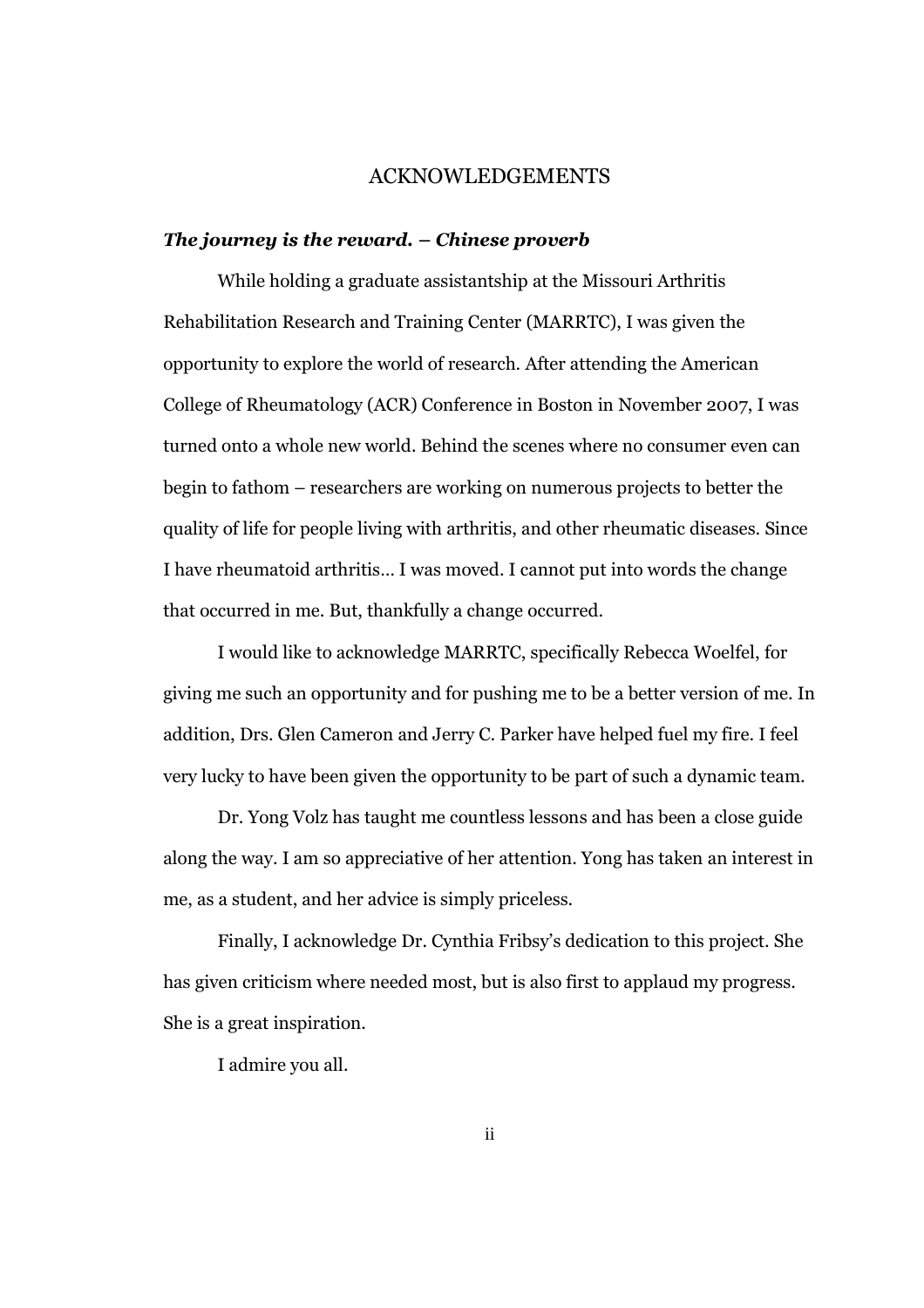# TABLE OF CONTENTS

| Chapter     |                                                                                                      |                                                                                                                       |  |  |  |  |
|-------------|------------------------------------------------------------------------------------------------------|-----------------------------------------------------------------------------------------------------------------------|--|--|--|--|
| $1_{-}$     |                                                                                                      | Goals of the Study                                                                                                    |  |  |  |  |
| 2.          |                                                                                                      |                                                                                                                       |  |  |  |  |
| 3.          |                                                                                                      |                                                                                                                       |  |  |  |  |
| 4.          |                                                                                                      |                                                                                                                       |  |  |  |  |
| 5.          |                                                                                                      |                                                                                                                       |  |  |  |  |
| 6.          | <b>In-Depth Interviews</b><br>Ethnography                                                            |                                                                                                                       |  |  |  |  |
| $7_{\cdot}$ |                                                                                                      |                                                                                                                       |  |  |  |  |
| 8.          | Social Roles and Realization of Identity<br>Utilization of Arthritis Self-Management Programs        |                                                                                                                       |  |  |  |  |
| 9.          | ETHNOGRAPHIC FIELD OBSERVATIONS  44<br>Asking for Help<br><b>Personal Narratives</b><br>Independence |                                                                                                                       |  |  |  |  |
|             |                                                                                                      |                                                                                                                       |  |  |  |  |
| Appendix    |                                                                                                      |                                                                                                                       |  |  |  |  |
|             | $\mathbf{I}$ .<br>$\Pi$ .<br>Ш.                                                                      | INTERVIEW PARTICIPANT SURVEY 55<br>INTERVIEW GUIDE $\dots\dots\dots\dots\dots\dots\dots\dots\dots\dots\dots \dots$ 56 |  |  |  |  |
|             |                                                                                                      |                                                                                                                       |  |  |  |  |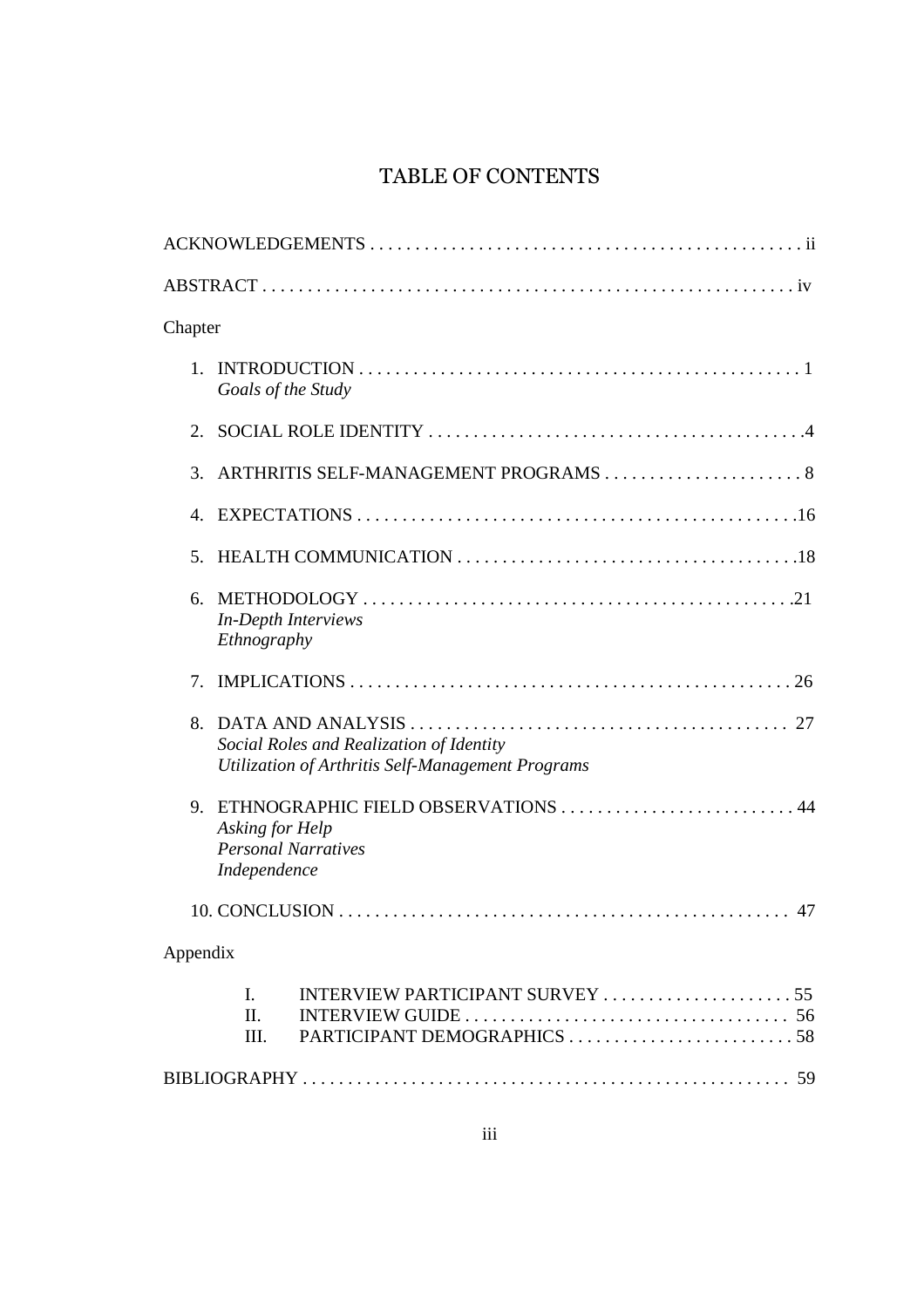# THE PERCEIVED ROLE OF PERSONAL SOCIAL IDENTITY IN THE PROMOTION OF ARTHRITIS SELF-MANAGEMENT PROGRAMS

# Erin Willis

Dr. Cynthia Frisby, Thesis Supervisor

# ABSTRACT

This research attempts to understand how a person with arthritis perceives his or her own social role identity and how that might relate to the underutilization of arthritis self-management programs. The ultimate goal of this research is to learn how people with arthritis perceive themselves and their disease within a particular social role and how those perceptions shape healthrelated beliefs and behaviors.

Qualitative research methods provide a framework for this study, including in-depth interviews and ethnographic fieldwork. Data was collected and analyzed for themes and patterns, including social role identity and utilization of self-management strategies.

Arthritis self-management programs are designed for many purposes, including reducing pain and increasing mobility. However, many people with arthritis already practice arthritis self-management strategies although not aware of the implications. The promotion of such programs should communicate to people with arthritis the ability to fulfill social roles longer and with less effort by practicing formal self-management strategies.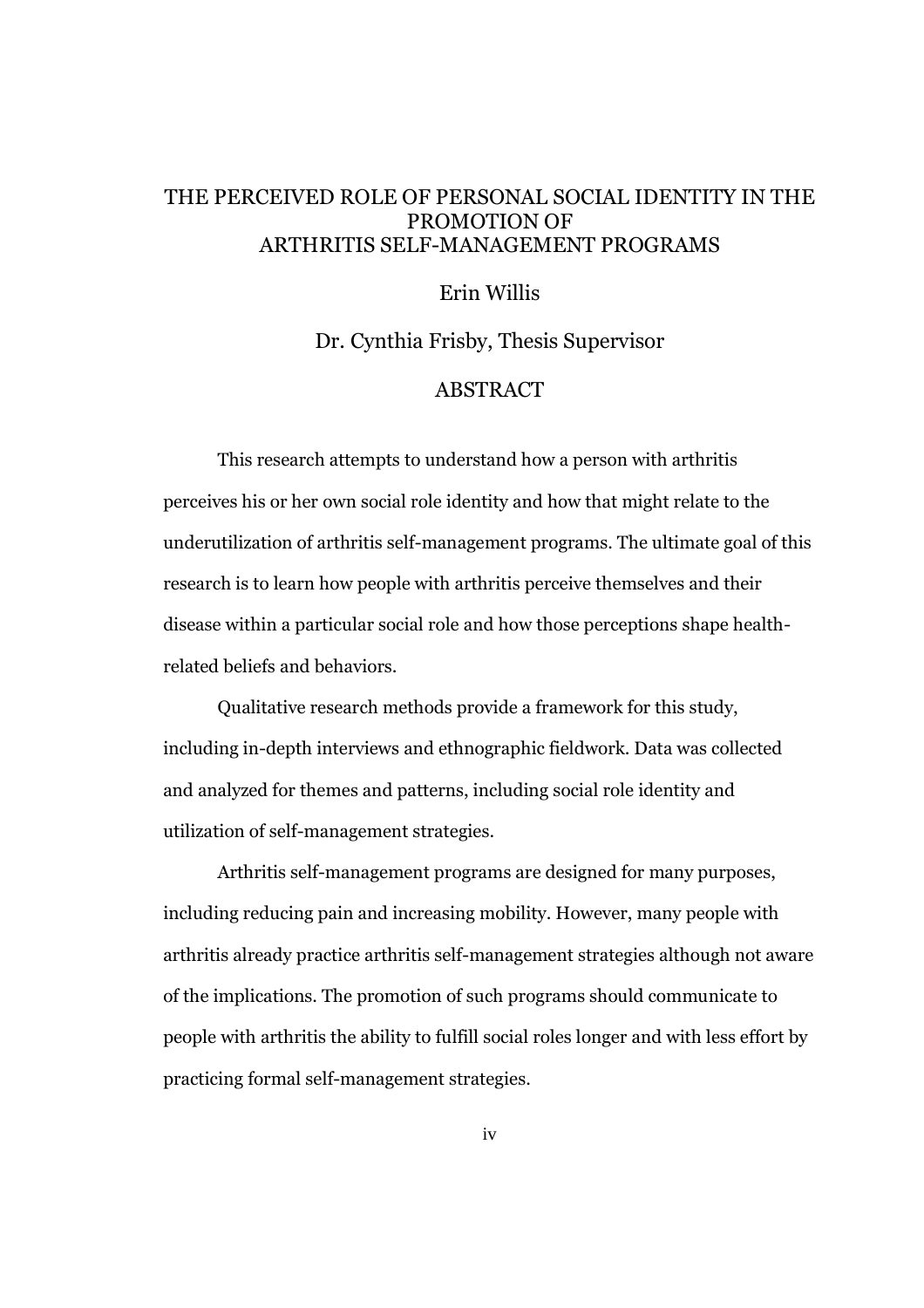#### *CHAPTER 1: INTRODUCTION*

This research attempts to understand how a person with arthritis perceives his or her own social role identity and how that might relate to the underutilization of arthritis self-management programs. The ultimate goal of this research is to learn how people with arthritis perceive themselves and their disease within a particular social role and how those perceptions shape healthrelated beliefs and behaviors.

This paper is based on findings drawn from research undertaken within a qualitative framework of analysis. In-depth qualitative interviews with people who have arthritis are not designed to produce statistically significant, or generalizable, findings. Rather, the aim is to bring to the attention of the reader certain aspects of the phenomena under study, and to develop an understanding of the phenomena in some depth (Agar, 1980). Gerhardt (1990) notes that in the area of long-term illnesses, it becomes vital for those involved in care and treatment to know what effects interventions have, not only in clinical terms, but also in terms of an individual's quality of life. Only then does it become possible for treatment and advice to be adapted to the everyday realities of people with arthritis.

Arthritis is the leading cause of disability in the United States, affecting one in five (or 46 million) adults. According to the Arthritis Foundation, arthritis is a term used to define over 100 diseases and rheumatic conditions and is projected to affect an estimated 67 million adults by 2030.

1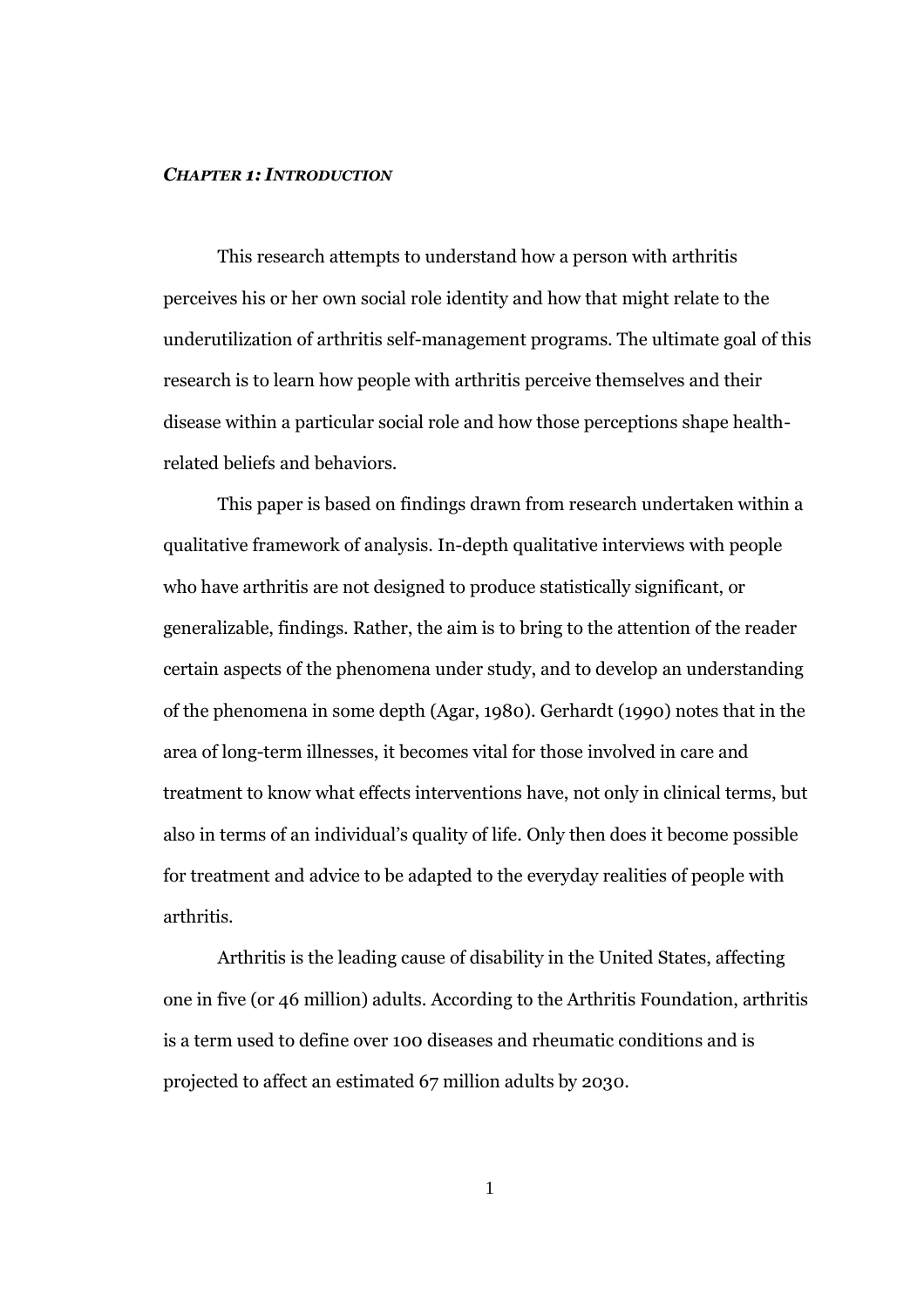Each year, arthritis costs the economy more than \$128 billion. It is estimated that people aged 60 years and older have, on average, 2.2 chronic conditions. Chronic disease is responsible for almost 70 percent of all health care expenditures (Lorig, et. al., 1999).

Research has shown those who participate in self-management programs can reduce pain by 20 percent and hospital visits by 40 percent. Arthritis selfmanagement programs are health promotion programs designed to educate people with arthritis on how to better understand their disease, cope with chronic pain, and to take an active role in managing their arthritis. Untreated or inadequately managed arthritis can have a negative impact on people with the disease by limiting physical function, quality of life, work, and the ability to manage other chronic conditions successfully (Theis, Helmick, Hootman, 2007).

However, even though effective self-management programs are available, only 11 percent of people with arthritis (18 years of age or older) have ever taken an educational course or class to teach them how to manage problems related to arthritis or joint symptoms (Centers for Disease Control and Prevention, NHIS, 2003).

The availability of arthritis self-management programs varies by state. The Arthritis Foundation's *Arthritis Self-Management Program*, was developed in the early 1980s at Stanford University, Palo Alto, California, and each year only reaches from 8,000 to 12,000 adults who have been diagnosed as having a form of chronic arthritis (Kruger et. al., 1998). This is not to say that people with arthritis are not already practicing self-management strategies learned throughout the course of the disease.

2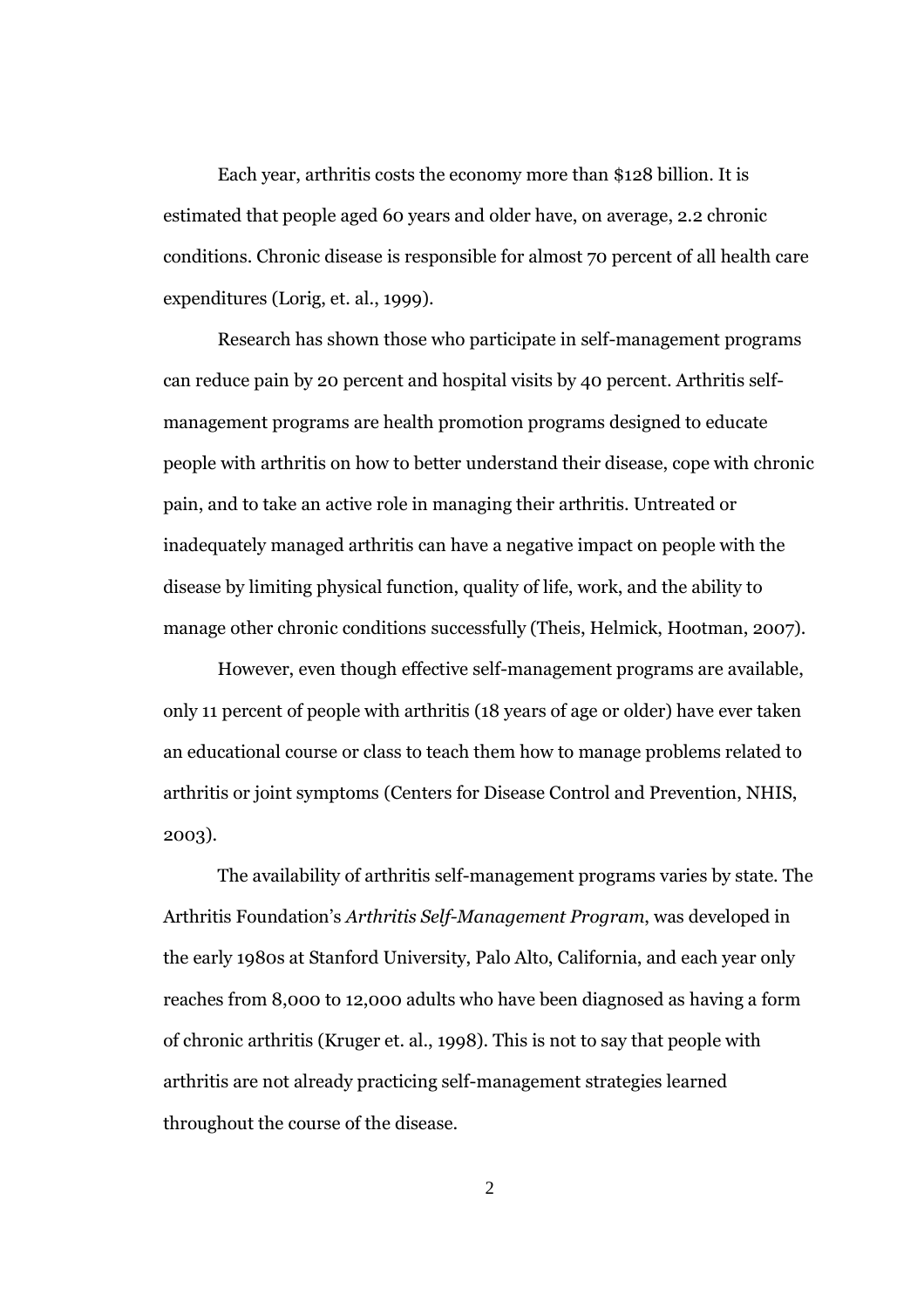The prevalence of arthritis by state ranges from 17.9 percent to 37.2 percent, with the median being 27 percent (Centers for Disease Control and Prevention, 2000). My research took place only in Missouri, which has a slightly higher than average percentage of people with arthritis.

This research looks into personal accounts of people with arthritis, using a combination of in-depth interviews and ethnography. Often, patients' 'subjective' experiences are seen neither as valid, nor as being valuable research resources. However, this research explores patients' perspectives of their disease and how those thoughts influence health-related beliefs and behaviors. Physician and health care professional knowledge must acknowledge, value and focus on personal experience which will facilitate an understanding of human response to illness (Watson, 1985).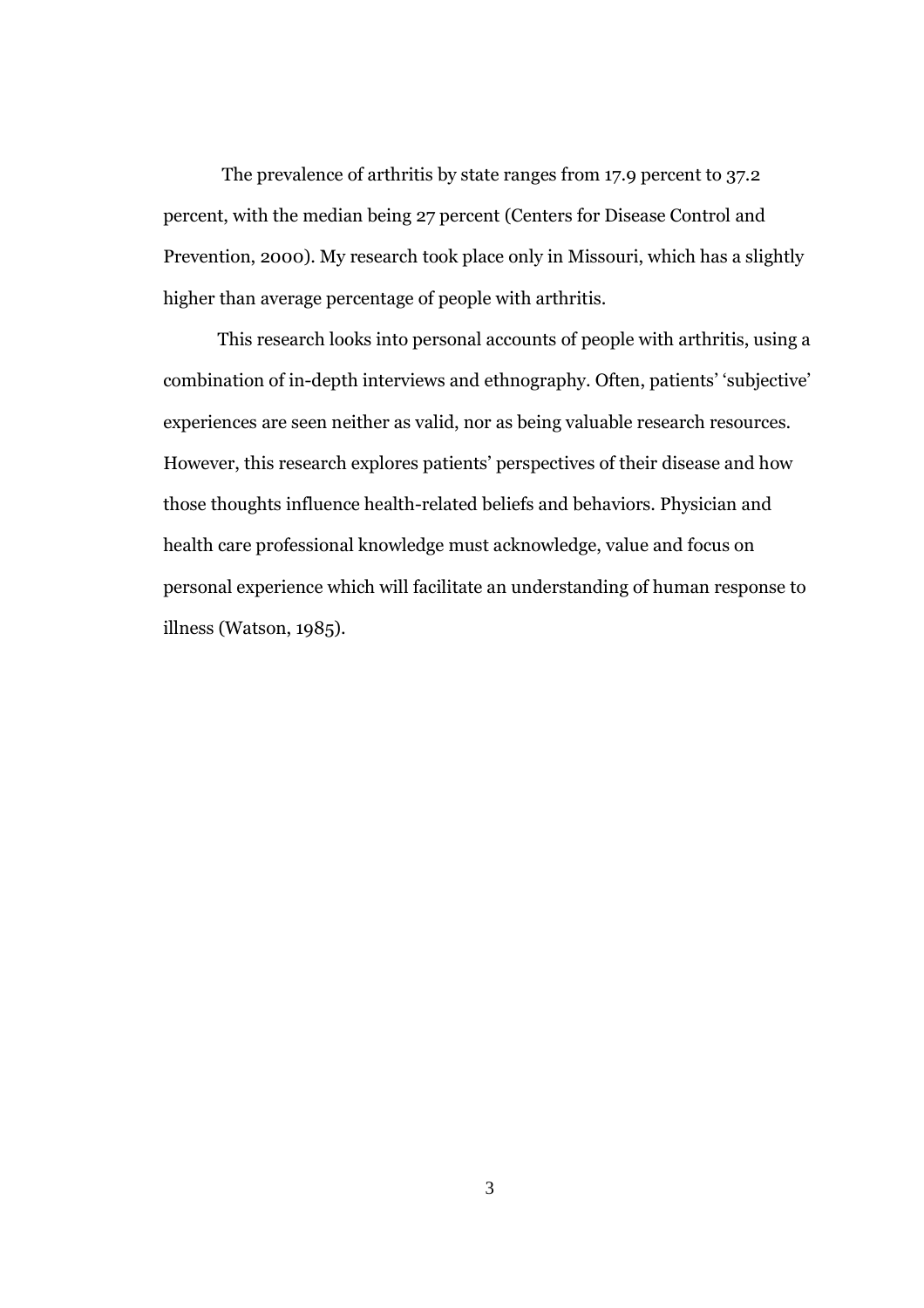#### *CHAPTER 2: SOCIAL ROLE IDENTITY*

Arthritis does not discriminate in persons affected by the degenerative disease. Despite recent treatment advances, arthritis remains one of the leading causes of disability. Its cardinal symptoms – pain, swelling, and stiffness in joints – often result in difficulty carrying out the simplest tasks in daily living. "Joint pain and immobility result in reduced involvement in familial, work, and social roles and lowered quality-of-life" (Revenson & Felton, 1989, 344).

Much research has emphasized the importance of viewing the patient as a whole person with emotional as well as physical needs (Munhall, 1981; Oiler, 1982; Gortner, 1990). Morse (1991) writes that qualitative research is being identified as the major research approach for the exploration of feelings, spirits, attributes, values, meanings and characteristics of individuals or groups.

According to the Centers for Disease Control and Prevention, a recent survey (2003-2005 National Health Interview Survey) yielded the following results regarding the prevalence of doctor-diagnosed arthritis:

- Women (25.4%); Men (17.6%)
- Persons 65 years or older (50%); 45-64 years old (29.3%); 18-44 years old  $(7.9\%)$

 Non-hispanic whites (24.3%); Non-hispanic blacks (19.2%); Hispanics (11.4%) Although rheumatic diseases do not pose any immediate life threats, they create a complex set of illness-related factors, including severe and often unpredictable pain, joint swelling and stiffness, physical disability, and uncertainty about disease progression. Because of these illness-related factors, chronic diseases present a number of threats to the self concept, which can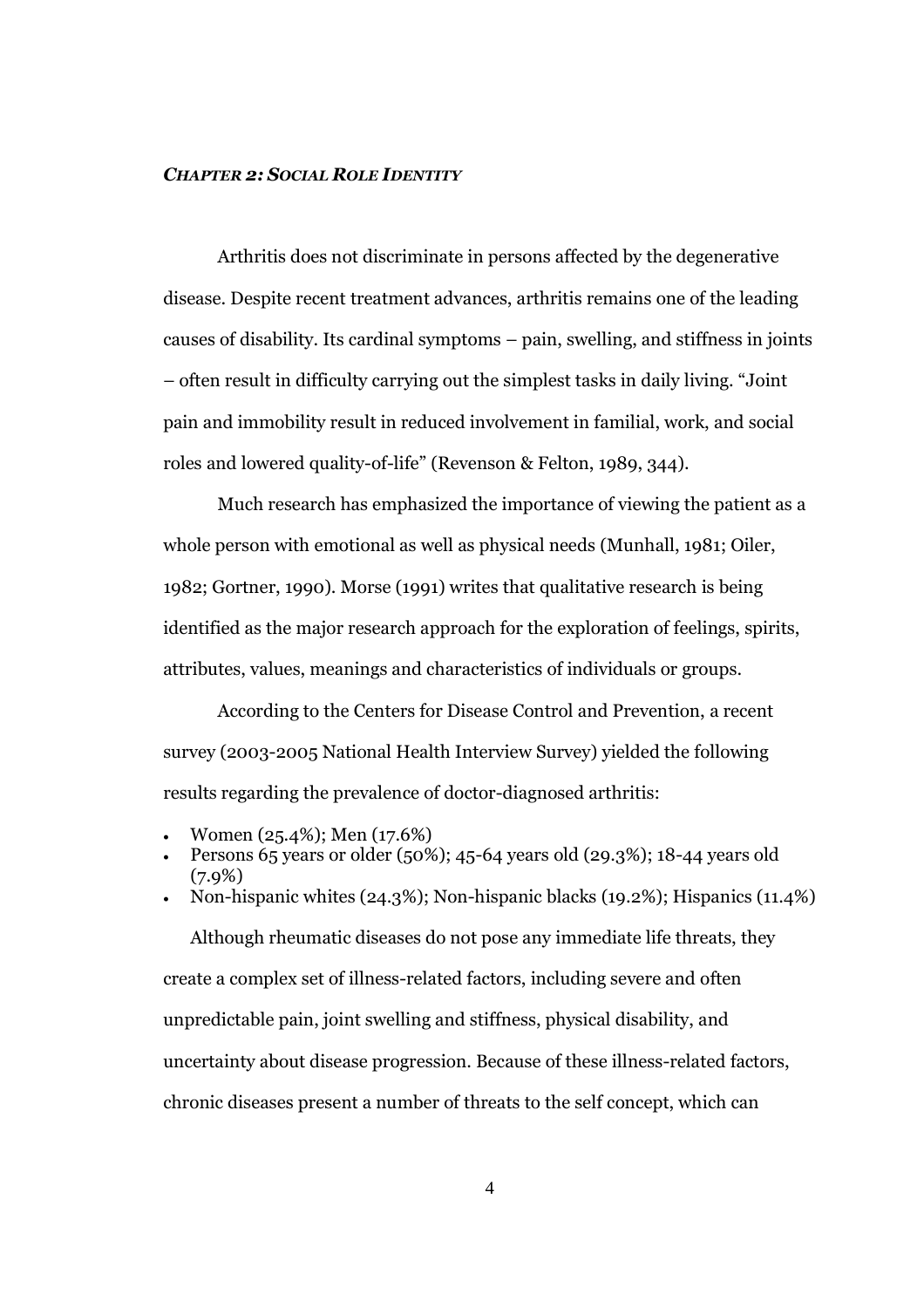adversely affect psychological well-being (Abraido-Lanza & Revenson, 2006, 224). Social identity theory and research on illness intrusions are useful in understanding how chronic illness may have these effects.

Social identity theory proposes that social roles, such as being a parent, worker, or spouse, form the basis for identity (Thoits, 1991). Arthritis, however, often impacts the ability to perform various activities, including those required for the fulfillment of various social roles. The term "illness intrusions" refers to these disease-caused lifestyle disruptions that "interfere with continued involvements in valued activities and interests" (Devins, 1989, 112).

When Revenson and Felton (1989) asked respondents to describe the major problems they encountered in having a chronic illness, most often reported were a restricted lifestyle (82.2%), limited movement (51.2%), and pain (31.1%). Illness intrusions may result directly from disability and pain, other features of illness that limit or impair functioning, or the need to limit or cease activities that worsen symptoms (Devins, 1989). Because intrusions often stem from various aspects of illness other than disability, illness intrusions cause psychological distress (Abraido-Lanza & Revenson, 2006).

Because of pain and disability, arthritis interferes with homemaking and other roles, including paid work, religious activities, recreation, and social relations. The high rates of depression observed among arthritis samples may be due, in part, to the inability to perform valued activities. Studies of people with rheumatoid arthritis report that satisfaction with the ability to perform important role activities predicts psychological adjustment, that illness intrusions into these activities relate to depressive symptoms, and that a sense of competence mediates the relationship between arthritis illness stressors and psychological adjustment (Abraido-Lanza, 1997, 603).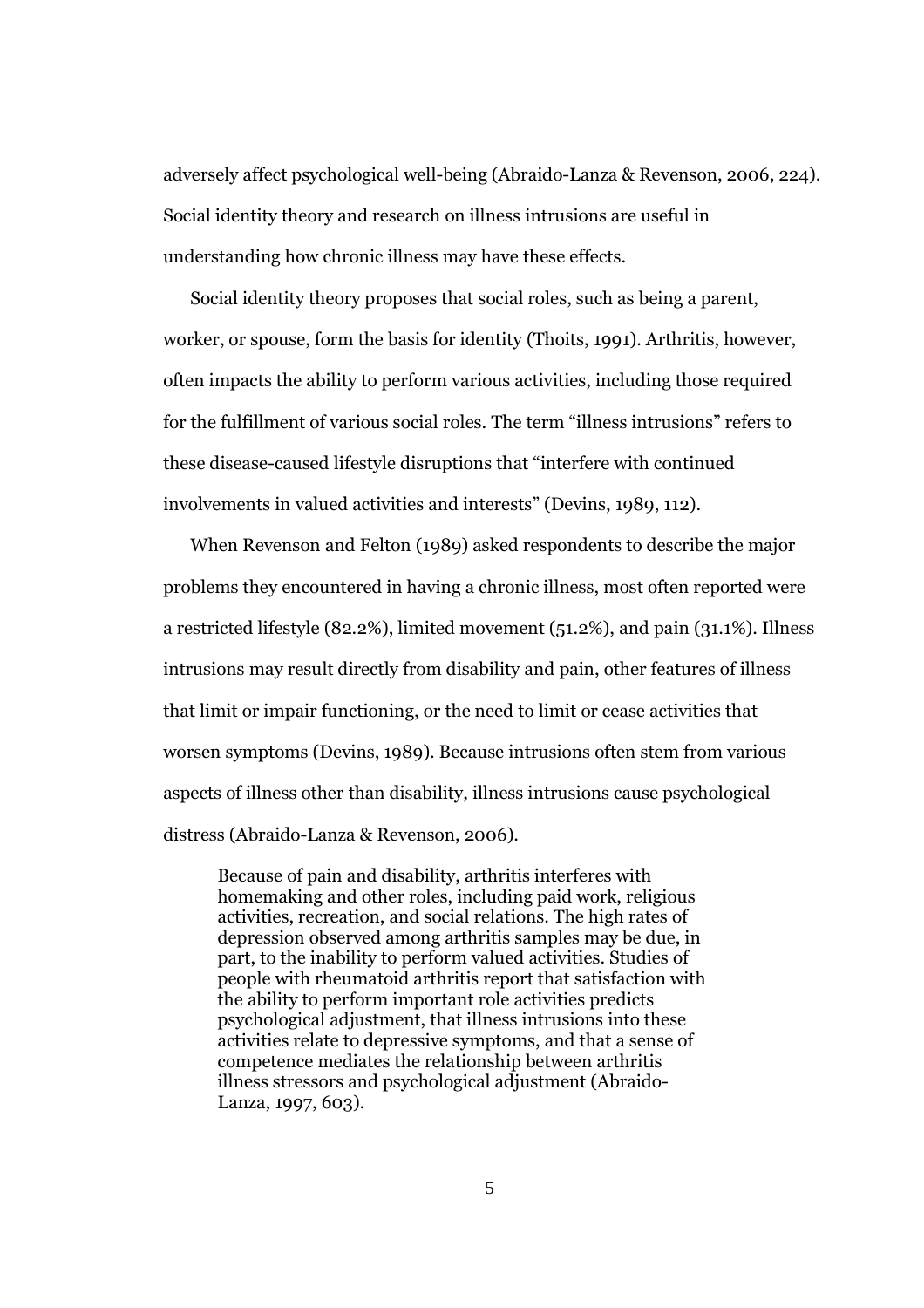Social identity theory provides a framework for understanding why illness intrusions result in psychological distress. Illness intrusions can "be conceptualized as stressors that threaten social role identities, which are crucial components of self concept" (Abraido-Lanza & Revenson, 2006, 225). Social roles form the basis of self concept, but some roles are more central to identity than others. These central roles have a stronger impact on psychological wellbeing than do less important identities (Thoits, 1991). In short, because they intrude upon the ability to perform important roles, rheumatic diseases threaten individuals' self-concept, ultimately leading to psychological distress and in some cases, depression.

In my research, it is important to understand the effect of illness intrusions on psychological adjustment to arthritis and other rheumatic diseases. Illness intrusions effect individuals' social roles, but also the presentation of oneself. Thus, how persons with arthritis perceive his or her personal social identity might affect his or her attitude toward arthritis and various coping strategies (e.g. self-management programs).

The questions which led to the research discussed in this paper required a qualitative approach. My purpose is to gain an understanding of what it is like to live with a chronic disease, specifically arthritis. I am concerned with pathology, and the frequency and type of signs and symptoms, only insofar as they relate to how these influence health-related beliefs and behaviors. In many respects, this research parallels the 'patient-centered' approach, and raises similar problems around how questions might be formulated so that patients feel able to speak about their experiences. Furthermore, patients' experiences might influence

6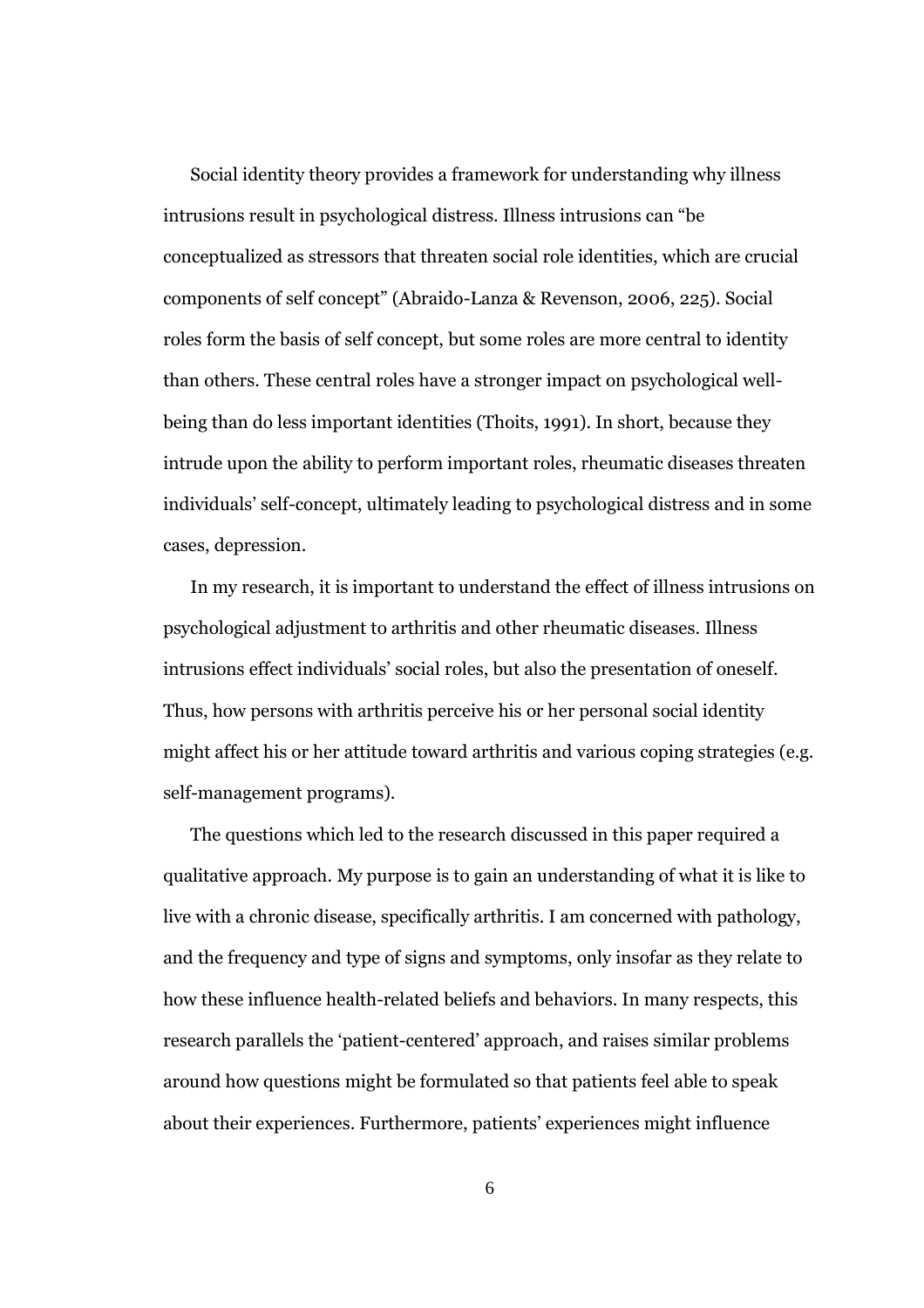intervention approaches, like self-management programs or other strategies, and also change how such programs are promoted.

An important feature of this process is showing patients that their selfreported experiences are valued as research resources. Another important aspect is showing people with arthritis how their experiences might be taken into account in the organization of their care.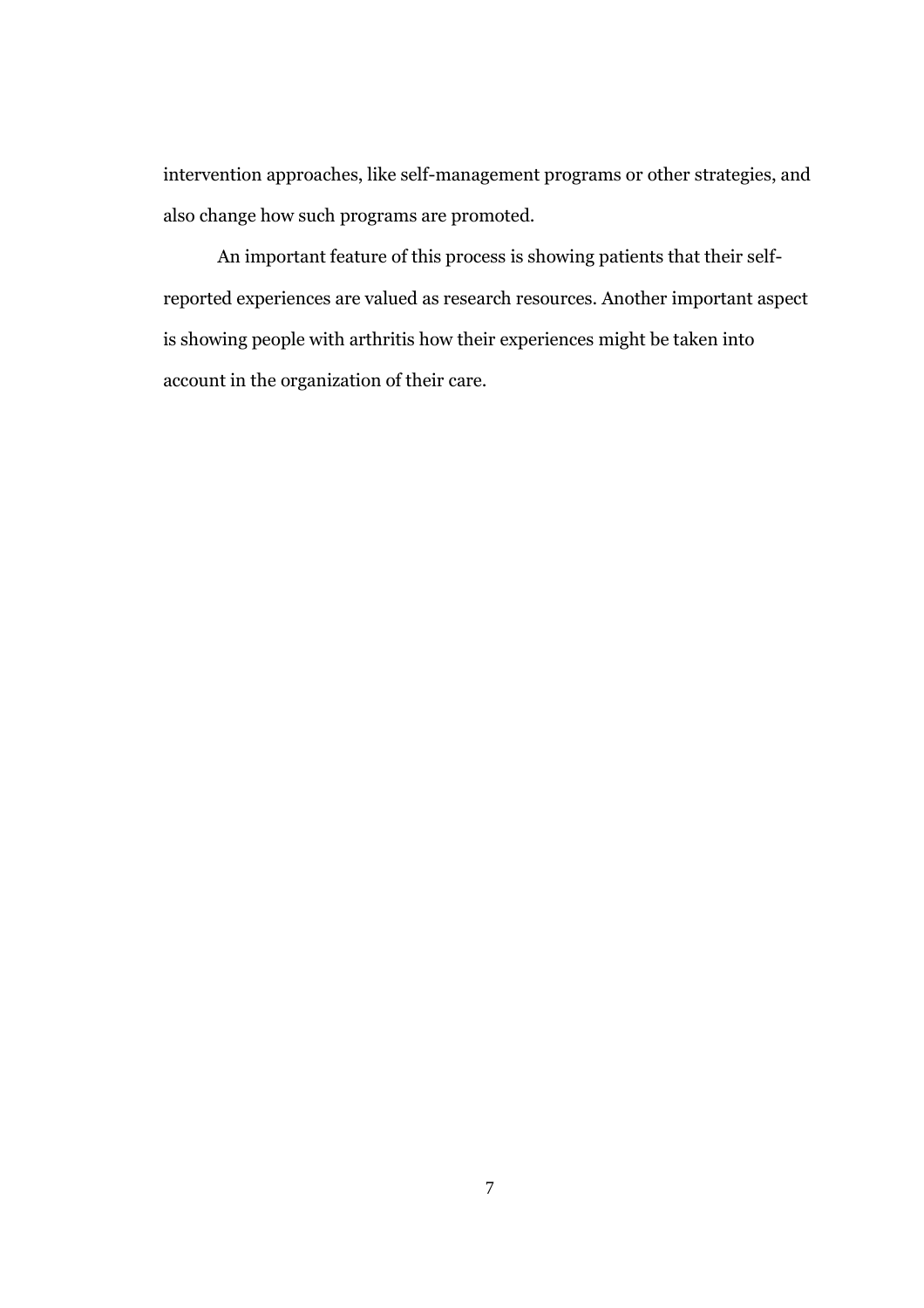#### *CHAPTER 3: ARTHRITIS SELF-MANAGEMENT PROGRAMS*

Two similar self-management programs are available to help people with arthritis learn strategies for coping with their disease. Both the *Arthritis Foundation Arthritis Self-Help Program* and the *Chronic Disease Self-Management Program* have been proven to be effective at improving selfconfidence and quality of life among people with arthritis (Lorig, et. al., 2001, 2005). "Course content includes: 1) knowledge about the major types of arthritis, nutrition, and use of medication; 2) skills for improving function, decreasing pain and negative emotions through the use of cognitive restructuring techniques and physical activity; 3) problem-solving for health-related problems; and 4) techniques for improving communication with family and physicians" (Lorig, et. al., 2004, 347).

Keysor et. al. (2003) found that peoples' perceptions may influence the strategies they use to manage their conditions. Patients' beliefs about their disease and its treatment have been said to be central to adherence (DiMetteo, Haskard, & Williams, 2007). The Health Belief Model first viewed beliefs as predictors of preventive health behavior, and included perceptions of "the threat posed by illness, comprised of the likelihood of its occurrence (*perceived susceptibility*) and its potential for causing physical harm and interfering with social functioning (*perceived severity*)" (Bowen, Helmes, & Lease, 2001, 34).

8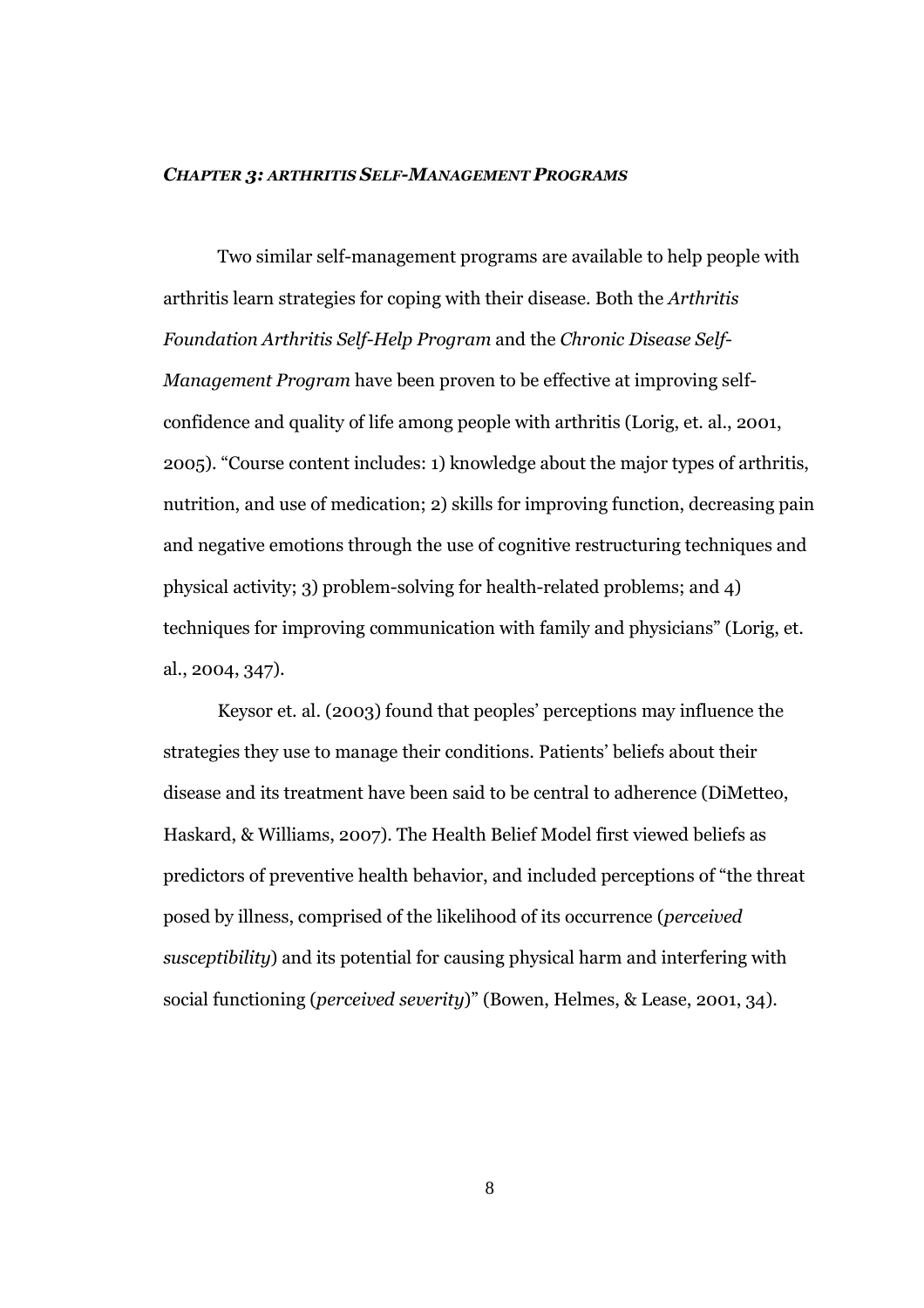Overall it can be observed that self-care as a means to cope with arthritis is molded by a combination of gender, objective need variables that indicate poorer health status, and the integration of health beliefs. Most salient is the belief that a general state of health is important to individuals coupled with the belief that they are not doing a good job taking care of their health. This finding is consistent with a family of social psychological models of health behavior (e.g. health belief model, theory of planned behavior, and theory of reasoned action) that emphasize the primacy of subjective evaluation of health, health decision making, and individual motivation (McDonald-Miszczak & Wister, 2005, 854).

Therefore, if a person with arthritis perceives their health status or disease

progression as harmful, he or she is more likely to participate in self-

management strategies. Perceptions of health, especially behaviors associated

with response to illness, have also been identified as predictors of self-care. Thus

if health is perceived as threatened or as declining, self-care activities are often

initiated to prevent or manage the illness and delay disability (McDonald-

Miszczak & Wister, 2005).

Along these lines, motivation can be viewed as a process that involves all of the factors that influence behavior. …the majority of theories and models of human behavior view behavior change as influenced primarily by two factors: 1) the perceived importance of behavior change and 2) the belief that behavior change is possible (i.e., self-efficacy). These two factors are thought to contribute to motivation, which then influences behavior (Jensen, Nielson, & Kerns, 2003, 478).

Motivation to participate in self-management strategies comes from a sense of validation in social roles within everyday life. A constant validation is important to the psychological well-being of people with chronic diseases. Just being reaffirmed in daily activities is a necessity for many. "…for most individuals, maintaining the organization of the self – that is, self-concept – means empirical validation in daily life" (Charmaz, 1983, 170). Facing everyday challenges because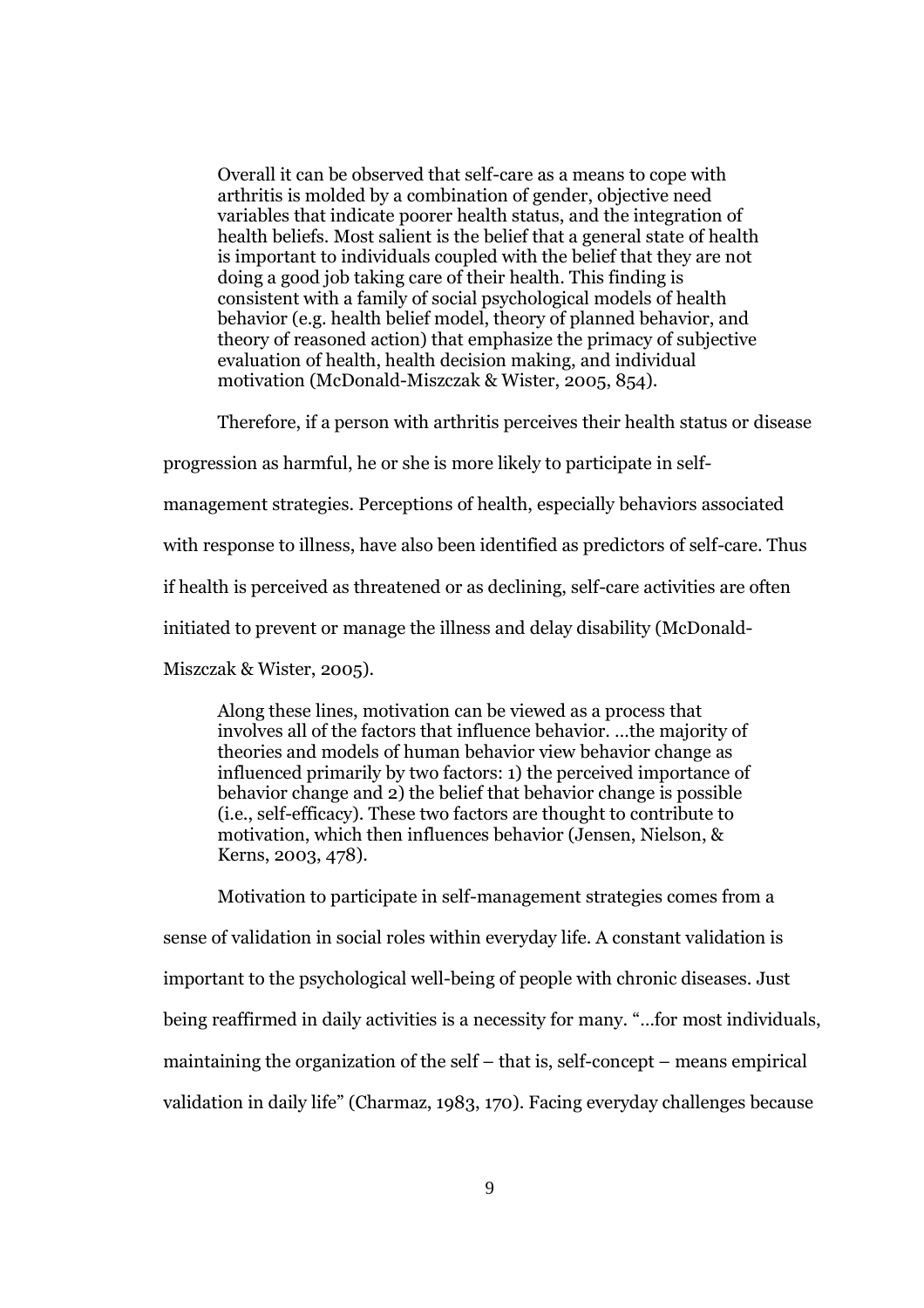of arthritis might increase an individual's motivation to participate in selfmanagement (Jensen, Nielson, & Kerns, 2003) or adversely, voluntarily withdraw into the illness (Charmaz, 1983).

As discussed earlier, people with chronic illnesses are highly concerned with their social identities. If a person with arthritis faces limitations in roles found to be important, he or she could experience feelings of loss (Oatley & Bolton, 1985). "Thus, role importance moderates the effect of illness intrusion on psychological well-being in part, by affecting self-esteem and a sense of competence" (Abraido-Lanza, 1997, 604). Handling such dilemmas in order to maintain positive evaluations of self and continue prior relationships with others prompts the ill person to develop new strategies for negotiating his or her position (Charmaz, 1983).

Social-role selves do not have rights (to privacy, autonomy, and self-determination), but duties and obligations to perform their role well for the larger units... Consequently, the failure to perform one's role as wife, mother, father, husband, daughter, or son is a failure to be a person at all: Role failure or violation is the loss of the self" (Landrine, 1992, 410).

Self-esteem is the perceived worth attributed to oneself, derived from one's past, present, and potential roles. A loss results in depression when it completely undermines a person's self-worth, and he or she has no other source of worth from alternative roles (Oatley & Bolton, 1985). According to the Health Belief Model, the performance of health behaviors is strongly influenced by belief in outcome (*outcome expectancy*) (Hammond, 1998). "Unless people believe they can produce desired effects by their actions, they have little incentive to act or to persevere in the face of difficulties" (Bandura, 2004, 144).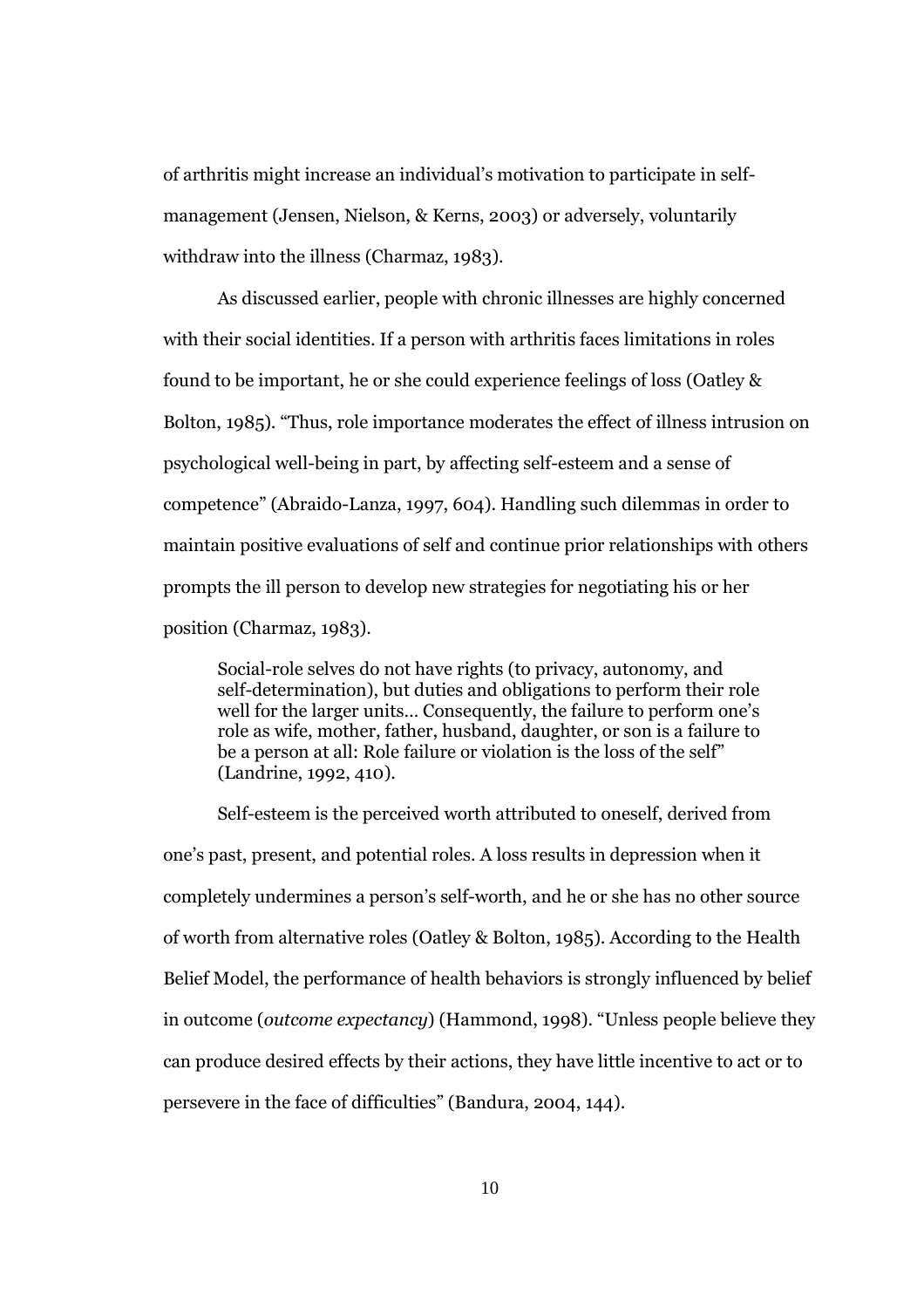Bandura (2004) found that the perceived severity and susceptibility to disease in the Health Belief Model are the expected negative physical outcomes. The perceived benefits are the positive outcome expectations. In the theory of reasoned action and planned behavior, attitudes toward the behavior and social norms produce intentions that are said to determine behavior. Attitude is measured by perceived outcomes and the value placed on those outcomes.

Therefore, a person's social identity might influence his or her attitudes toward their own disease or social role expectations. "The degree to which an individual is handicapped depends on the perception of the importance of the role that can no longer be filled" (Car, 1996, 944). The perception of role expectations and the fulfillment of those expectations are influenced by relationships with others (Oatley & Bolton, 1985). Social support is important in performing health behaviors (Strating, et. al., 2006).

Ajzen (1991) proposed the theory of planned behavior, which is the link between attitude and behavior. He proposed three determinants of intention: attitude, subjective norm and perceived behavioral control. "Attitude is conceptualized as the positive or negative evaluation of performing a specific behavior" (Strating, et. al., 2006, 52). Thus, a person with arthritis is influenced not only by their own perception of the disease, but by others' expectations of them. Coping is defined as "constantly changing cognitive and behavioral efforts to manage specific external and/or internal demands that are appraised as taxing or expecting the resources of the person" (Revenson & Felton, 1989, 344).

Because it is not known whether the use of various self-management strategies is influenced by "episodes of acute pain or discomfort; functional loss;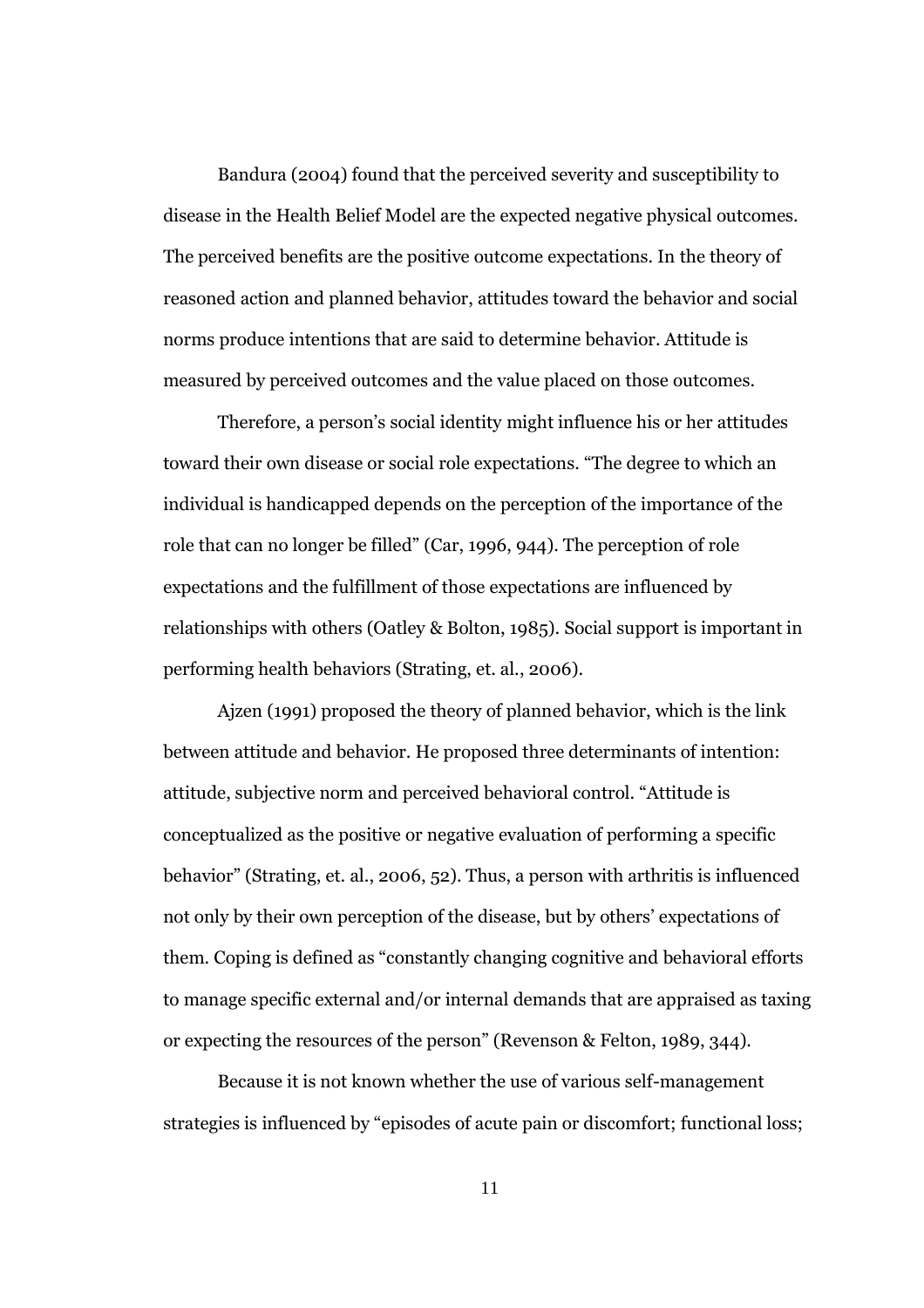cultural factors; or intentional, preventive, precautionary measures" research into the social identity of a person with arthritis is necessary in understanding motives for coping with their disease (Keysor, et. al., 2003, 730). My research looks into how a person with arthritis views their disease within their selfconstructed social identity.

Using qualitative framework, I interviewed participants by use of 'judgment sampling' (Burgess, 1982), where study subjects are chosen because it is likely that they will have detailed knowledge of the topic under study, and thus will be able to help the researcher to explore the research questions posed.

Abraido-Lanza and Revenson (2006) explore role-related stressors and psychological adjustment among people with arthritis. Their findings "support the proposition set forth by identity theory that relative to unimportant identities, disruptions to important identities are more psychologically disturbing" (p. 229). To build on these findings, I attempted to relate a person's social identity with the perception of arthritis self-management.

Despite general agreement that self-management is required for control of chronic disease and for prevention of disease complications, it is sobering that across chronic diseases, patients generally do not adhere well to self-management regimen recommendations (Glasgow et. al., 2000, 560).

Lorig et. al. (2004) found that arthritis self-management programs have been underused for several reasons. First, most self-management programs are labor-intensive, and because there is no reimbursement, the programs are largely given outside of the mainstream healthcare system. Second, it could be that large numbers of people cannot or will not attend group education programs. Third, logistic problems could make it difficult to get the person with arthritis and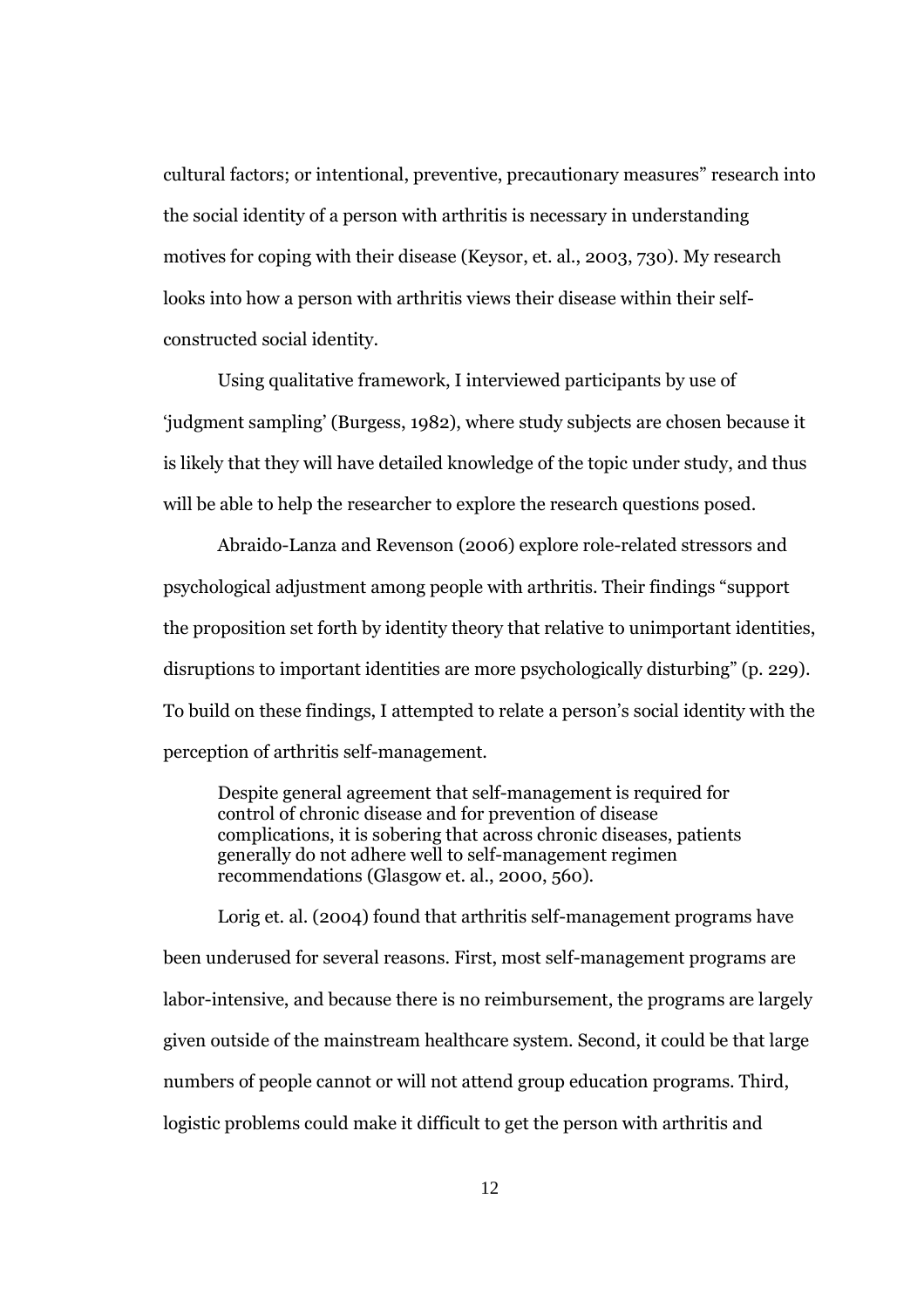program together at the same time. In addition, the underutilization may be due to "misperceptions about the manageability of arthritis, previous advice not to exercise, lack of knowledge about the existence and benefits of these programs by both healthcare professionals and people with arthritis, and other potential barriers to participation" (Brady, et. al., 2003, 59).

In fact, only 1 in 10 Americans with arthritis have ever participated in selfmanagement programs. Recently, the Centers for Disease Control and Prevention explored this issue with people with arthritis using focus groups. When asked what would motivate them to take a self-management course, many participants said they would be interested in enrolling if they could learn to reduce their arthritis pain. More than half of them also said they would be interested in selfmanagement courses if they could learn how to exercise safely, improve mobility, take control of their disease and were able to share their experience with other people with arthritis. Strating et. al. (2006) notes that the overall goals of arthritis self-management programs are to enhance patients' knowledge about arthritis, improve their health behaviors and improve health outcomes.

Keefe et. al. (2000) created the idea that there are five stages of change in relation to the adoption of arthritis self-management strategies. The following stages (p. 304) directly relate to the Heath Belief Model and people's perception of their arthritis and the understanding of self-management programs.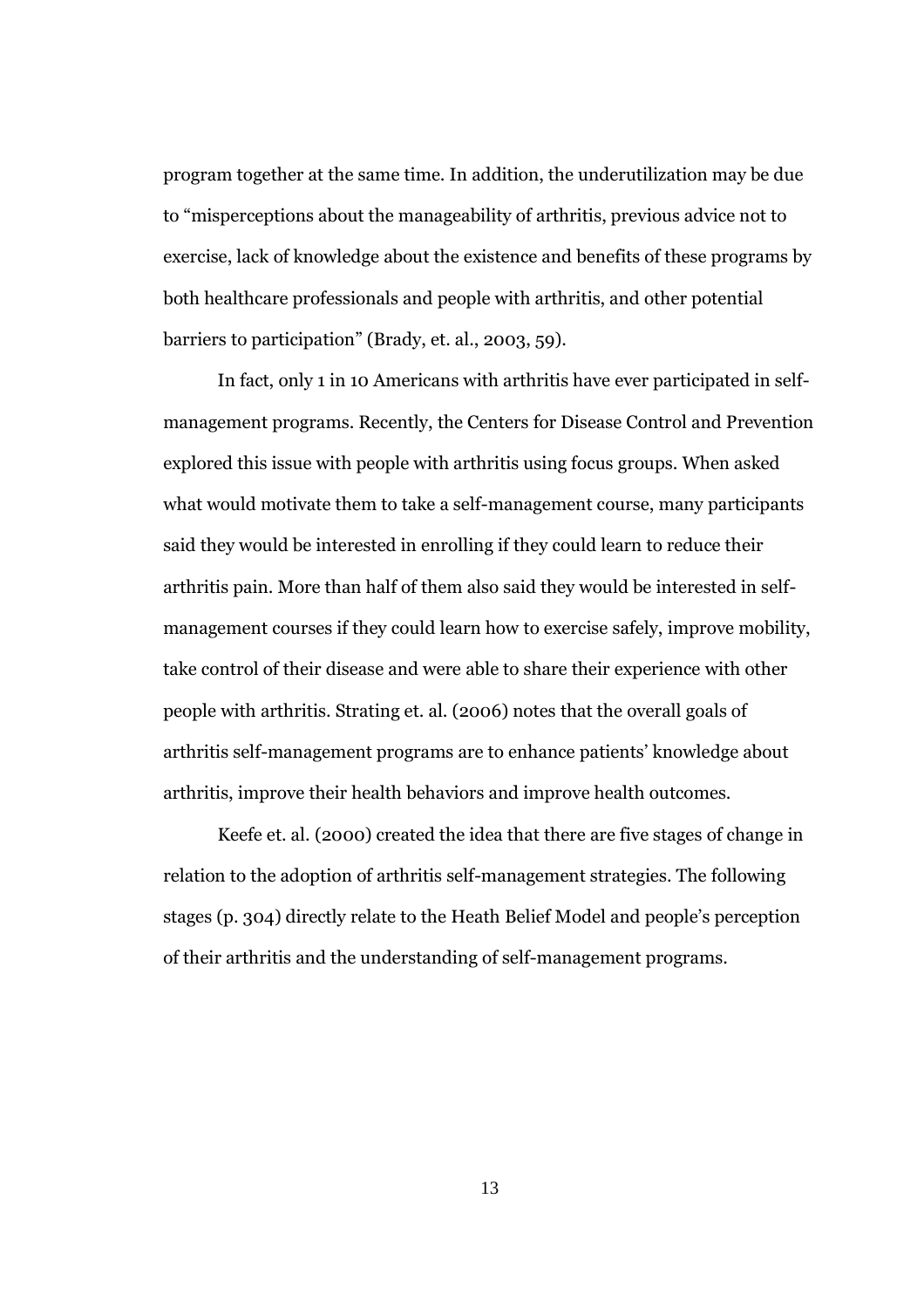| Precontemplation | The individual is not intending to take action in<br>the foreseeable future. People in this stage tend<br>to be unaware that they have a problem and<br>are resistant to efforts to modify the behavior.                                                                                      |
|------------------|-----------------------------------------------------------------------------------------------------------------------------------------------------------------------------------------------------------------------------------------------------------------------------------------------|
| Contemplation    | Individuals are intending to take action in the<br>foreseeable future. They are aware that they<br>have a problem and are seriously thinking<br>about resolving it, but they have not yet made a<br>commitment to take action in the near future                                              |
| Preparation      | Individuals are indenting to take action in the<br>immediate future and have taken some small<br>action steps in the recent past. This is the stage<br>of decision-making. Individuals have made a<br>commitment to take action very soon and are<br>already making small behavioral changes. |
| Action           | Individuals who have made overt changes in<br>behavior in the recent past. They are making<br>notable overt efforts to change.                                                                                                                                                                |
| Maintenance      | Individuals who have sustained overt changes<br>over time. They are working to stabilize their<br>behavior change and avoid relapse.                                                                                                                                                          |

The perception of disease severity and interference with life activities might influence what stage of change people with arthritis fall into.

The Centers for Disease Control and Prevention also found that people with arthritis do not want to waste their time on any programs that are not providing new information and proven benefits. Many have an attitude of "show me the results" which influences their receptivity to the program concept. However, arthritis self-management programs have been proven to decrease arthritis pain by 20 percent (Lorig, et. al., 1999, 2005).

My research tries to understand how a person with arthritis perceives his or her own social identity in relation to the promotion of arthritis selfmanagement programs. All the participants chosen for this study were asked to reflect on their experiences with arthritis in depth. In addition, I conducted field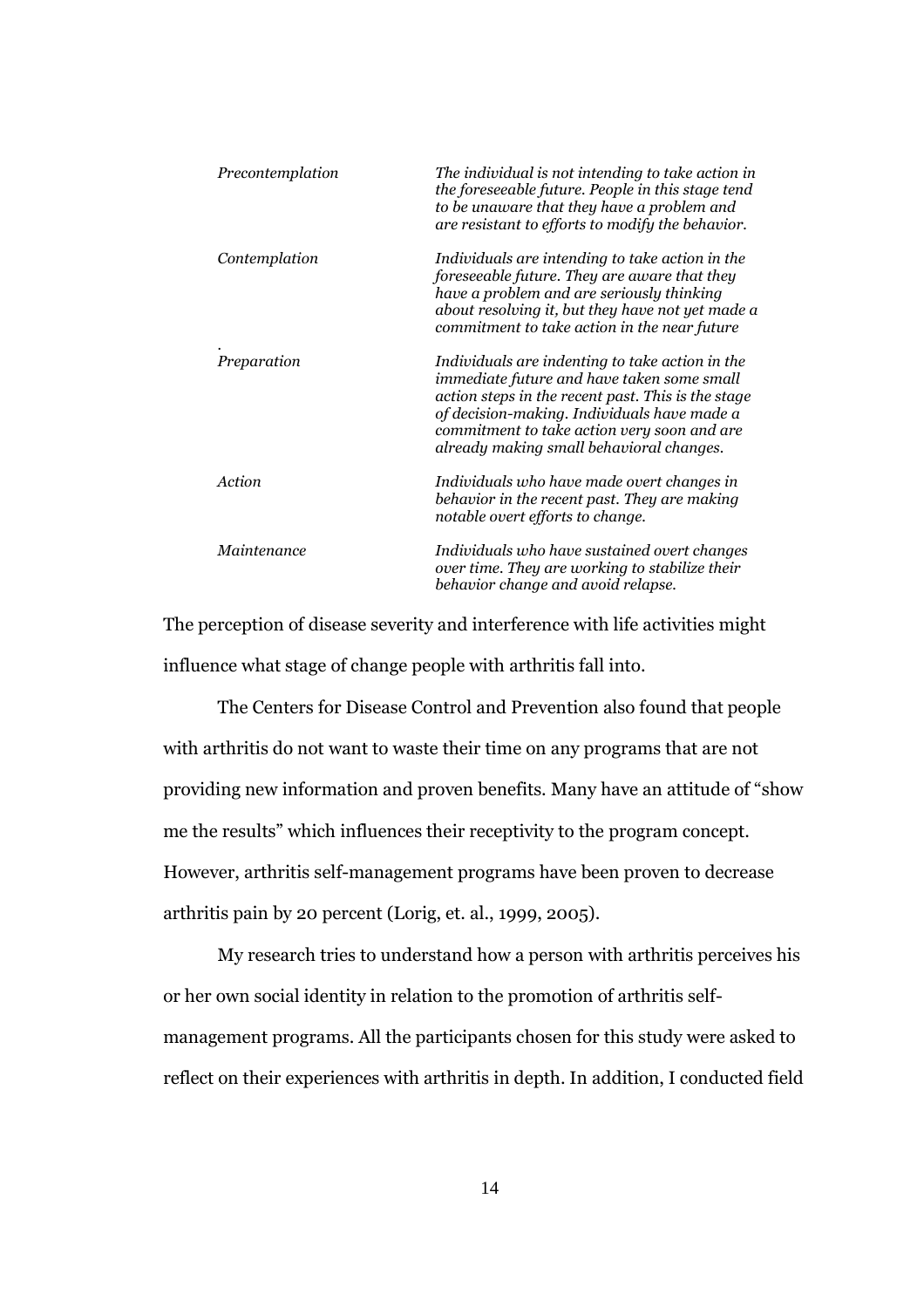observation to further explore how participants' self-reported experiences might be seen in daily, routine activities.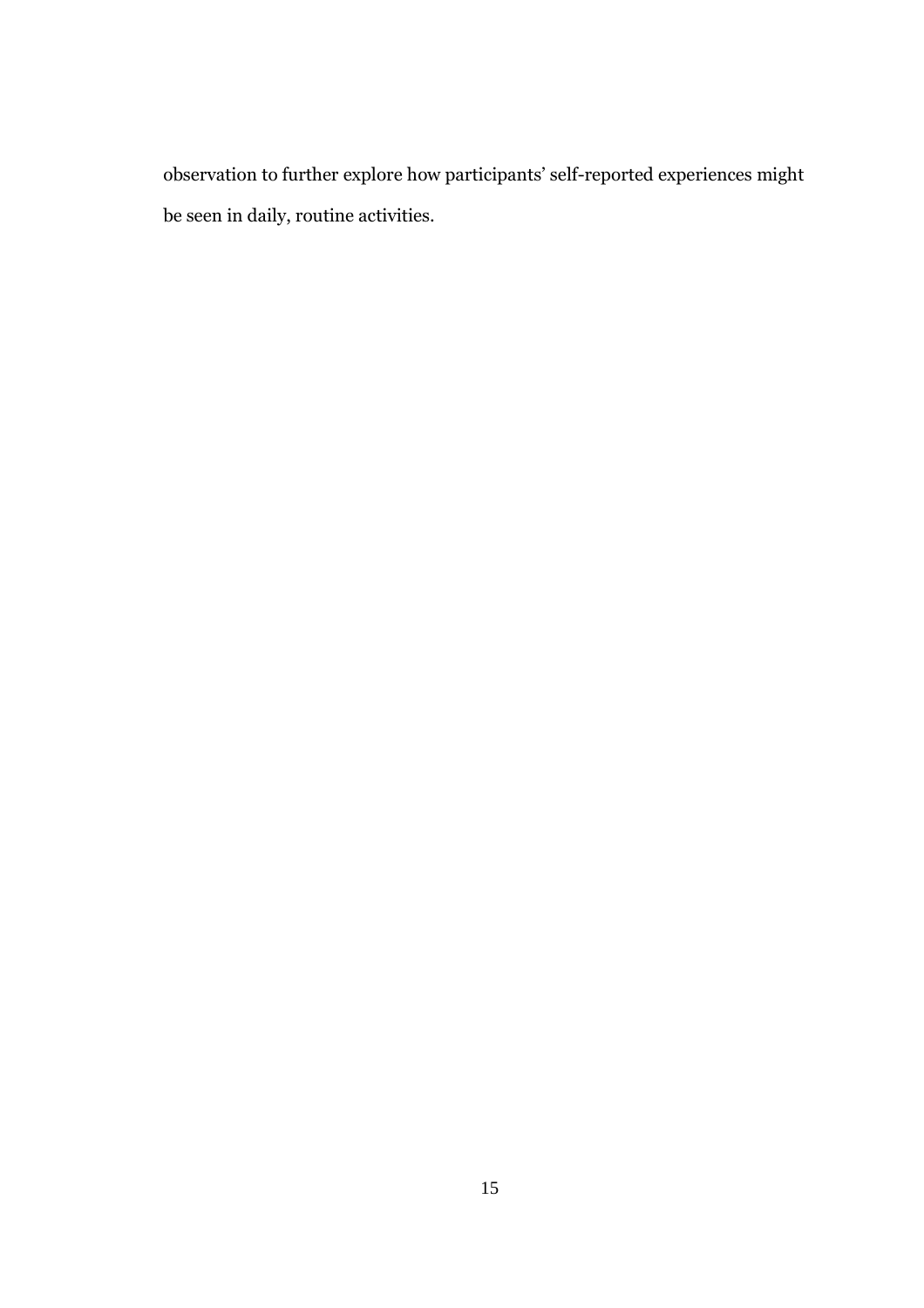#### *CHAPTER 4: EXPECTATIONS*

In regards to this study, I did hold some expectations. I expect that people with arthritis do not participate in self-management programs for several reasons. First, people with an "invisible illness" like arthritis strive to be seen as "normal" in their social identity (Charmaz, 1993). Admitting handicap might negotiate a person's place within their social identity.

Next, I believe the promoted message of arthritis self-management programs is not aligning with the perceived needs of people with arthritis. If the message of self-management programs promised people with arthritis help in staying part of a social role longer, participation or interest might increase. Matthews and Harrington (2000) asserted that people with "invisible illness" are "actively engaged in impression management and may…(go) to great lengths not to appear disabled" (p. 412). Thus, self-management programs should identify with the attitudes people with arthritis have towards their disease and their social role identity.

The major challenge in assessing patients' experience of disease impact lies in its uniqueness to individuals; individuals perceive and weight aspects of their lives in ways which are particular to them. Most existing instruments have failed to take account of this, imposing standardized models of functional disability, quality-oflife or handicap (Carr, 1996, 928).

Therefore, it is important to attempt to change how people think about their illness and themselves and how their thoughts feed into behavior (Newman, Steed, & Mulligan, 2004). To produce lasting behavior change, a person's social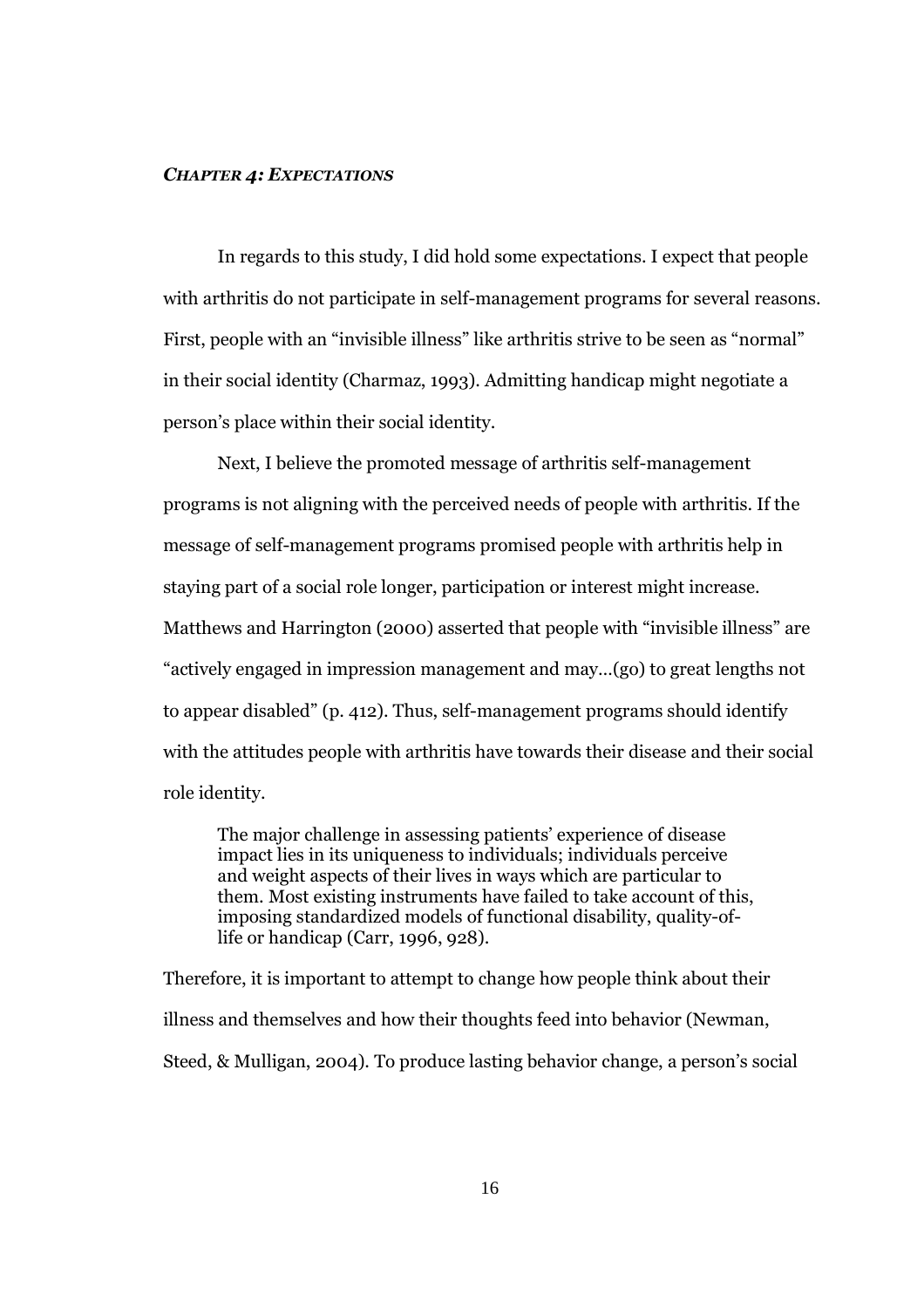environment must be taken into account, and plans made for ongoing support of self-management behaviors (Gallant, 2003).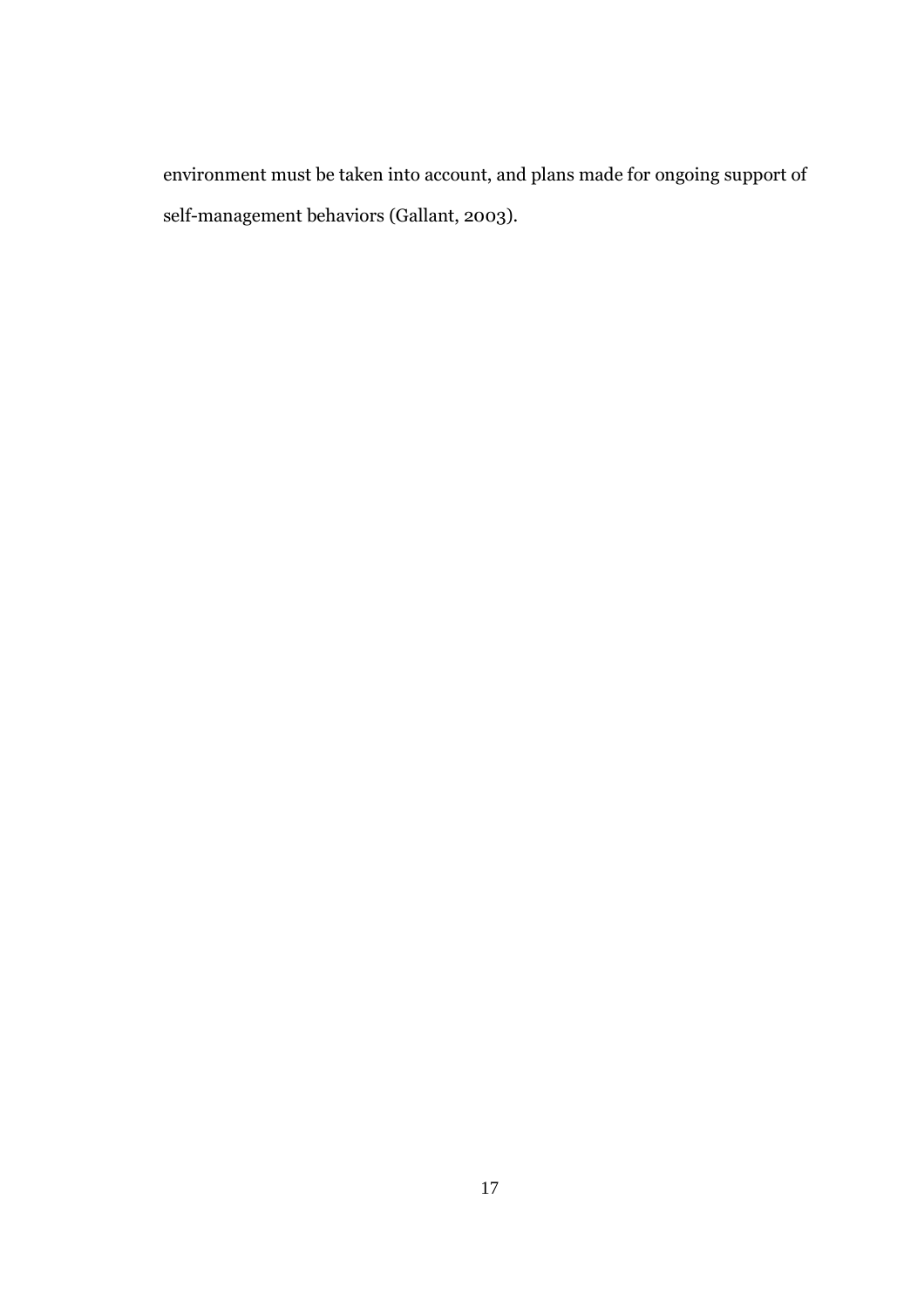#### *CHAPTER 5: HEALTH COMMUNICATION*

While most promotion of arthritis self-management programs is done through grassroots efforts, the understanding of the perceived message affects people's behaviors. Arthritis and other rheumatic conditions have only recently been addressed as public health problems. "Public health efforts for chronic diseases have historically focused on leading causes of death. Arthritis is primarily a quality-of-life issue because it is usually nonfatal and incorrectly viewed as being an inevitable part of aging, affecting only older people, and having no effective treatment" (Brady et. al., 2003, 45).

Public communication about disease causation and the inherent links to societal versus individual responsibility has also sometimes been examined in published communication research, emphasizing that too little attention has been given to the communication processes associated with forming beliefs about responsibility (Parrott, 2004).

Anyone who has made an effort to change even one habit or behavior knows how difficult behavior change is. Maintaining behavior change can be even more difficult. In self-managementbased pain treatment, patients are expected to make many such changes, often simultaneously. Because learning and then practicing chronic pain self-management is very challenging, the changes necessary for adaptive pain management are unlikely to occur in the absence of significant patient motivation (Jensen, Nielson, & Kerns, 2003, 477).

People with chronic diseases are often influenced by sources of social support including work environment, media, public policy, and other neighborhood and community factors (Glasgow et. al., 2000). More public awareness and education about arthritis and other chronic disease might then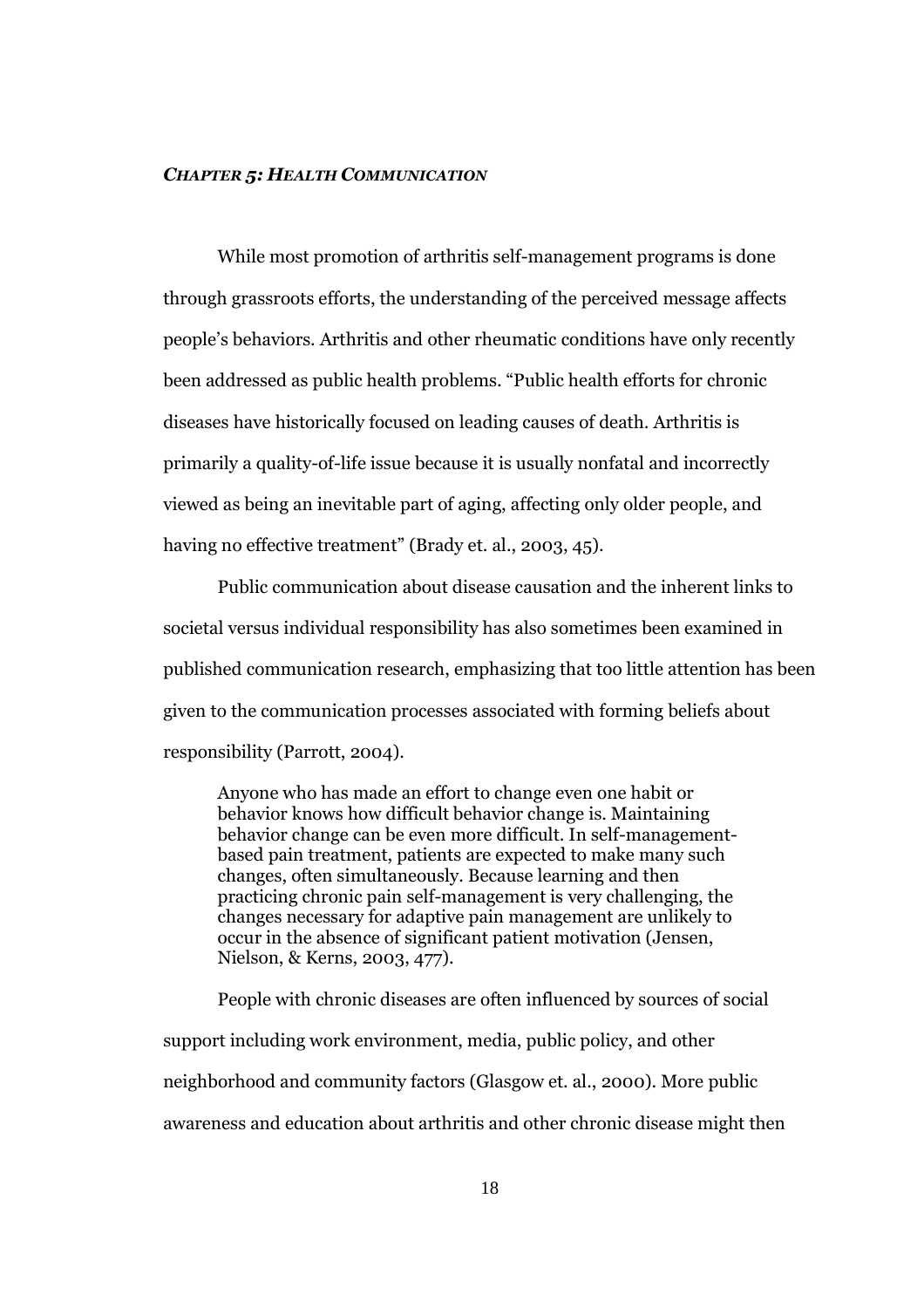make arthritis part of societal norms. The message of arthritis self-management programs should seek to motivate people to keep their social identity and then, reinforce the message of self-management strategies.

In the direct pathway, media promote changes by informing, modeling, motivating, and guiding personal changes. In the socially mediated pathway, the media link participants to social networks and community settings. These places provide continued personalized guidance, natural incentives, and social supports for desired change (Bandura, 2004, 150).

How people think about their disease evolves over time, based on personal experiences with diseases and social, cultural information acquired through education, media, social modeling and social comparisons (Shiloh, 2006). Greater knowledge about one's disease and fulfilling social roles might lead to changes in behavior for individuals to better manage their disease. This again relates back to the stages of change, as posed by Keefe et. al. (2000). Green (1999) found that the acceptance of health education and health promotion depends on its presentation of concrete, specific, achievable, evidence-based objectives. Ironically, a key message of arthritis self-management programs is the proven findings: reduction in pain, improvement in functioning and quality-oflife, and the delay of disability among persons with arthritis (Centers for Disease Control and Prevention, 2005). Yet, participation in such self-management education is low for both men (10%) and women (11%) (Theis, Helmick, & Hootman, 2007). In the literature on health promotion, there is growing recognition that patients may be at different stages of change with respect to the adoption of self-management strategies (Keefe et. al, 2000). There is also an increasing awareness that health promotion efforts can be more effective if they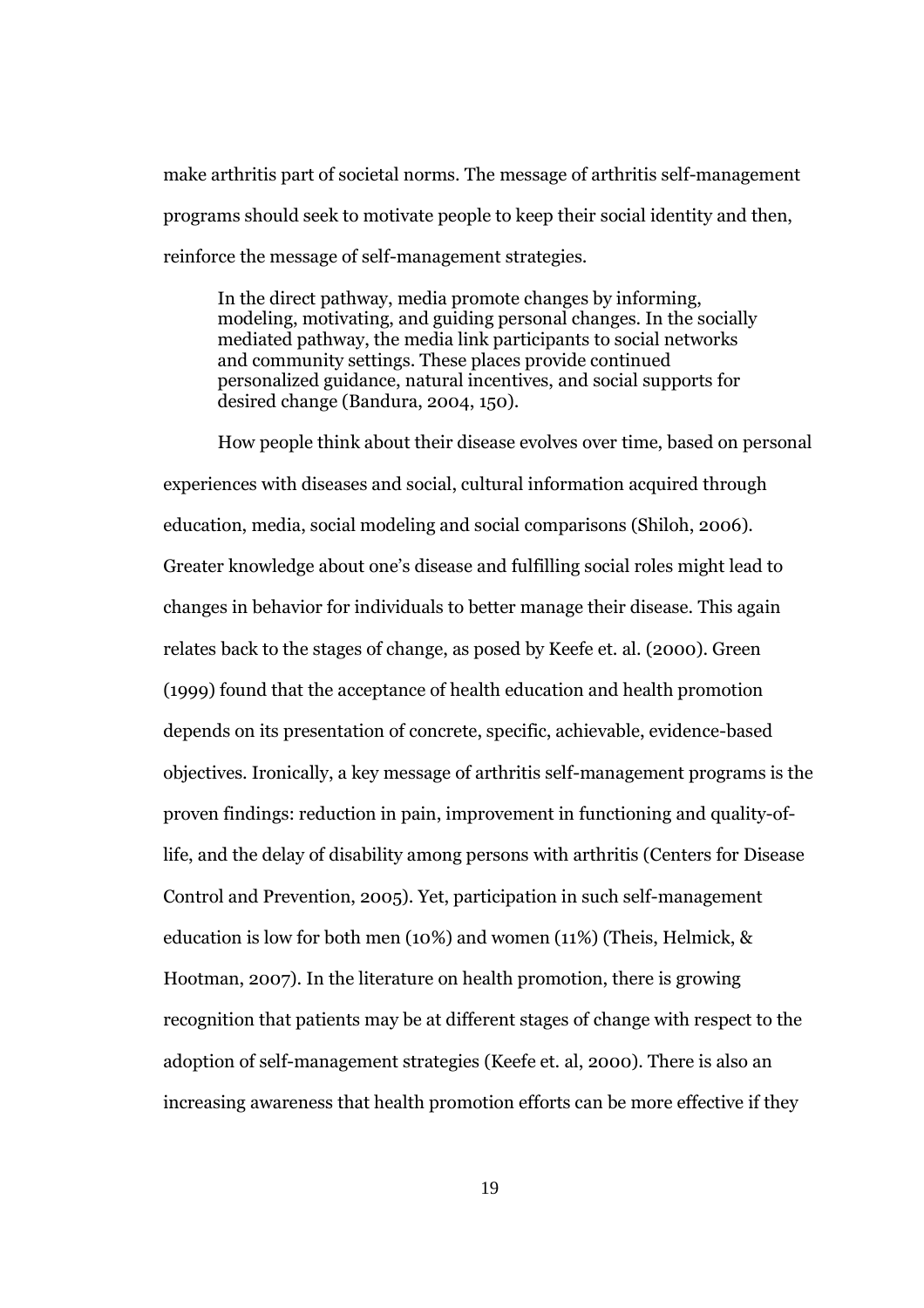are tailored to take into account the individual's stage of change (Velicer et. al, 1995).

Non-directive, conversational interviews were used in order to enable the participants, as far as possible, to reflect on matters of concern to them. Specifically, participants were asked about daily challenges, self-management strategies, perception of arthritis self-management strategies, and how arthritis influences their behaviors.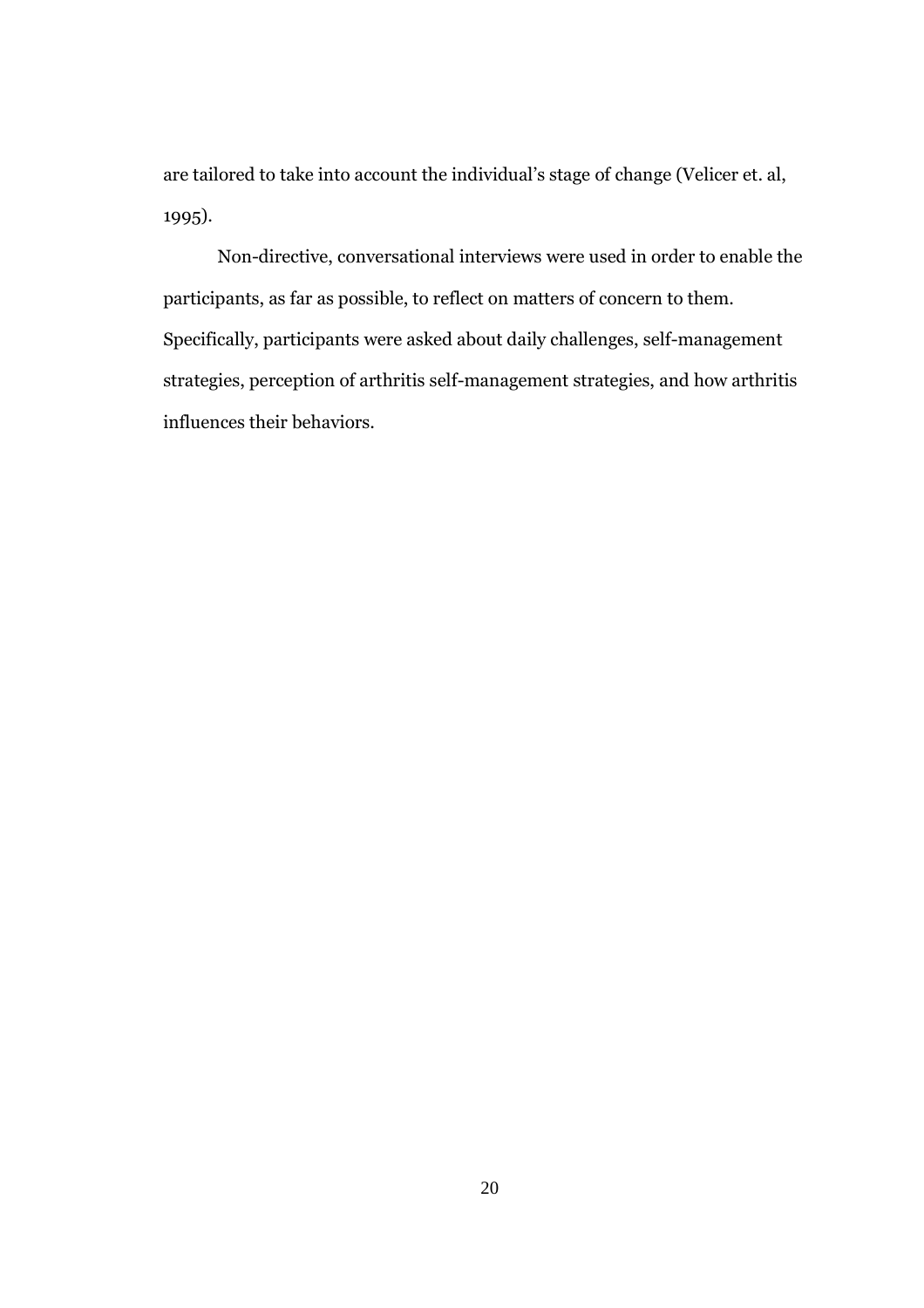#### *CHAPTER 6: METHODOLOGY*

The preferred method of research for this study is qualitative methodology, specifically a combination of in-depth interviews and ethnographies. The qualitative research methods will not be generalizable to the entire population of people with arthritis. However, this study provides insight into people's perception of their disease and how daily life is affected by arthritis. In order to understand how a person with arthritis perceives his or her own social identity in relation to the promotion of arthritis self-management programs, I used interview techniques to probe into sensitive issues. Then, in order to ensure validity, I also became part of the participants' life, using ethnography.

Qualitative research is often said to be *naturalistic*. That is, its goal is to understand behavior in a natural setting (Draper, 2004). Qualitative research seeks to understand and explain beliefs and behaviors within the context that they occur (Denzin & Lincoln, 2003). The meaning of words and communication styles vary with time and culture. It is important to understand the context within a particular scene. Not only is the message important, but the people communicating the implied social structure – "discourse, subjectivity, and context" (Jensen & Jankowski, 1991, 19). Both qualitative methods that I used allow triangulation for maximum data collection.

Christians and Carey (1989) outline four criteria that guide qualitative research. *First*, the naturalistic observation is based on the Chicago School of thought that "social feelings (attitudes and sentiments) and lifestyle are most feely expressed in actual situations, and must be recovered unobtrusively through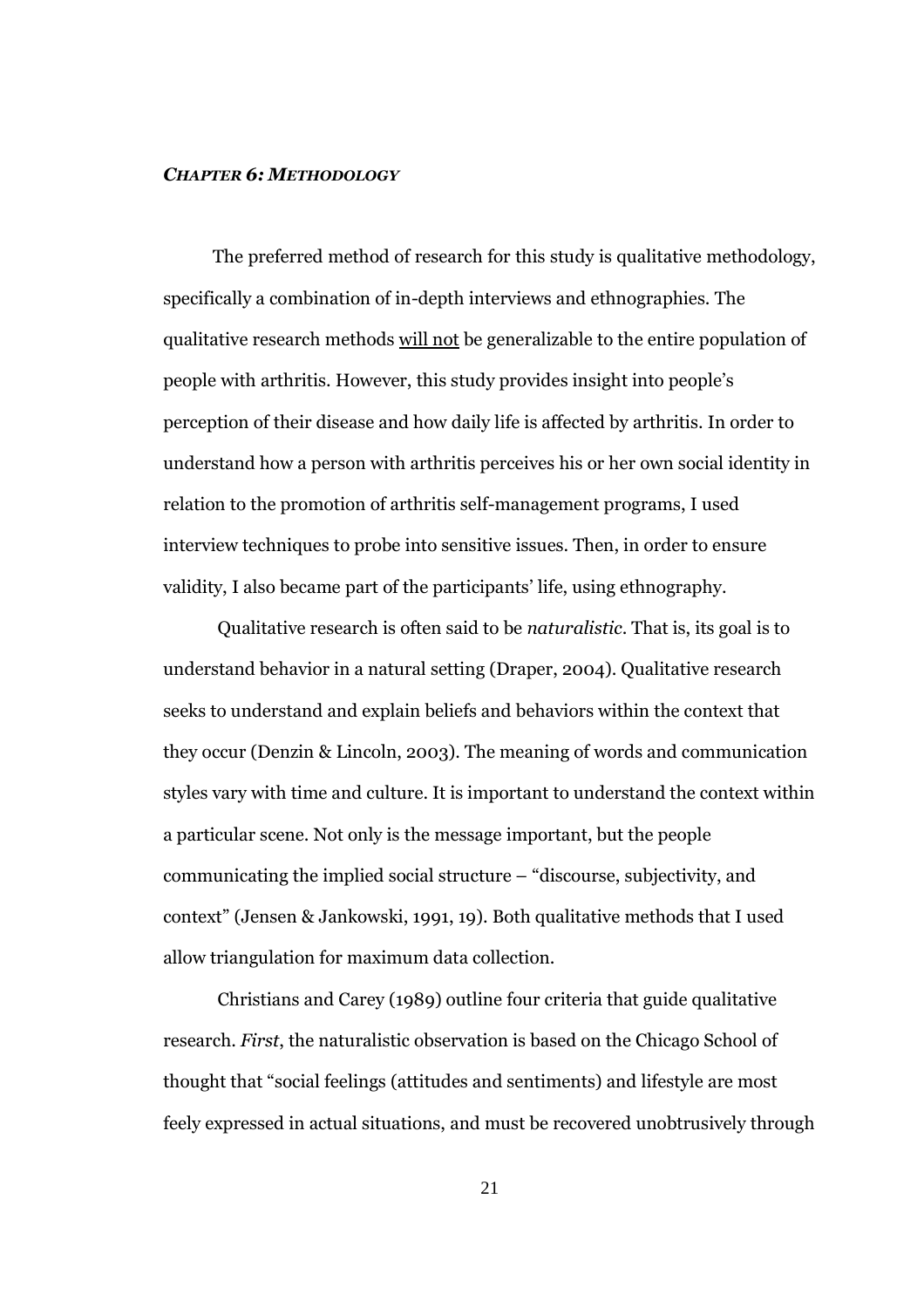participant observation, from personal documents, and by open-ended interviewing" (Jensen & Jankowski, 1991, 361). *Second*, contextualization says that context allows us to frame the content. *Third*, maximized comparisons is another criteria given by Christians and Carey (1989) which warns to consider *all* elements as factors which influence. *Finally*, sensitized concepts "formulate categories that are meaningful to the people themselves, yet, sufficiently powerful to explain large domains of social experience" (Jensen & Jankowski, 1991, 369). These categories are the building blocks of observation and interpretation.

# *In-depth Interviews*

In-depth interviews are useful in obtaining information from a small group of respondents. Semi-structured interviewing allowed me to probe into sensitive issues regarding limitations caused by arthritis or shortcomings within social roles. Here I choose to disclose that I have had rheumatoid arthritis for more than 25 years, since I was diagnosed as a small child with juvenile rheumatoid arthritis. Because of this shared diagnosis, I feel my line of questioning was more direct. However, my diagnosis also posed a threat to validity. I used precautionary measures to ensure that I did not lead the participant. "…avoid posing questions in such a way that they communicate what you believe to be a preferable answer" (Lofland & Lofland, 1984, 86). My own experience and beliefs did not interfere with the interview.

Everyone wants others to think favorable of them so behavior is tailored to make a person desirable or accepted (Karp, 1980). But because of my own experience with arthritis, I feel as if I share similarities with some of the respondents. My understanding of situations and behaviors differ than someone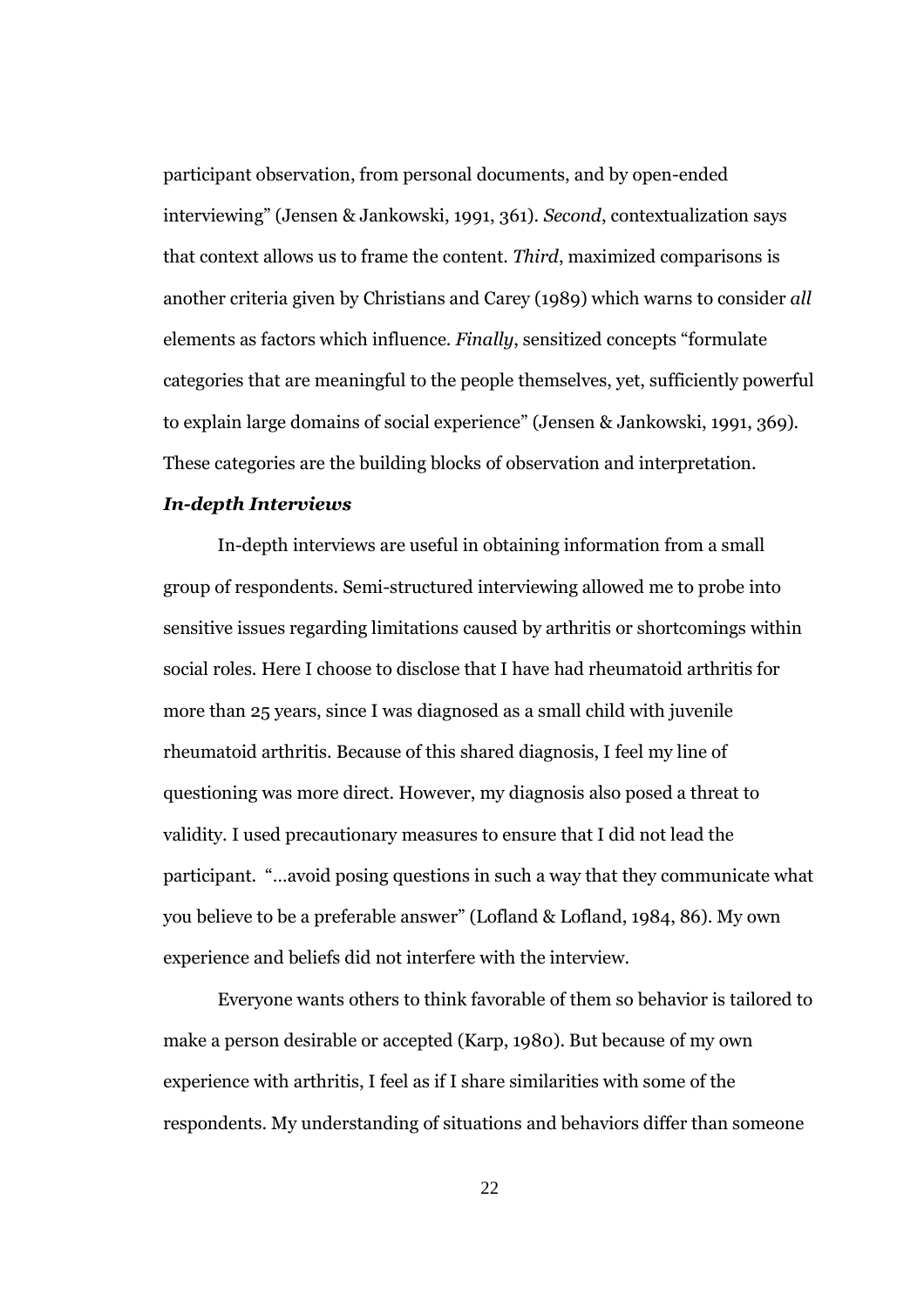without arthritis. Participants might have felt more comfortable around me and thus, willing to share deeper insight into their social identities.

I recruited 9 participants from a local rheumatology clinic, provided the help of a physician, ensuring that each has doctor-diagnosed arthritis, or another rheumatic condition. Participants ranged in age from 25 to 83 years and were both male and female. Each participant presently served a different social role than others chosen. I accepted participants that have and have not participated in arthritis self-management programs.

In order to weigh the validity of each interview, I looked to "different kinds of evaluative data: 1) the informant's current emotional state, such as anger, fear, anxiety, or depression; 2) the values of the informant, that is, the feelings that may be presumed to underlie opinions, attitudes or behavior; 3) the informant's attitudes or sentiments, his emotional reactions to the subjects under discussion; and 4) the informant's opinions or cognitive formulation of ideas on a subject" (Whyte, 1982, 111). Again, I am aware that by *me* conducting the interviews, participants want to share personal accounts or compare prognosis. The participants' perceptions of me could have influence the information I received.

Neutrality and the elimination of bias are basic methodological concepts in sociology… Membership and the application of one's own cultural experience and understanding to research problems are often frowned upon as too "subjective" or "slanted" (Hoffmann, 1980, 50).

Being aware of this potential problem reminded me to be reflexive when examining the data.

Prior to the interview, I asked participants to answer a questionnaire – collecting demographic and disease specifics. Researchers from Harry S. Truman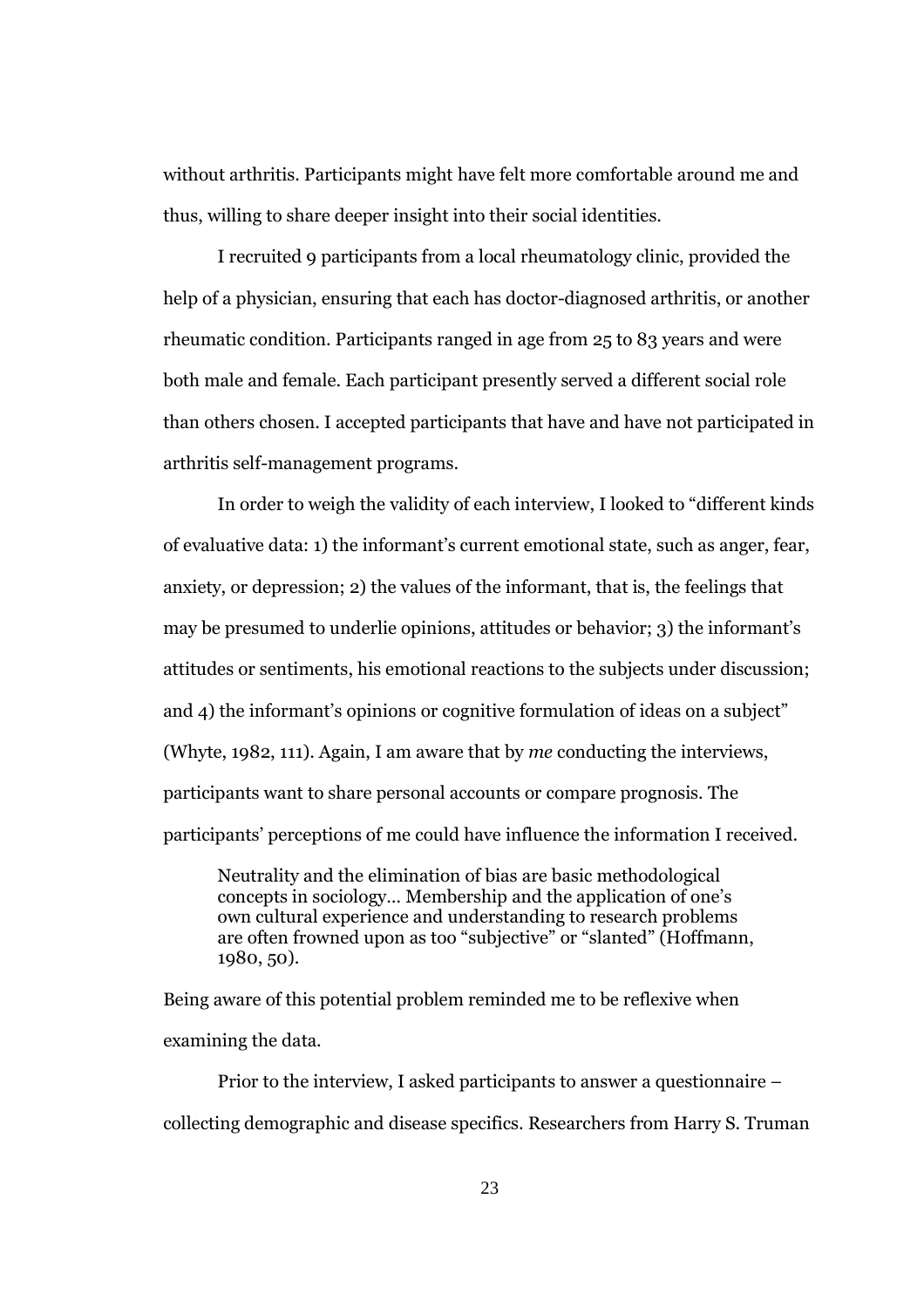Veterans' Memorial Hospital at the University of Missouri provided me with the enclosed questionnaire *(See Appendix I)*. It is consistent with the ongoing rheumatoid arthritis study (Burks, Smarr, Laffey, 2006). Working on the assumption that some interview structure is inevitable (Brown & Williams, 1995) and useful, a topic guide was developed from existing literature in order to provide a basis from which interviews must proceed *(See Appendix II)*.

Each interview lasted between 30 and 60 minutes, as to be aware of participants' needs. I interviewed each participant in his or her normal lifestyle routine. For example, I recruited a working professional. Therefore, I conducted my interview at his workplace. The interviews were taped, with the participants' permission. The interviews were then transcribed verbatim by the researcher.

# *Ethnography*

To ensure that I am a neutral participant, I have chosen to combine indepth interviews with ethnographies. By using triangulation of these two methods, I explored topics I observed in relation to social identity and selfmanagement strategies. Thus, the answers I received from in-depth interviews are complemented by my observations in the field. And, probably having experienced like situations, I hope to better understand the role arthritis plays in their lives, unique to a particular social identity.

Ethnography allowed me to observe participants in natural settings partaking in routine daily activities. Naturalistic observation does not interfere with the people or activities being observed (Denzin & Lincoln, 2003). In order to conduct ethnographic research, I immersed myself into the social identities of my participants. I made observations, took fieldnotes, and considered themes. Using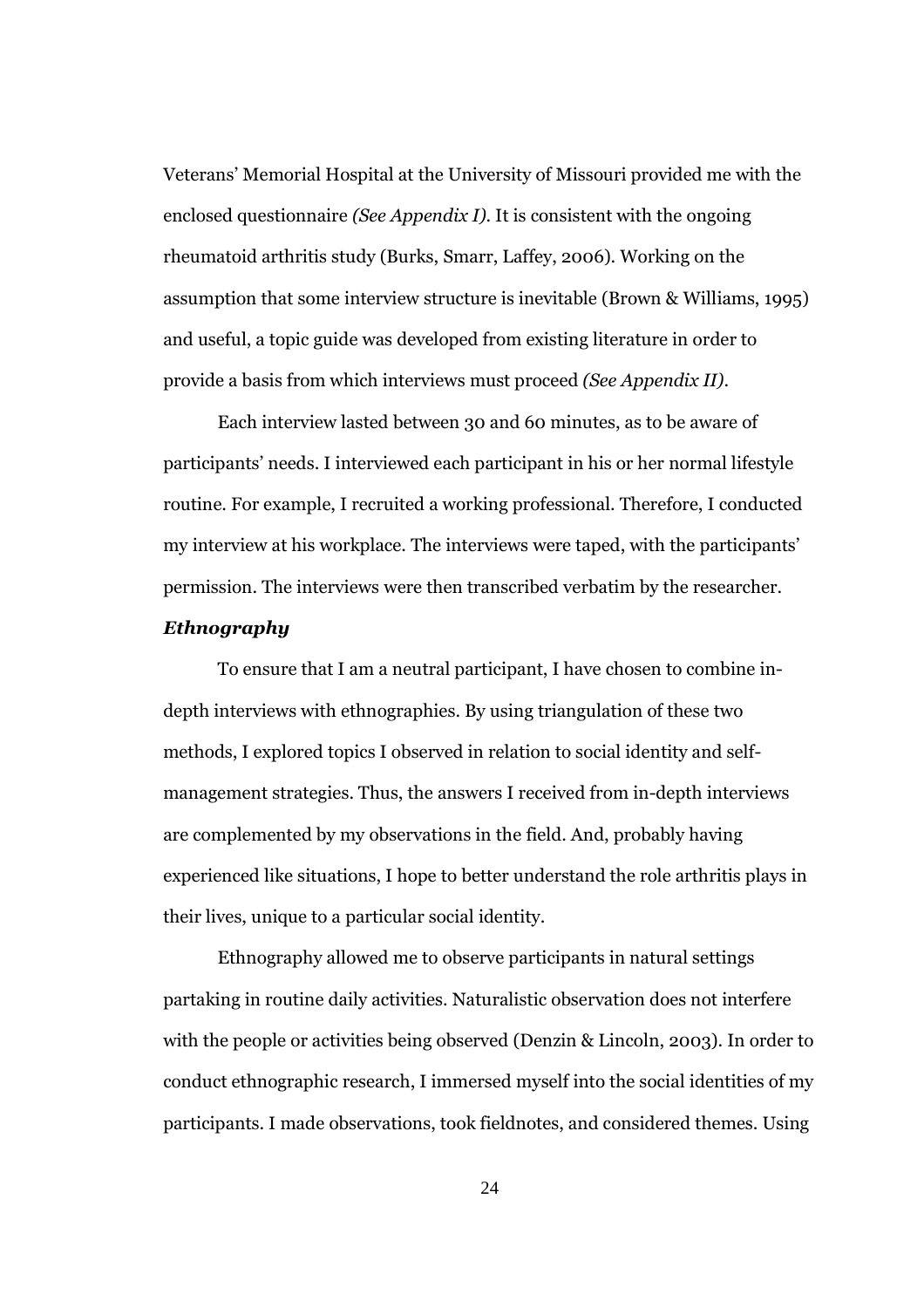triangulation, I looked for deeper meaning in my ethnographic observation about a topic that might have drawn interest during previous interviews.

Both of these qualitative methods provided insight into how an individual's perception of his or her disease within different social roles affects the attitude held toward self-management programs. Observing and exploring the 'why' allowed me greater access into the minds of people living with arthritis. While both the Health Belief Model and the Social Identity Theory were used to explain any phenomena – I suspected that much meaning would take shape on its own.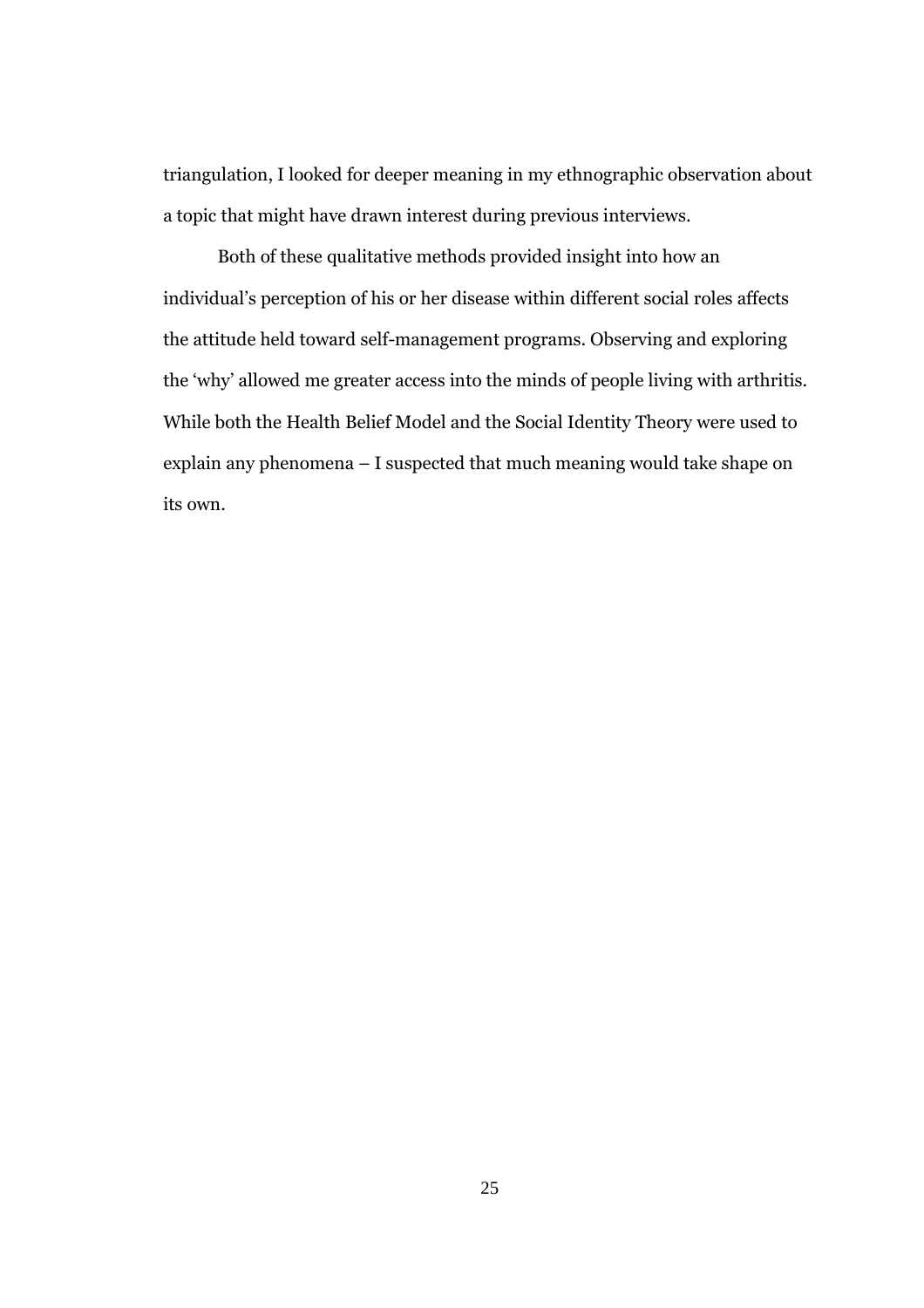#### *CHAPTER 7: IMPLICATIONS*

The implications of this study vary. Since my expectations were met, I foresee arthritis self-management programs being communicated differently to people with arthritis. Perhaps the format will communicate ways to fulfill social roles or stay in those roles longer. While both the *Arthritis Self-Management Program* and *Chronic Disease Self-Management Program* both contain information about function and mobility, the results of this study might allow for that information to be personalized for various social roles. The challenge for us is to consider how to develop imaginative ways of both facilitating patients' accounts of personal experience and, importantly, of incorporating the insights provided through these accounts into care plans and clinical practice. Also, one may be able to enhance the outcomes of self-management interventions for arthritis by tailoring treatment to the person's particular stage.

However, I feel as if the research methods also provided insight into people's perceptions of their own chronic disease. Often, physician and health care professionals are not aware of the limitations – both physical and mental – that arthritis causes (Beiseker & Beiseker, 1993). The doctor-patient relationship is often unbalanced on both ends, making communication difficult. Expressing pain and anxiety can be difficult in a clinical setting. Thus, this research provides data about the patient – a side that is often not heard. The data collected facilitates better physician understanding of the emotional aspect of living with a crippling disease. Future research should identify with people with arthritis on better strategies to encourage the use of self-management programs.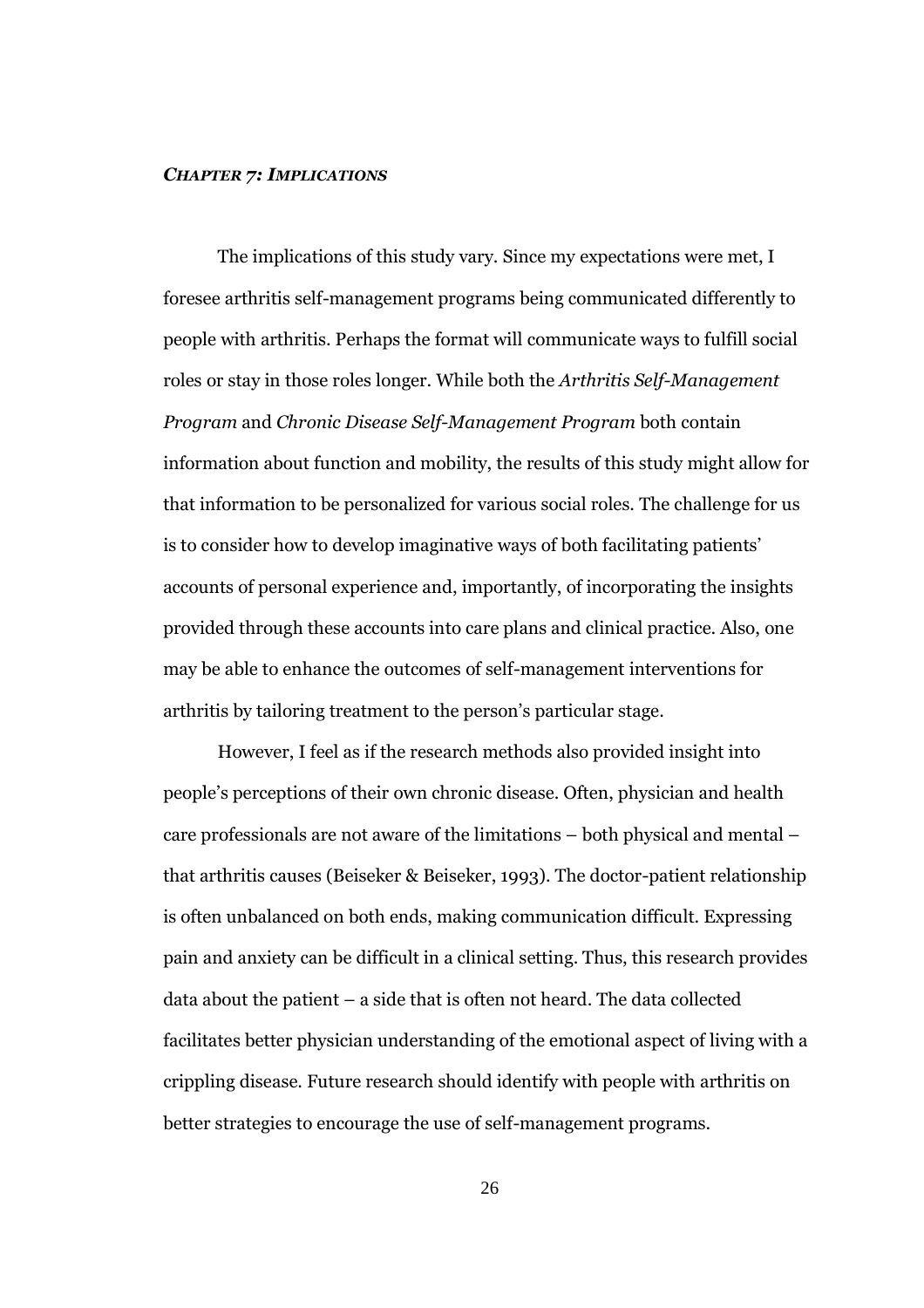#### *CHAPTER 8: DATA AND ANALYSIS*

In this study, a total of nine participants were interviewed – six female and three male participants ranging in age from 25 to 83 years. Eight of the participants were doctor-diagnosed with rheumatoid arthritis, one with osteoarthritis, and five had co-morbidities. The average length of disease duration was almost 12 years, ranging from 3 to 30 years duration.

Because of the recruitment process, all participants were patients of a local rheumatologist in Columbia, Missouri. Regular visits to the rheumatologist ranged from just twice each year to more than six visits annually. No participants were in remission so each had at least some disease activity.

Six of the participants reported having at least a college education. Seven participants were married, or had been at one time. Appendix III shows each participant's demographic information.

As congruent with qualitative data, themes and patterns provide insight into the phenomena being study – how people with arthritis perceive their illness in relation to social roles filled and how that perception influences participation in self-management programs. Both the data and analysis are intermingled according to found themes and patterns.

A chronic disease like arthritis affects all aspects of a person's life. Adjusting to arthritis is a process, especially considering the different stages of the disease but also, a person's ever-changing social role in life. The data found in this study identifies with people with arthritis and discusses disease from a patient's perspective.

27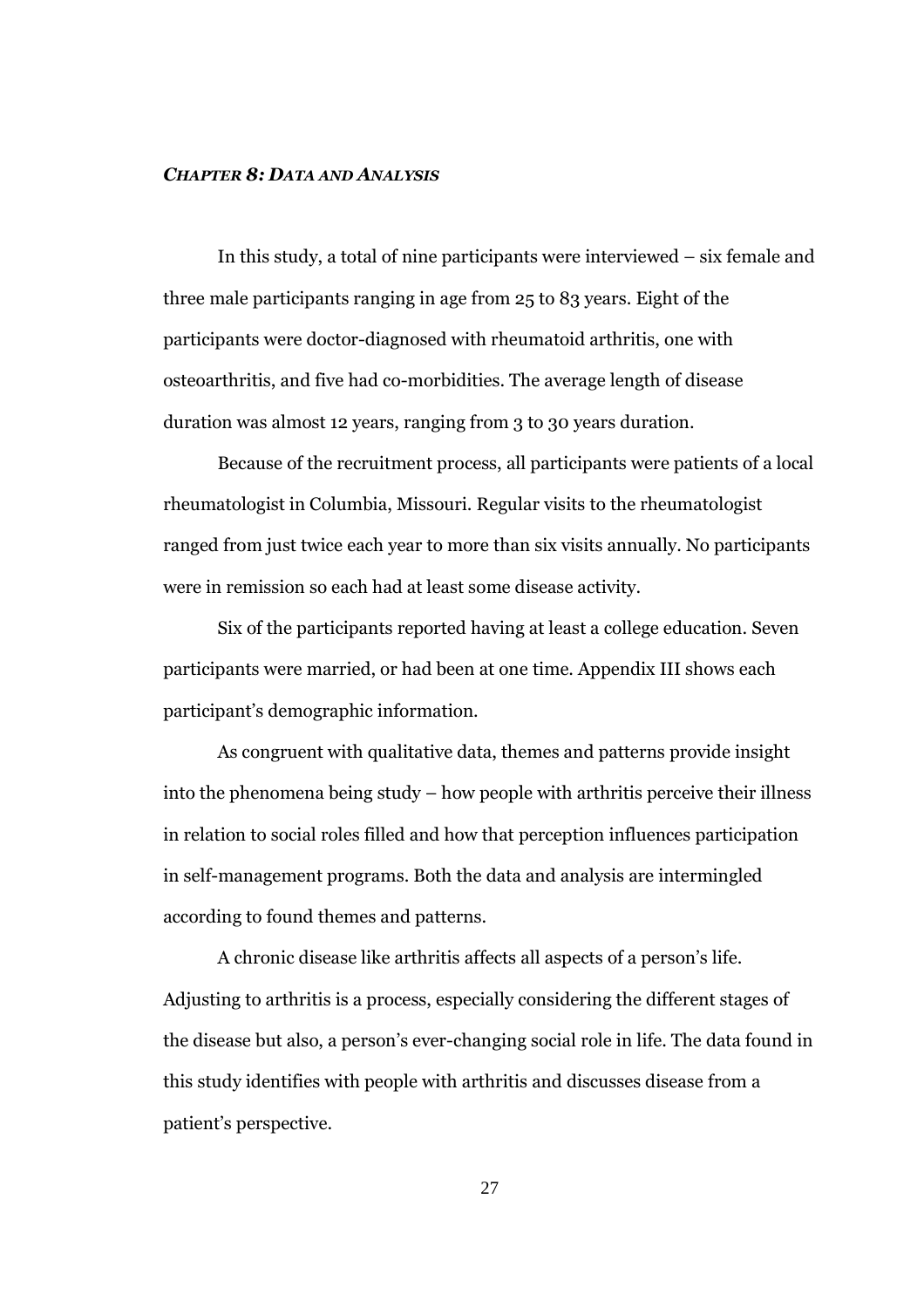### *Social Roles and Realization of Identity*

Arthritis is sometimes called an "illness intrusion" which interrupts people's lives in all capacities, not just physically. Besides adjusting to the physical impact a chronic disease may have on the body, people with arthritis also must learn to live with the disease in all aspects of reality. This might include adjusting to the diagnosis mentally or coping with emotions that come with a chronic disease. In addition, while people with arthritis must adapt to the disease, their support system must also do the same. Chronic disease affects all aspects of daily life – mental, emotional, physical, and quality of life.

Participants were asked about the original diagnosis of the disease, specifically their emotional and mental state of mind. Participants were encouraged to talk about what else might have been going on during that time. Eight participants reported feelings of 'depression' or 'anger' and two equated diagnosis with age. One participant *(Female, 25)* said: *"My grandma has arthritis… I always just imagined it being something I would get when I was old."* Another participant *(Female, 42)* said: *"Never did I think I had arthritis. I mean, I am so young!"*

**Talk about the diagnosis.** *How did you feel? How did you react to the diagnosis?*

Is still 'reacting' to diagnosis and reports limitations. Feels 'sad' and 'depressed' when limited. *(Female, 25) – "It sucks not being able to do what I used to do… even like two years ago. It's hard letting go."*

Reports feeling 'depressed' and 'guilty' because of limitations in social roles of wife and mother. *(Female, 42)*

Says arthritis comes with age. *(Female, 57)*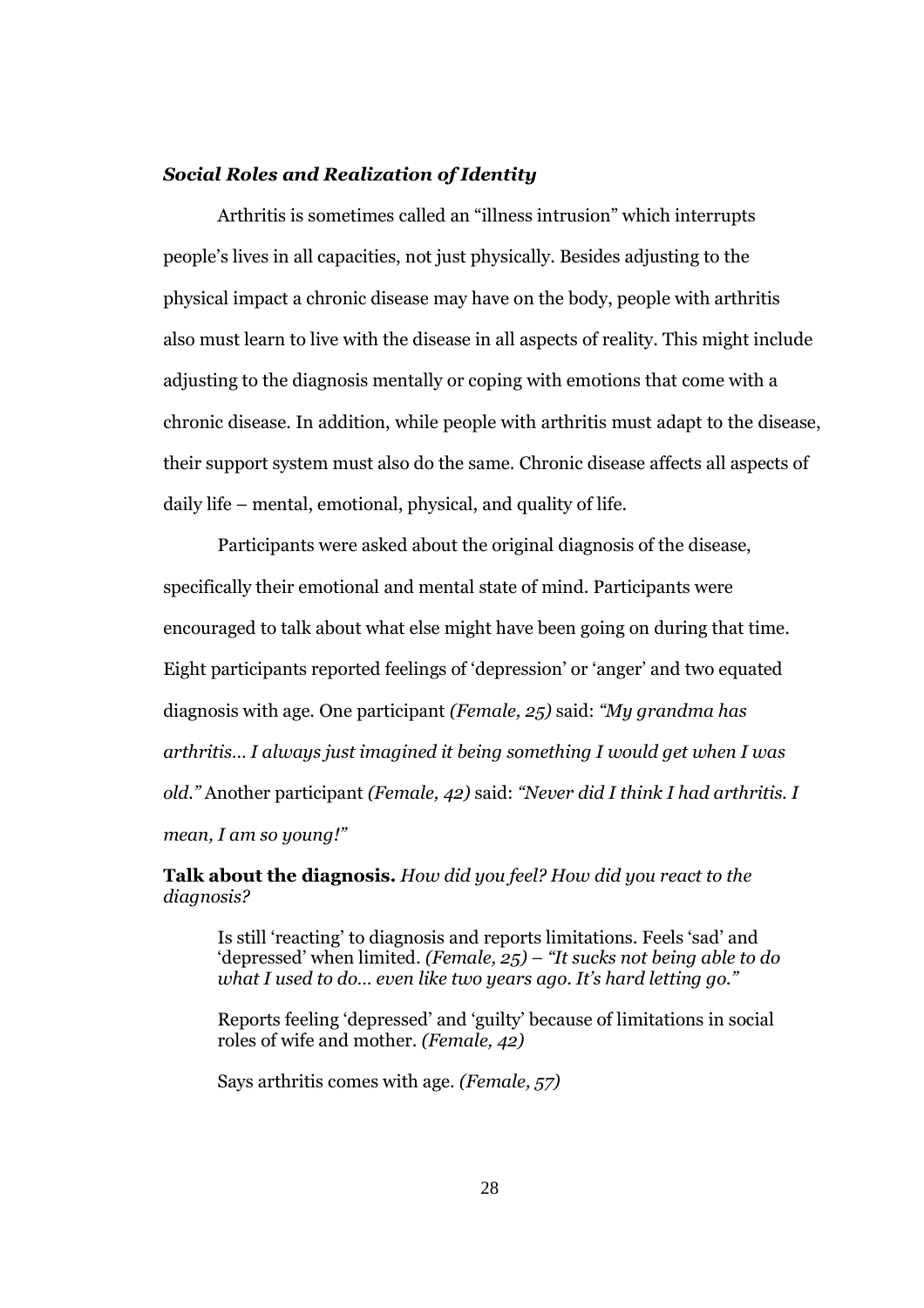Reports feeling 'depressed' and 'had to learn to cope.' Afraid of being a 'burden' to children. (*Female, 66)*

Says arthritis comes with age. *(Female, 68) – "I guess I was thankful it [diagnosis] wasn't something more serious."*

Reports feeling 'devastated' and 'scared' after diagnosis. *(Female, 83) – "I was angry for a long time. I had a really poor attitude about the whole thing [diagnosis].*

Reports feeling 'depressed' and 'sad' after diagnosis. *(Male, 38)*

Reports feeling 'upset' and 'afraid' of diagnosis. *(Male, 47) – "Hearing the word 'arthritis' is enough to scare anyone, especially someone my age!"*

Avoids 'thinking about' diagnosis and does not share with anyone outside of close family. Feels 'depressed' because of limitations in social role of husband and caregiver. (*Male, 72*) *– "It's [diagnosis] not something I think about often."*

Six of the participants were married at the time of diagnosis, calling their

spouses 'supportive' and 'understanding.' One participant *(Female, 42)* says of

her husband: *"He's been nothing but supportive. Does things when I can't. He*

*knows when I'm not feeling the best. Or, when I'm stiff. He always takes care of*

*me. Or, of the kids."* Another participant (Male, 47) said: *"She [wife] is very*

*understanding. More so than I ever would have imagined. More so than I would*

*have been. She is truly an amazing woman. I got lucky. She supports me and*

*really takes care of me."* Participants often placed themselves in a role of need.

This is ironic, however, since later it is noted – most participants are willing to

'cross the line' and 'over do it' when fulfilling a social role. Thus, spousal support

is really necessary at times when participants have 'crossed the line' and pushed

their limitations.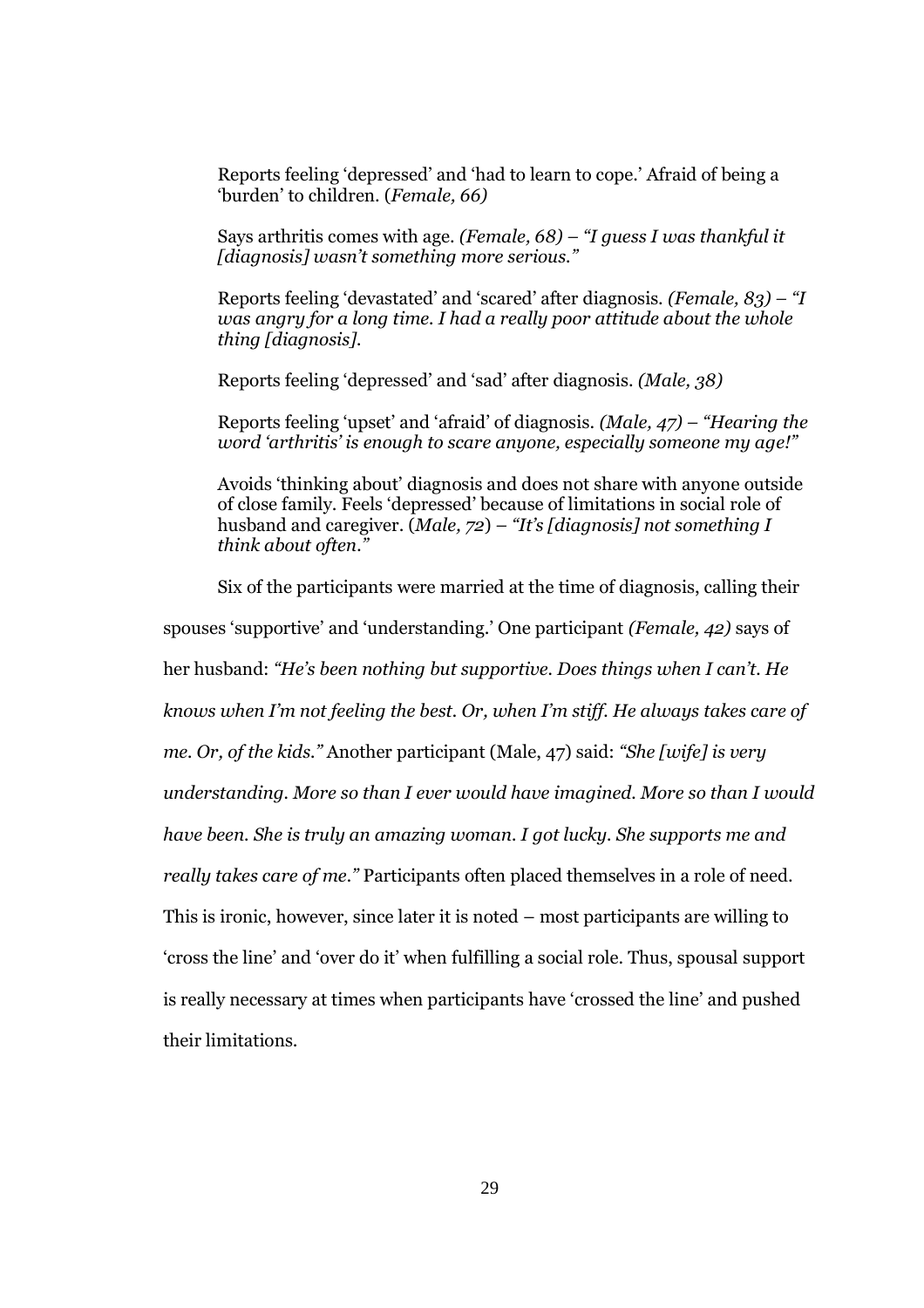## **How did your spouse react to the diagnosis?** *How did your children react?*

Husband is 'supportive.' Calls children 'understanding of limitations' but too young to understand prognosis. *(Female, 42) – "If I over do it one day, the next is always rough. I'm really stiff. My bones hurt. Or, my joints. Whatever. I'm in pain. Very, very stiff. Can't hardly move or get out of bed. On days like those, it's hard to care for my children or to take care of our home."*

Husband 'supportive.' *(Female, 83) – "At the time [of diagnosis] we were both scared. There were so many unanswered questions."*

Thought wife was 'supportive' but blames diagnosis of arthritis for demise of his marriage. Too limited by the disease. Child understands pain. *(Male, 38) – "I don't want it [arthritis] to affect my life at all… in a negative way. So, sometimes I over do it [in order to compensate]."*

Wife is 'understanding' and 'supportive' of diagnosis, often acts as participant's caregiver. Does not discuss diagnosis with children. *(Male, 47)*

Wife has arthritis and felt 'depressed' upon participant's diagnosis. *(Male, 72) – "It was hard to know that now, I might not be able to care for [wife] as I would have healthy."*

One participant *(Male, 38)* blamed the diagnosis for his divorce. He says:

*"I only found out later, after we got divorced, that she [ex-wife] really wasn't*

*okay with it [arthritis]. She didn't like the arthritis because it limited what I*

*could do."* Several participants reported feelings of 'guilt' for daily limitations

within the household or not fulfilling social roles.

All participants report feeling limited by the disease, specifically pain or side effects from medications. One participant *(Female, 66)* said: *"So many of my medicines make me sick. Almost nauseous. I've gained a lot of weight because of the Prednisone [steroid]."* In regards to pain, another participant *(Female, 57)* said*: "It [arthritis] tells me what I can do, like getting out bed, exercising,*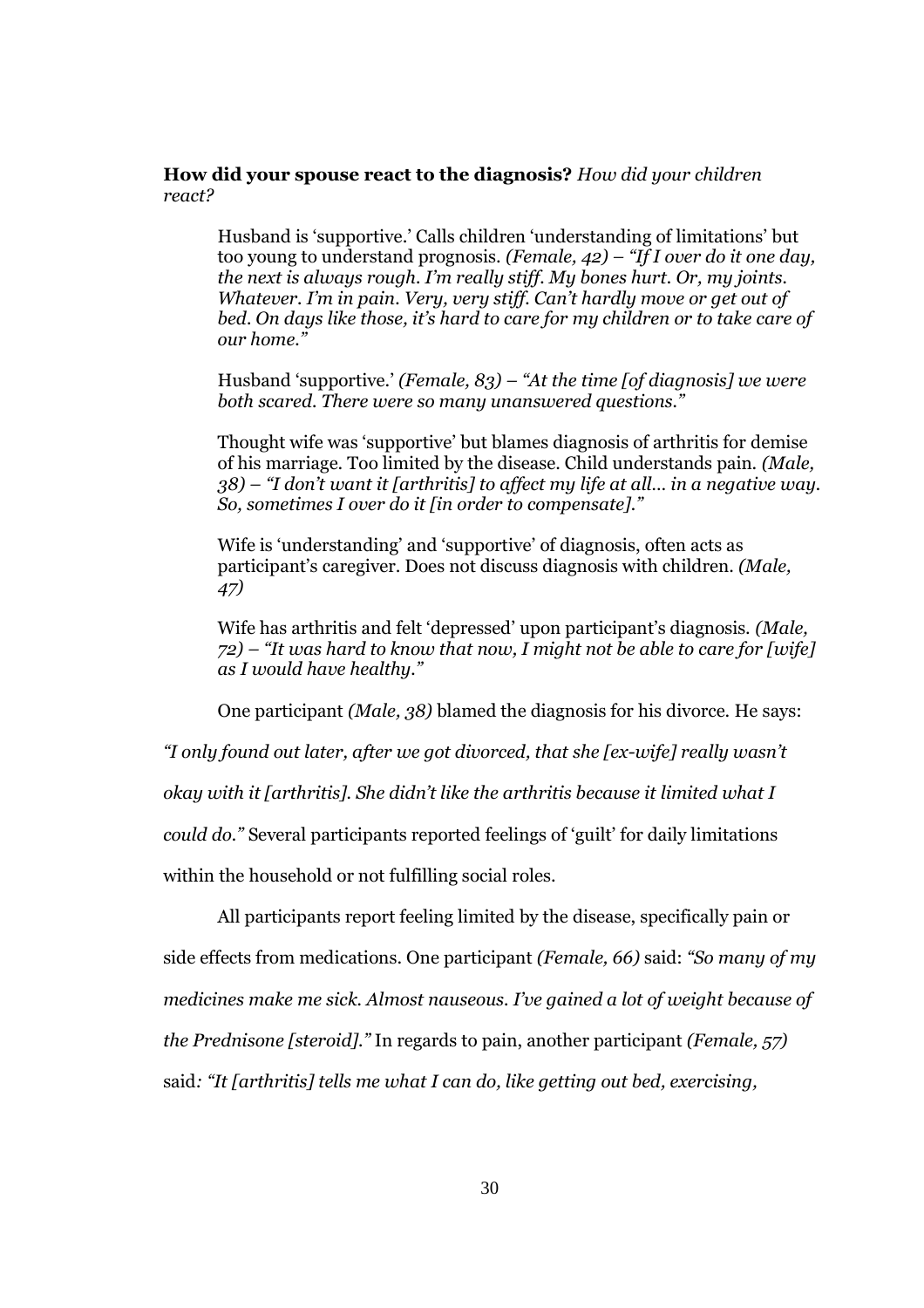*landscaping, or even to the most simple things like picking up my house or taking out the garbage."*

Often, these limitations interfere with participants' lifestyles. Because of the unpredictable conditions of the disease, people with arthritis often suffer disruptions of their lives and selves that go far beyond the physical discomfort they experience (Charmaz, 1983). Every participant was aware of his or her limitations and governed daily activities by the amount of pain and stiffness felt. A participant (Male, 38) explained: *"I don't put myself in situations like that. I'm not running around playing tackle football anymore. No basketball or things like that where… because I've learned that I could do it, but then I'm going to pay for it the next week. I'll be sore and hurting. So, I don't put myself in situations like that."* Once valued lifestyle activities are limited due to the disease.

Two participants reported feeling content with their current condition and health status. One participant *(Male, 72)* said: "*I haven't had any real bad spells… at least, not yet."* Both participants were not in remission and experienced pain daily, but not enough to feel limited in daily activities.

## **Talk about your experience with arthritis.** *Remission? Medications? Limitations? Challenges?*

Thinks arthritis is a disease for the elderly. Limited by pain. Prevents her from being 'active.' Experiences side effects from medications, often causing her to be absent from work. *(Female, 25) – "I think I'm most limited by the pain. My left knee hurts all the time. It prevents me from being as active as I used to be."*

Reports taking 'so many medicines' and feeling pain and stiffness. She is aware of her limitations. Talks about not 'overdoing' it. *(Female, 42) – "I try not to over do it. Sometimes, I can't help it. It just happens."*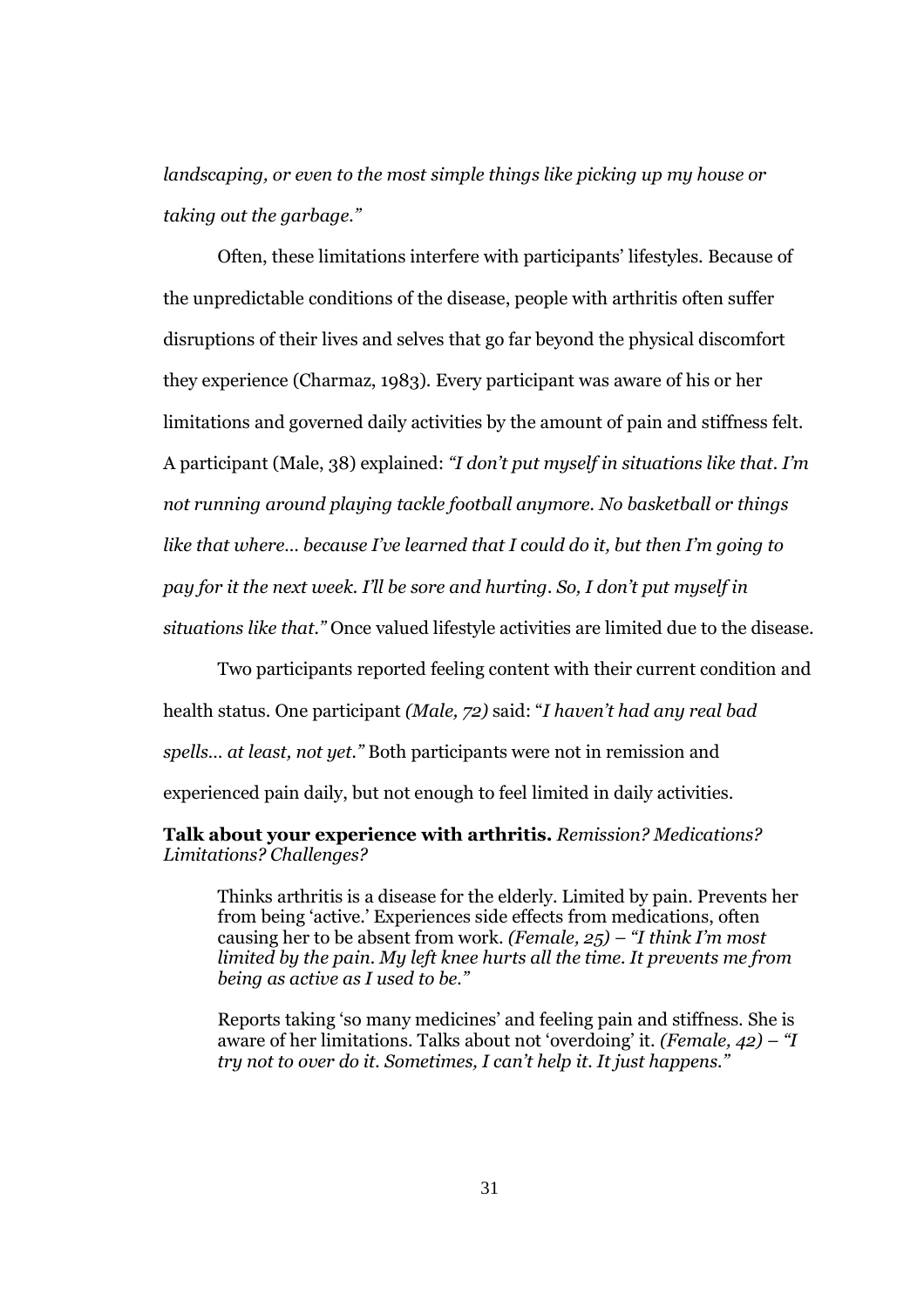Says her lifestyle is 'limited' by the disease on a 'day-to-day' basis because of its unpredictable nature. Has experienced side effects from medicines. *(Female, 57) – "Arthritis is limiting but, for me it's on a day-to-day basis. I might wake up tomorrow and not be able to get out of bed but then Friday, I'll get out of bed and walk around the neighborhood."*

Disease has progressed since diagnosis, causing more pain and limitations. Reports side effects from medications. *(Female, 66) – "I can't move around well. Takes me a lot longer to do anything now. Like, I can't get out of my chair very fast. Always takes me a while. Or, I had to move my bedroom to the main level. Just can't climb the stairs."*

Says she is 'doing well' although not in remission. *(Female, 68) – "It's been several months since I've had a flare."*

Experiences limitations with hands. *(Female, 83) – "It's just a headache. Something that's there. A constant pain. And now, my joints are really starting to ache. Can't knit for long before my hand cramps up. My toes don't fit in certain shoes anymore. I can only buy New Balance."*

Reports side effects from medicines. Experiences pain daily. *(Male, 38) – "It [arthritis] controls the way I live and what I can and cannot do."*

Says 'biggest challenge' is seeing the 'physical deterioration' of his body. Has bouts of depression. Feels 'insecurities' about the disease. *(Male, 47) – "I think depression is my biggest challenge. It's so hard dealing with the physical deterioration of the body."*

Experiences 'nagging pain' in joints, mostly his knees. *(Male, 72) – "I have constant nagging pain in my joints, mostly my knees. I have times where I really hurt."*

Arthritis is unpredictable and often can disrupt a person's life and self far

beyond the physical discomfort he experiences. All participants discussed limits

to daily activity, as told by their level of disease. Six participants felt as if the

disease completely dictated their life course, dependent on active symptoms. One

participant *(Female, 57)* said: *"Basically, even though this isn't entirely true –*

*arthritis is my boss. I don't always listen, but then I feel the wrath. So, I try to*

*listen."* Three participants just 'deal with' the symptoms. One *(Female, 42)* said:

*"I deal with the arthritis as best I can. It's hard. It can be really hard."* Two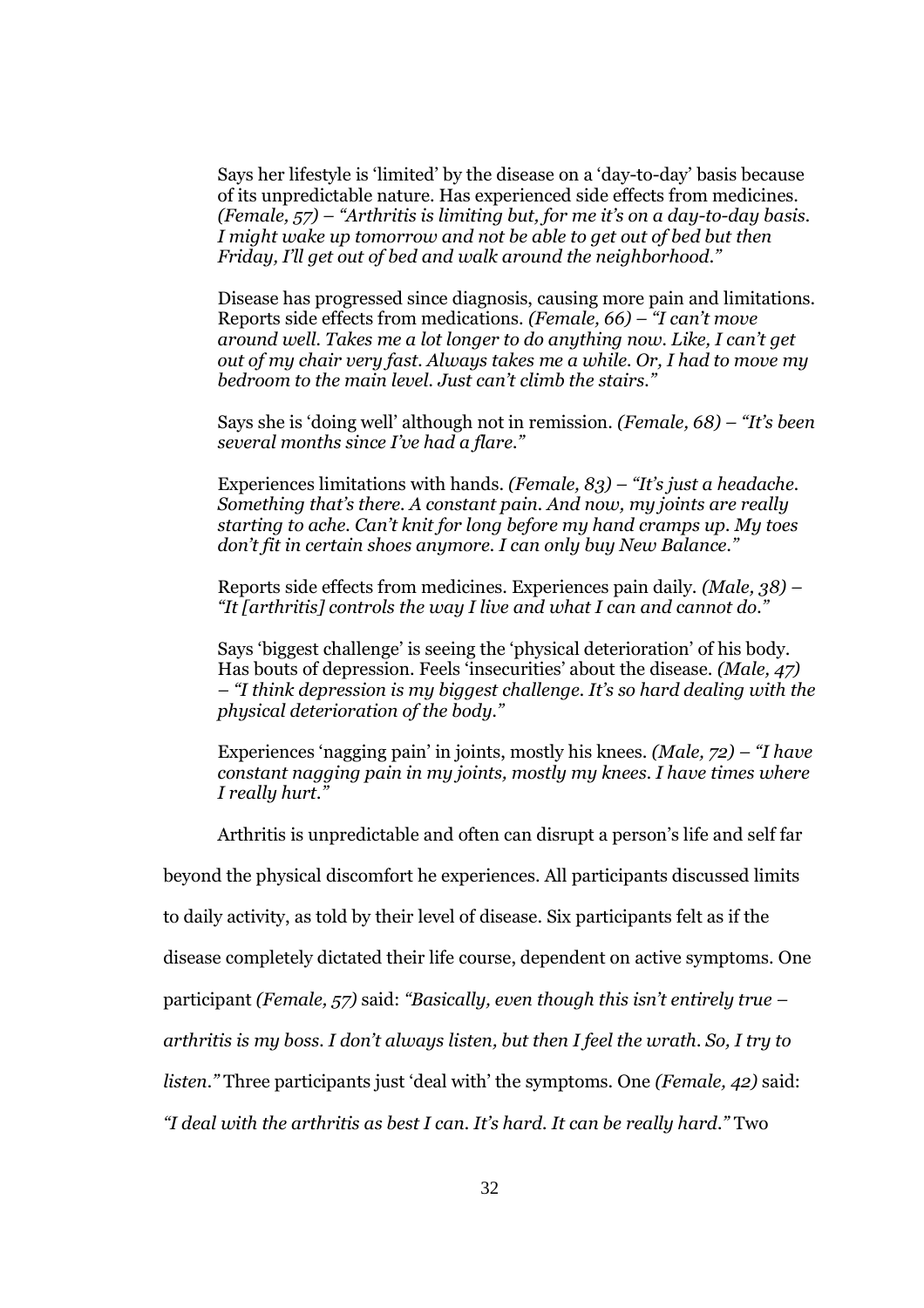participants noted that the prognosis 'could be worse.' One *(Female, 57)* said: *"I*

*have arthritis. So do a lot of other people. And my thinking is that, no matter*

*how much I hurt – things could be a lot worse."*

## **What role does arthritis fill in your life?**

Says she has to 'live with it.' Does not know how to deal with the disease both physically and mentally. *(Female, 25) – "I have it [arthritis] and I have to live with it."*

Reports that arthritis rules her life. *(Female, 42) – "I think arthritis is my life. It tells me what I'm able to do that day. To me, arthritis is just a reminder of limits. Whatever my arthritis tells me that day… I do."*

Calls arthritis her 'boss.' *(Female, 57) – "It [arthritis] tells me what I can do."*

Says she is 'mindful' of arthritis daily. *(Female, 66) – "It [arthritis] is something I am mindful of. I know my limits and I try not to cross the line."*

Reports planning around arthritis. Dependent on daily symptoms. *(Female, 68) – "I plan around my arthritis. Some of the medicines only can be taken at certain times or having to go in regularly to see [rheumatologist] or have blood work done. Or, depending on how I feel any particular day… It all just depends on what my body feels."*

Calls arthritis a 'constant pain' and says it dictates her schedule based on daily symptoms. *(Female, 83) – "A lot of times, arthritis dictates my schedule or activities just based on how I feel that particular day."*

Says he just 'deals with it' and understands his limitations. *(Male, 38) – "I look at it this way – it's better to enjoy life and have to suffer through some pain a couple days later than to not enjoy it."*

Reports feelings of 'depression.' Does not know how to deal with the disease mentally. *(Male, 47) – "For me, I don't know how to deal with it [arthritis]. I have bouts with depression. It [diagnosis] is such a difficult thing to deal with… the deterioration of your body… of your abilities… It's just hard."*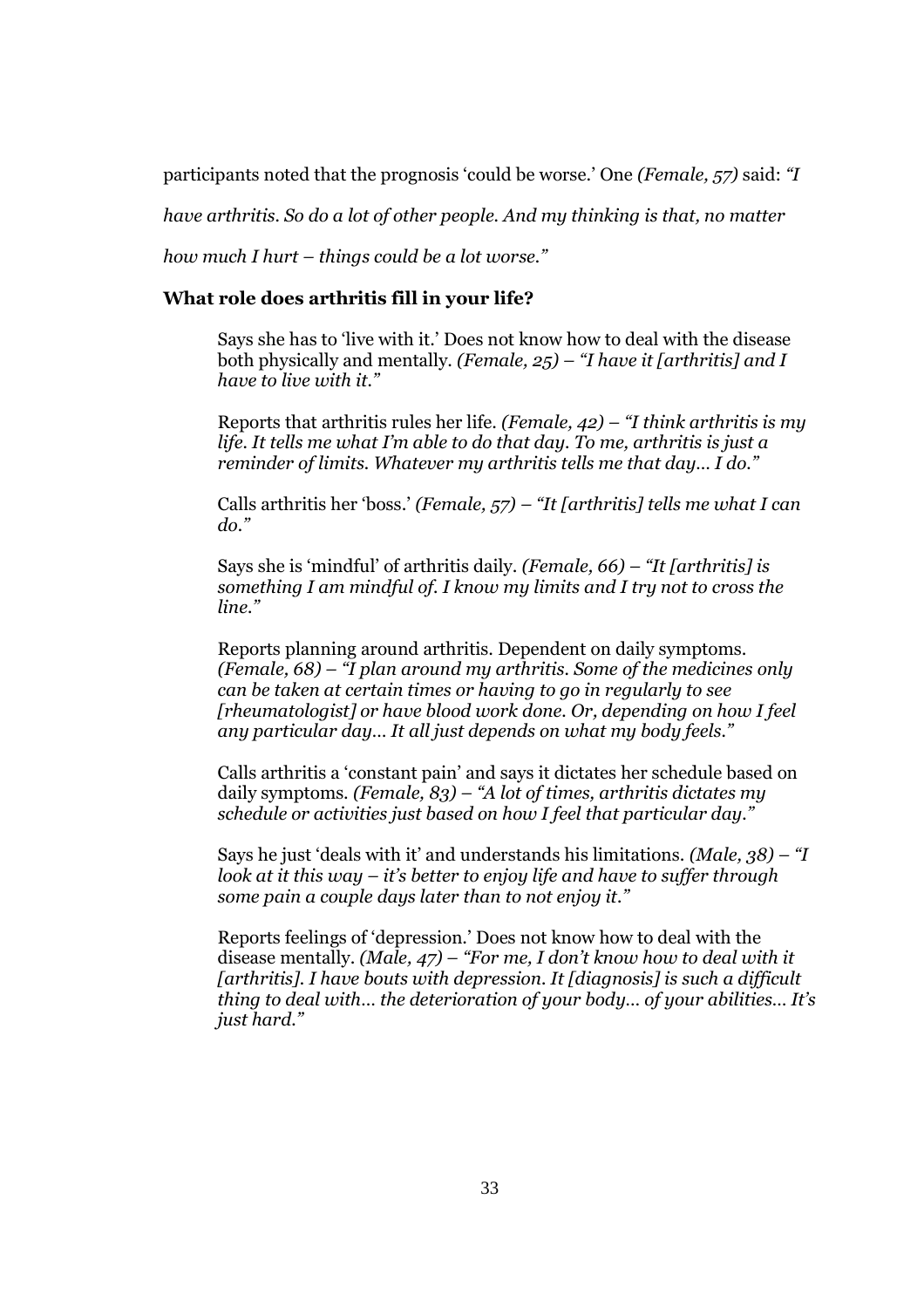Reports 'just dealing with it.' *(Male, 72) – "I'll give you this example, if you broke your leg – it would be very painful and intrusive in your life… may even leave you on the couch one day. But, life goes on. A broken leg doesn't mean you still can't live or do all the things you normally would do. I think of arthritis as the same thing. Just deal with it as it comes and don't make it more of an issue than it already is."*

Although participants acknowledged the role of arthritis in their lives, most downplayed their symptoms comparing themselves to others with lifethreatening illnesses, like cancer. Most believe that arthritis is common and people just have to accept the condition. One participant *(Male, 38)* said: *"If I'm having a flare up… you know, I just deal with it. I don't really have a choice."* Another *(Female, 42)* said: *"I might wake up and be incredibly stiff. So, instead of making breakfast right away or getting [husband] out the door, I go sit in a hot bath. Try to loosen the joints."*

Most people fulfill a number of significant social roles. Such roles give humans meaning and purpose. Participant's social roles were both shared, like parent, spouse, or friend; but also different, like grandfather, daughter, or employee. Asked how arthritis has changed or shaped participants' relationships, common words used by the participants in order to describe themselves included 'burden' and 'dependent,' while others used 'supportive' to describe family and friends. One participant *(Female, 42)* said: *"[Husband] does what he has to do. He takes care of me and the kids. He fills in the gaps."*

# **How has arthritis changed (or shaped) your relationships?**

Reports feeling awkward about her disease. *(Female, 25) – "My mom worries about me more now. I worry about myself. Like, with a job – I have to have insurance that will cover me and… anything that might happen in the future. I try to keep it [arthritis] to myself. I mean, I know I'm in pain or can't do certain things but, I don't talk about it a lot. I just deal with it."*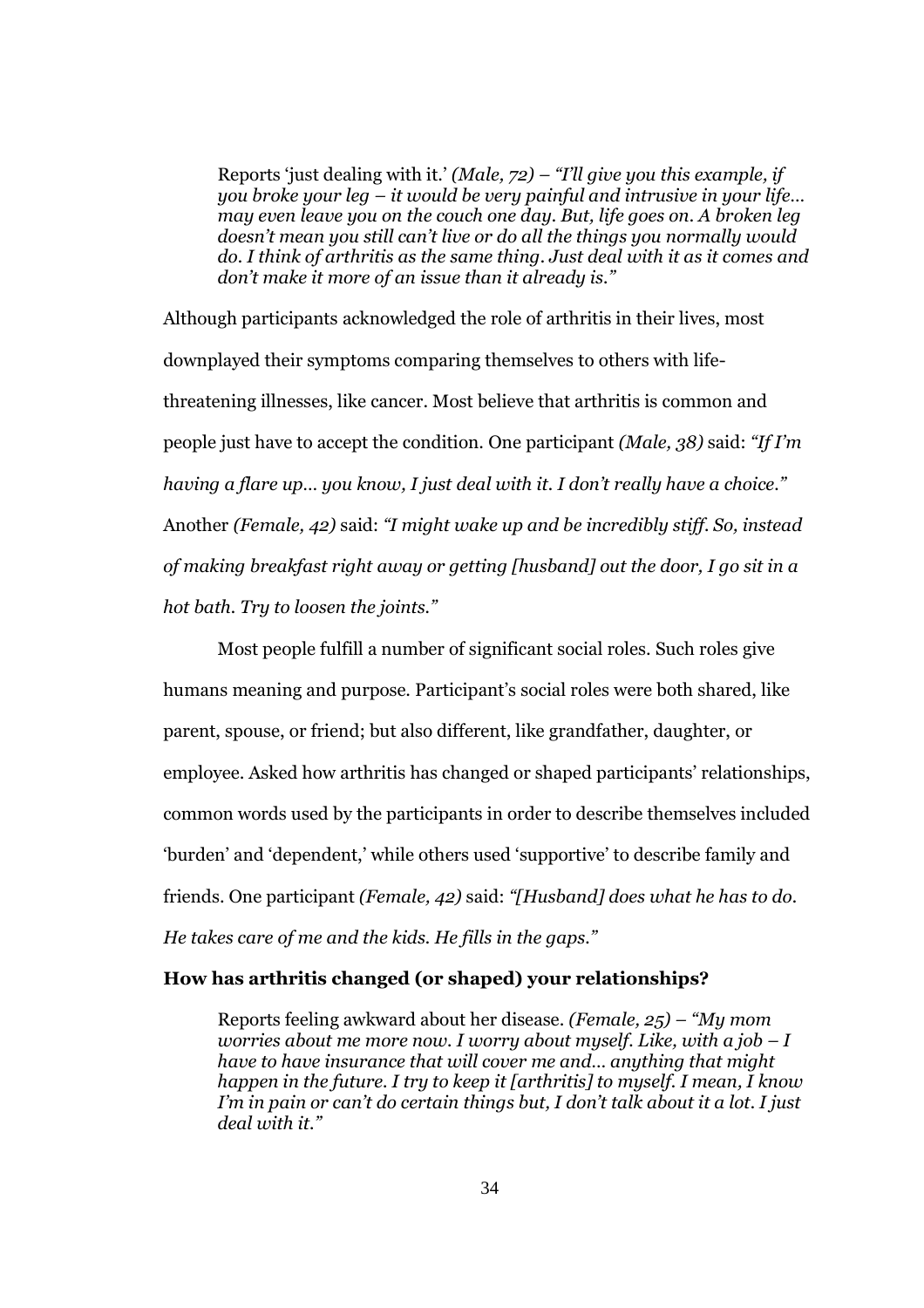Feels 'dependent' on spouse which 'scares' and 'worries' her. *(Female, 42) – "I feel more dependent on [husband] now. For the most part, I try not to complain. Pain is just a constant in my life now. Some days are good and others aren't. That's my life now."*

Blames her disease for never marrying. Reports asking others [friends and family] for help. *(Female, 57) – "I don't think of myself as invincible anymore. Quite the opposite. I need… and ask for… help. I have come to rely on my support system more."*

Relies on others for care and support. *(Female, 83) – "Now, I think we all [friends] rely on each other. In the community, we are al friends. We try to take care of each other… to help."*

Blames arthritis for his divorce and other destructive behaviors. Reports feelings of 'depression' which affect his attitude. *(Male, 38) – "[Girlfriend] is really supportive. We're open [about the disease symptoms]. Say, 'my shoulder is killing me' or something like that. I mean, she's supportive to the extent that she can be but there's nothing she can do. If I feel crappy… I feel crappy."*

Reports feelings of 'depression' when faced with limitations. *(Male, 47) – "I feel as if the diagnosis of arthritis has shaped my relationship with my wife. We have had to work through all the challenges, like morning stiffness or problems in the bedroom or being too tired or worn out to take the kids to the park. Life has changed a lot since I was diagnosed."*

Reports being 'reliant' on his spouse. *(Male, 72) – "I think we've become more reliant on each other in the sense that we help each other when we're not feeling well."*

Participants all described 'intense' pain due to arthritis symptoms.

However, seven participants believed their pain was not understood. One

participant *(Male, 47)* explained:

*"I think now we understand each other, but it's been tough. Just me learning how to cope with the symptoms of the disease. For me, that has been the biggest challenge of all… just getting over myself and my own insecurities. It's me. It's me not expressing myself or asking for help."*

While married participants described their spouses as being 'supportive'

and 'understanding,' feelings of guilt and 'depression' surfaced over the diagnosis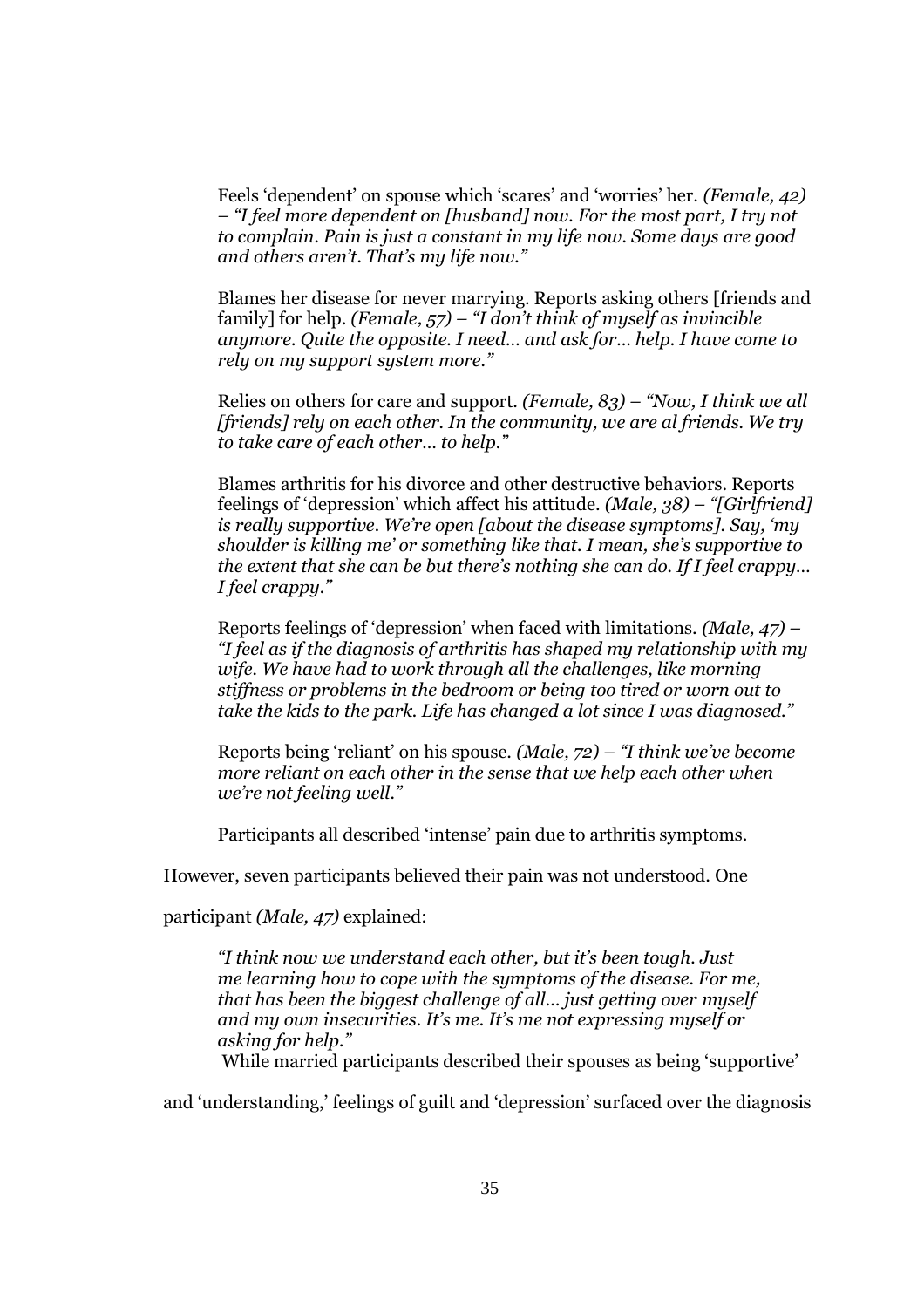of arthritis. One participant *(Female, 42)* said: *"When I was first diagnosed, it was rough. Not knowing how to talk to [husband] about it or how to explain the pain. Arthritis has changed my life. It sometimes still takes adjusting."* Another *(Female, 66)* said: *"I feel guilty that I am a burden to my children."*

This research also attempts to understand how people with arthritis perceive themselves within a social world. The social identity is often developed over time, changed by life experiences (Ethier & Deaux, 1994). Six participants reported that arthritis affects their 'mood' and 'attitude.' One participant *(Female, 57)* said:

*"If I feel good, my whole body feels good. No pain. No stiffness. Then, I'm happy and life is good. But, if I'm not feeling 100 percent… I think people can see that. I try not to let arthritis affect my mood. I know that 'this too shall pass' so, I always think that. No matter how much pain I have… I really believe that things could always, always be worse."*

Another *(Female, 66)* said: *"I think any time the body doesn't cooperate or feels pain… I think, as humans, it's frustrating. But, what can you really do other than just cooperate?"* Two participants reported not talking about the disease to others. One participant *(Male, 72)* said: *"Outside of [wife], not many people know I have arthritis."* Another *(Male, 38)* said:

*"There was a time when I was first… actually, for like the first 10 years of having it [arthritis]… where I didn't even admit I had it. I didn't tell anybody. I don't know why. I was embarrassed, or something. And I have… kinda come out of that. I'll tell people."*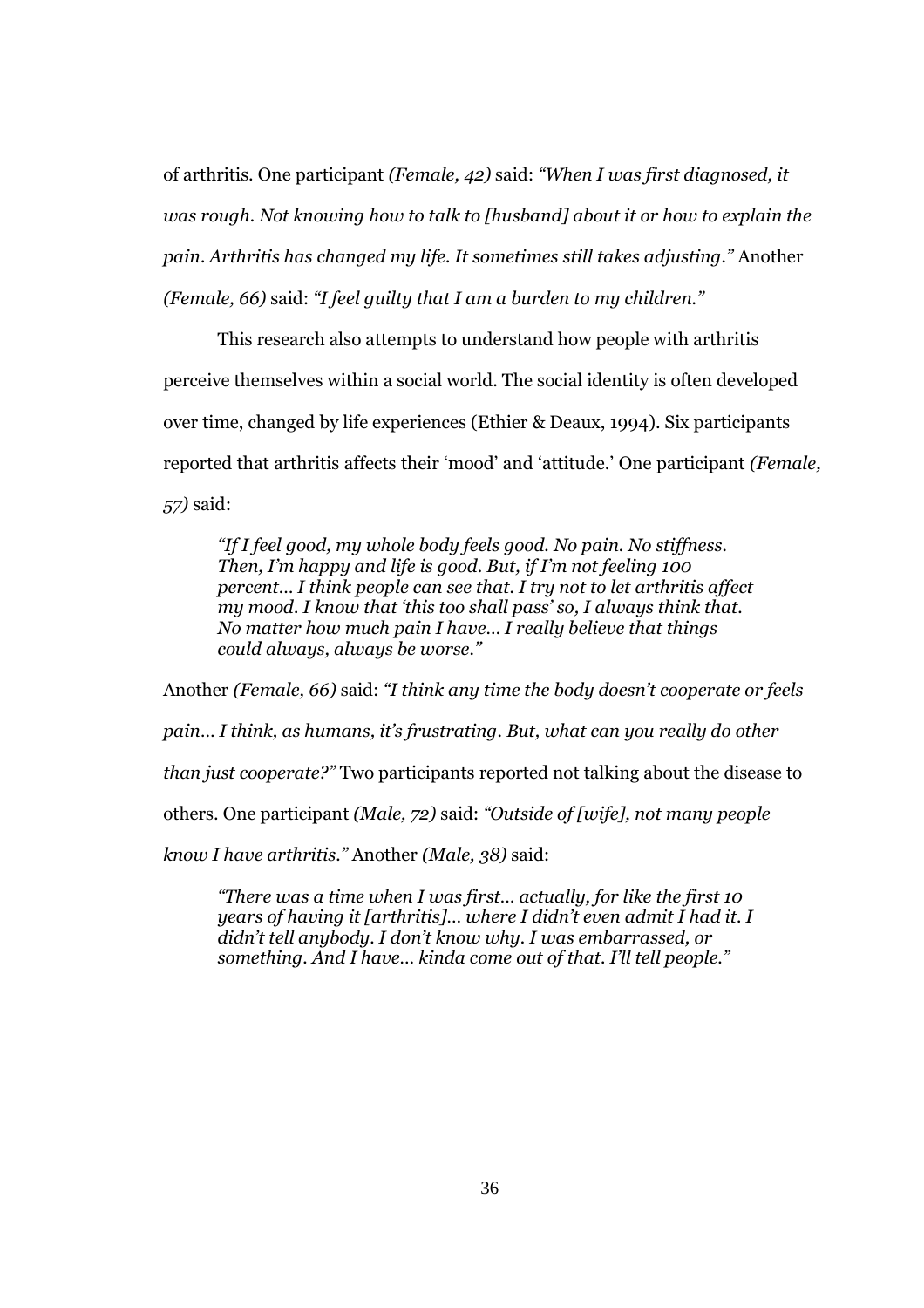#### **How does your arthritis affect other people in your life?**

Mood changes according to pain and limitations. *(Female, 25) – "I'm sure other people get tired of hearing me whine about the pain. I'm such a wimp!"*

Reports being 'moody' due to pain. *(Female, 42) – "I keep the disease close. I try not to complain a lot. [Arthritis] affects my attitude. When I'm not feeling good, everyone knows. Facing stiffness or challenges… like when I can't do the laundry – it puts me in a funk. I think it would anyone. Then, I feel like I'm a burden. That someone has to do my job."*

Arthritis pain and stiffness affect 'mood.' *(Female, 57) – "I try not to let arthritis affect my mood."*

Asks daughter for help and support. *(Female, 66) – "I think [daughter] feels responsible for me. I am probably making it sound like I need or require a lot of help, but that's not it. I'm very active. Try to stay active. It's just…through the flares… or some of my bad days – I do need help."*

Relies on spouse for help. *(Female, 68) – "[Husband] does a lot for me. When I'm not feeling well, he knows. He'll cook or clean. He probably feels my arthritis most since he's always around."*

Does not want to 'burden' anyone. *(Female, 83) – "I think now it's just a matter of keeping it all together… doing what I can and finding someone to help where I can't. I try not to burden anyone. Some days I'm okay and others… I'm not."*

Reports that arthritis affects his mood. *(Male, 38) – "Well, if I feel bad – like any other person – if you're in a lot of pain, you're less likely to be cheery. [Pain] makes you grumpy… have more conflicts in personal relationships with people."*

Mood affected by the disease. Experiences feelings of 'anger' and cannot 'accept the diagnosis.' Relies on spouse for care. *(Male, 47) – "More than anything, I think it's me that affects people. Me. My mood. My own problems accepting the disease. I'm angry. I just can't accept the diagnosis. I'm working on it, but I get so angry. I see other men… healthy men… I get bitter inside. So angry. I just can't deal sometimes."*

Does not discuss with others. *(Male, 72) – "Can you imagine if everyone sat around talking about their arthritis?!?!!"*

People with arthritis often experience unpredictable disruptions in life. The

inability to completely fulfill a role gives rise to depression (Oatley & Bolton,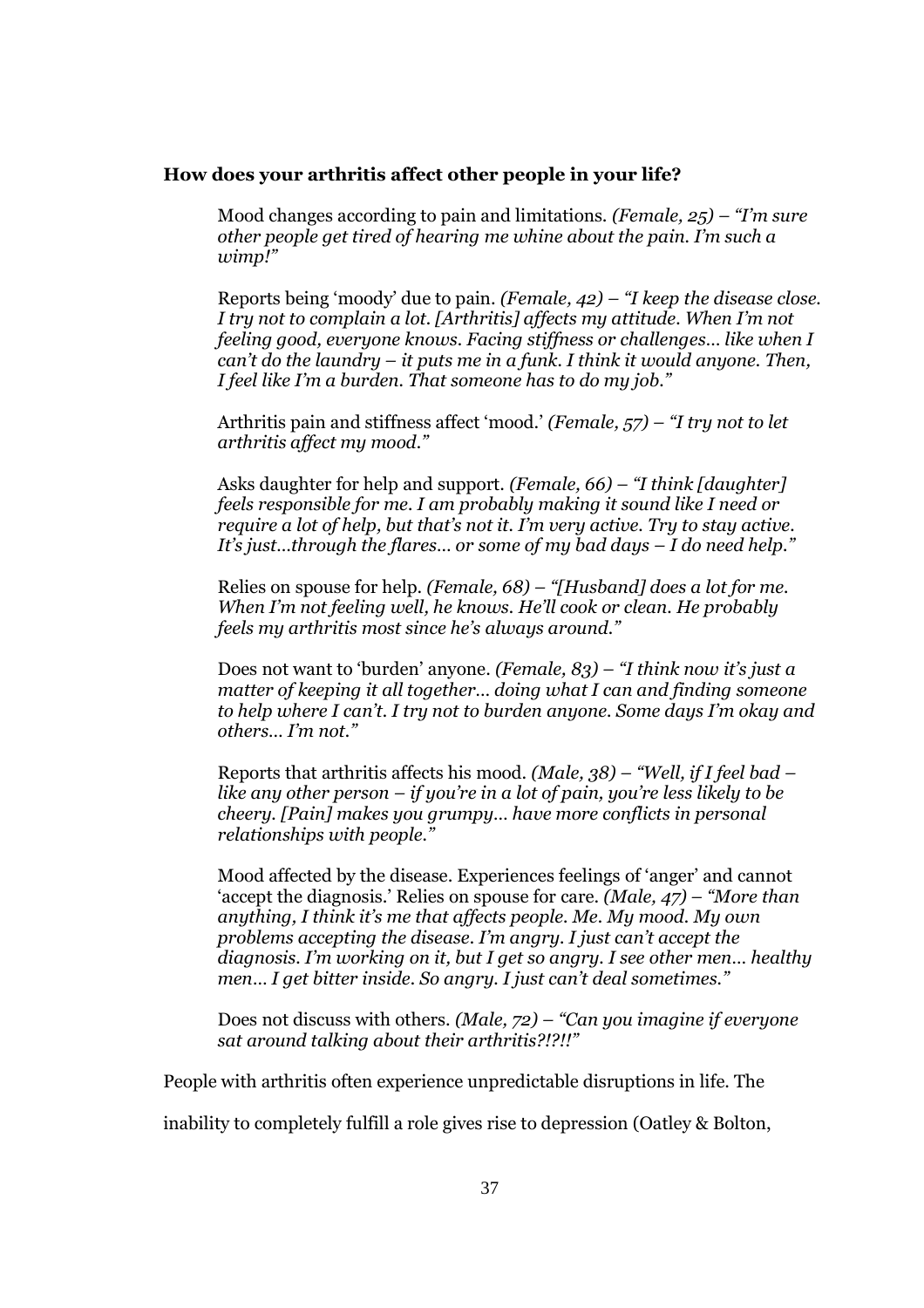1985). The perception of one's own social role has been linked to health outcomes. One participant *(Female, 25)* said: *"I try to keep it to myself. I know I'm in pain or can't do certain things, but I don't talk about it a lot. I just deal with it."* Another *(Female, 42)* said: *"I feel like I'm a burden. That someone has to do my job."*

Arthritis has both a physical and emotional impact on a person's life. Five participants named 'pain' as a controlling agent in their lives. One participant *(Female, 25)* said: *"I think I'm most limited by the pain. My left knee seems to hurt all the time. It prevents me from being as active as I used to be."* Another *(Female, 66)* said: *"My hands hurt all the time."* Revenson and Felton (1989) found that pain often causes "reduced involvement" in social roles and a "lowered quality of life" for people with arthritis (p 344).

Eight participants were familiar with their limitations and understood what 'crossing the line' meant for their bodies. One participant *(Female, 42)* said: *"If I over do it [physical activity] one day, the next day is always rough. I'm really stiff."* All participants talked about 'adjusting' to arthritis physically, but never mentally. One participant *(Female, 68)* said: *"Becoming accustomed to pain all the time and just feeling constantly exhausted – it definitely takes a toll on the body, or at least on mine. It can really be frustrating when your body won't cooperate."* Although a few participants reported having a difficult time coming to terms with the diagnosis, only one talked about the mental and emotional components of having arthritis. He *(Male, 47)* said: *"Depression is my biggest challenge. It's so hard dealing with the physical deterioration of your body."* Although all participants talked about arthritis pain, disease symptoms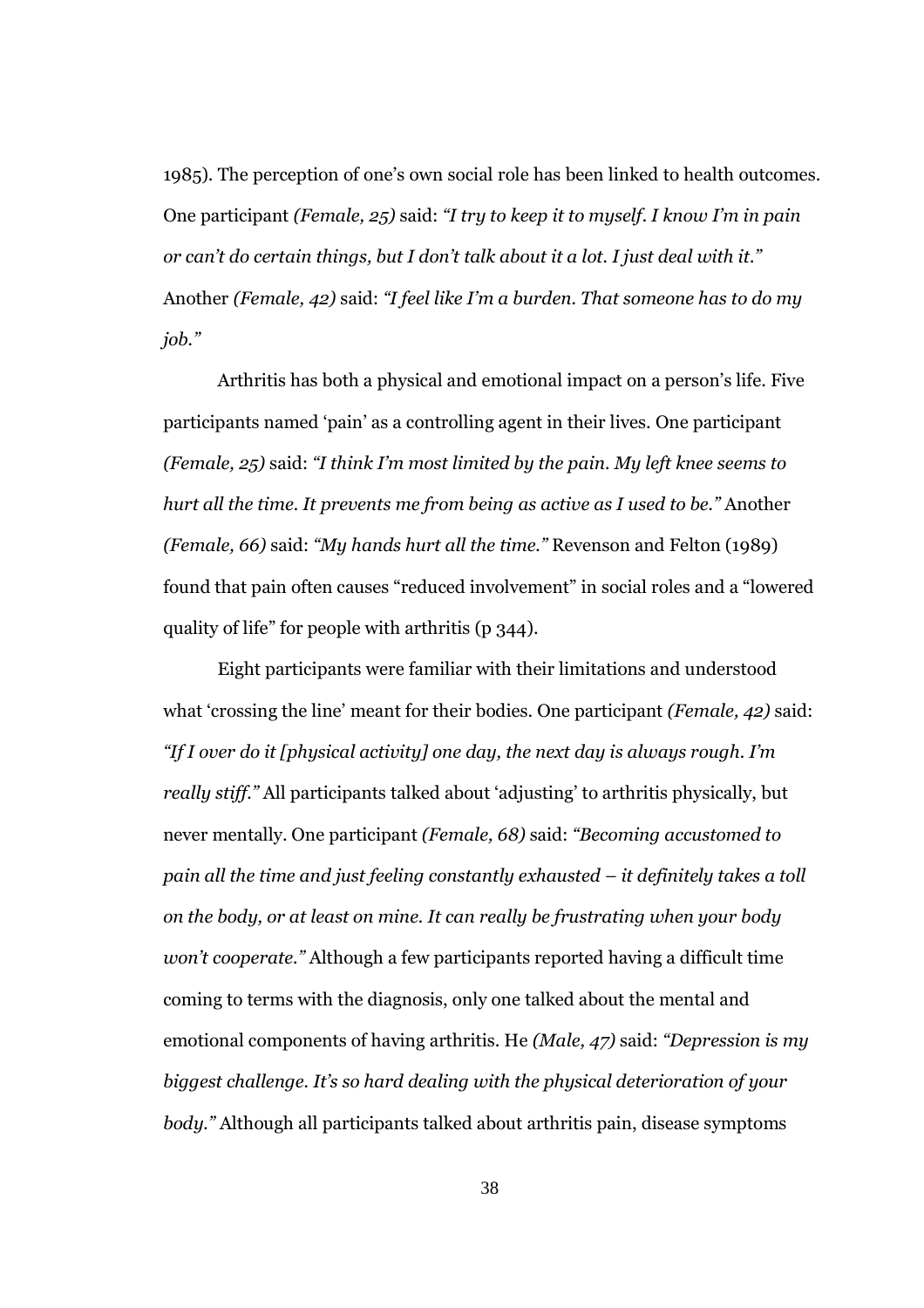were just another part of life – 'adjusting' to the disease was most important. No

real definition of 'adjusting' may be determined from this research.

# **Tell me about a time that you thought arthritis was controlling your life.**

Reports knowing limitations and avoiding pain. *(Female, 25) – "I don't think arthritis controls my life or ever has… I mean, I've adjusted."*

Feels controlled by pain. *(Female, 42) – "I try not to let it but… I think arthritis controls me when I'm in pain. I succumb to it."*

Feels controlled by unpredictable flares. *(Female, 66) – "Any time I have a flare, I feel controlled. I don't like not being able to do what I want."*

Reports not wanting to be a 'burden' to family but often feels controlled by pain. *(Female, 83) – "It's frustrating not being able to do what you want, when you want."*

Feels arthritis limits his lifestyle. *(Male, 38)- "It [arthritis] controls the way I live and what I can and cannot do."*

Does not feel controlled by arthritis pain, but reports limitations. *(Male, 72) – "Arthritis does not control my life… there's pain… but, I do what I want. Or, try to. If I have to stay home… I have to stay home.*"

All participants reported feeling 'challenged' by arthritis symptoms. One

participant *(Female, 57)* said: "*This [arthritis] is something I must overcome."*

Common words when discussing the disease included 'dealing' with the pain and

not 'over doing it' during daily activities. One participant *(Female, 83)* said: *"I*

*force it sometimes… that hurts more."* Another *(Male, 47)* said: *"Dealing with the*

*flares is so hard… It's all very hard to swallow."* Another participant *(Female,*

*42)* said: *"I have limits but I don't ever press it. I listen to my body. I listen to the*

*arthritis."*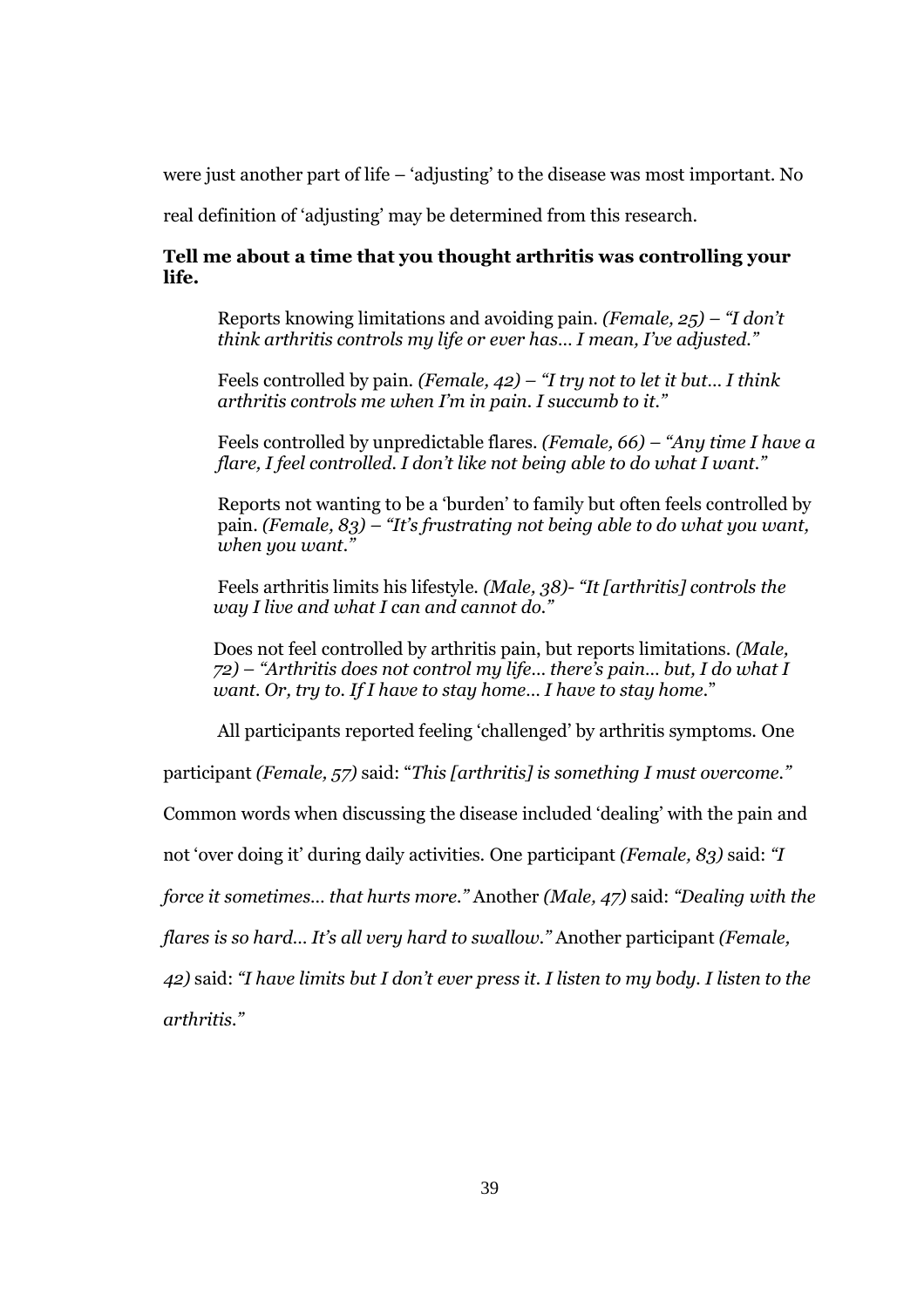#### **Have you ever felt challenged by arthritis symptoms?**

Reports being 'limited' by disease causing her to feel frustrated. *(Female, 25) – "It's challenging when your mind is willing but the body is just not completely able."*

Reports feeling 'challenged by pain.' Has learned to 'deal' with symptoms. *(Female, 42) – "When I was first diagnosed and I didn't want to take all the pills… the pain was so bad. For about two weeks after my diagnosis, I stayed in bed. I was depressed… I thought my life was over."*

Calls arthritis 'obstacle.' *(Female, 57) – "That's it. I know I have arthritis. I know my life has changed… and is changing. But, that would have happened anyway, just in… maybe different ways."*

Reports limitations at work and 'over doing it.' Calls arthritis 'sporadic' and 'unpredictable.' *(Female, 66) – "I can't stand for long periods of time and in my line of work – that's challenging. In fact, it's not okay. I don't want to shirk my responsibilities and then, someone else have to do my work. So, often I used to over do it. Quite a bit, actually. That pain is something that… I can't ever adjust to. One day it's so painful and the next, it's tolerable. Just really sporadic and unpredictable."*

Says she is learning to 'deal' with the symptoms. *(Female, 68) – "I deal with any symptom just like I would if I had a cold or the flu. It's a learning curve."*

Experiences limitations and feels 'frustrated.' *(Female, 83) – "When I can't use my hands, I become really frustrated and angry."*

Feels challenged by pain. *(Male, 72) – "The pain is sometimes a bit much… and to remember to take all my pills…"*

As Revenson and Felton (1989) found, the major problems people with arthritis

face are restricted lifestyles, limited movements and pain. Although physically

challenged by arthritis symptoms, most participants admit that limitations affect

their mood and attitude.

*"I get down on myself when I can't run as far or as fast as I once could." (Female, 25)*

*"If I feel good, my whole body feels good – no pain, no stiffness. Then, I'm happy. Life is good. But, if I'm not feeling 100 percent – I think people can see that." (Female, 57)*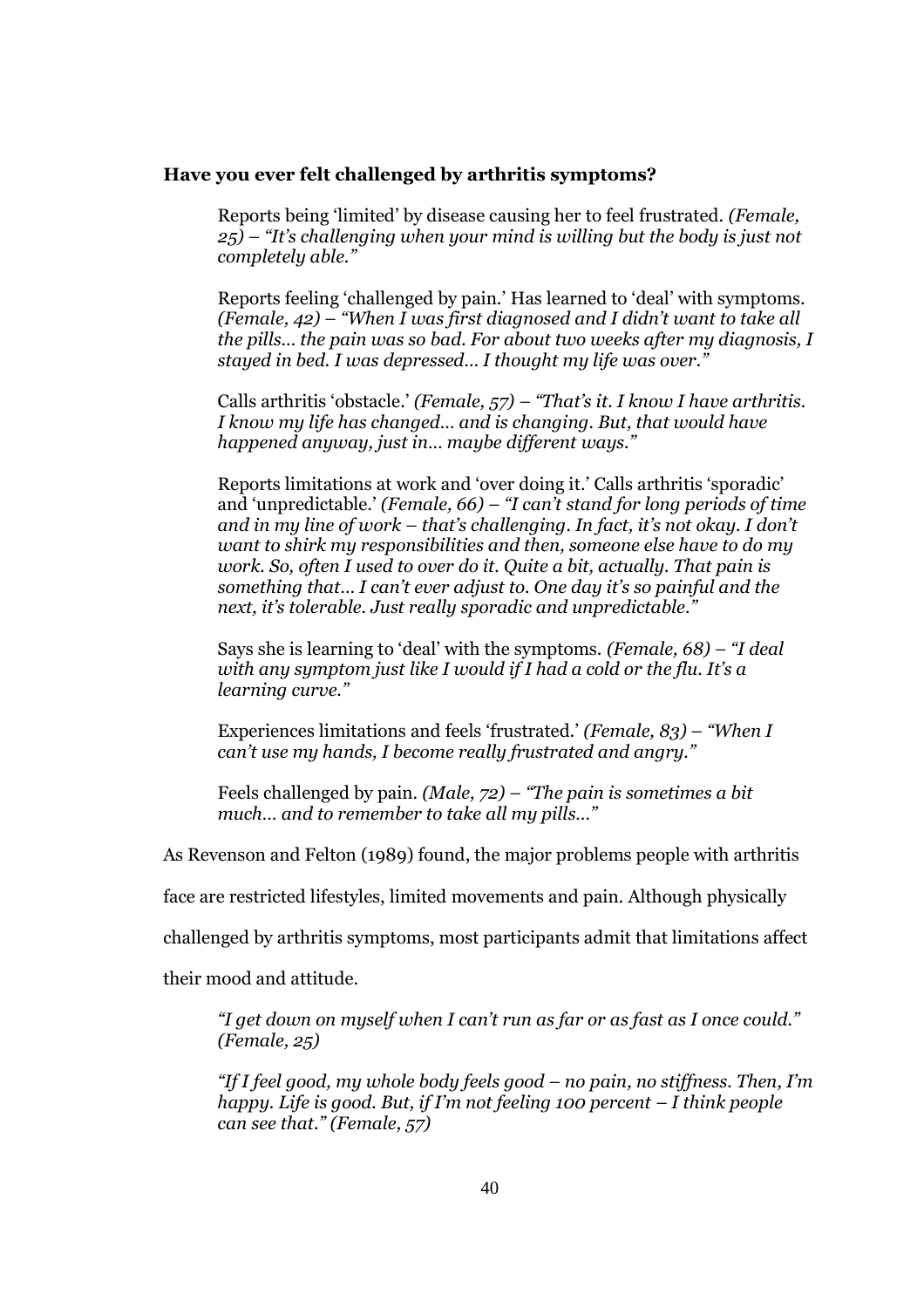#### *Utilization of Arthritis Self-Management Programs*

When asked how participants felt about themselves and their disease, in relation to challenges experienced, all participants felt 'frustrated.' Six participants did not think about their disease while two said they 'hate' arthritis. However, in order to learn how to better cope with arthritis symptoms, doctors and researchers recommend self-management programs. Six participants name 'exercise' as a commonly used arthritis self-management strategy. Three say 'diet' and two list 'taking medication' as important. One participant does not engage in any self-management.

Eight participants report never having attended an arthritis self-

management program. One female participant attended a self-management class.

She reports learning about the disease and how to exercise properly. However,

she does not continue the learned exercises.

*"I don't feel as if the program totally applied to me. Sure. Some of the information was very useful… but not all. I just don't think some of the suggestions or recommendations… well, they just weren't for me." (Female, 66)*

To the eight participants that had not ever participated in an arthritis self-

management course, such programs were not top-of-mind.

**Why have you not participated in an arthritis self-management program?** *Do you think you would benefit from an arthritis self-management program?*

Says arthritis self-management programs are for the elderly or those with more disease activity. Will attend when 'arthritis becomes a factor.' *(Female, 25) – "I didn't know there was such a thing [as selfmanagement programs]. Well, I did… but not for people like me."*

Does not think an arthritis self-management program would help her condition. Unsure of course content. *(Female, 42) – "I don't know what I would learn that I don't already know."*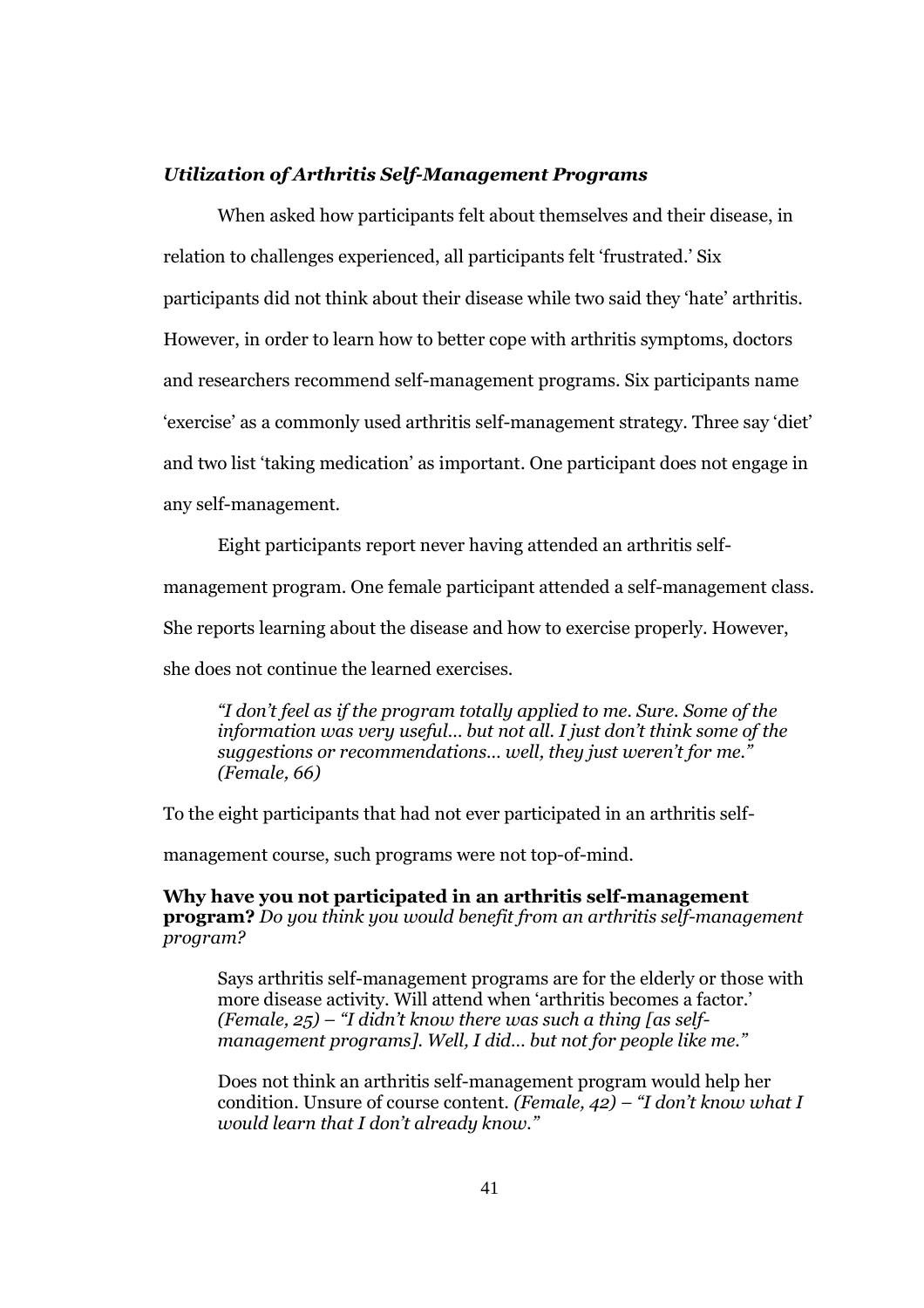Does not feel it is 'necessary' or that she would benefit. Unsure of course content. *(Female, 57) – "Just don't feel it [self-management program] is necessary. Not sure what I would learn. I don't know. I feel as if I'm doing well just with what I have been doing… so, why change it?"*

Does not feel an arthritis self-management program is 'necessary' for her condition. *(Female, 68) – "I don't think I need to take one [selfmanagement program]. Not now."*

Unsure of course content. *(Female, 83)*

Thinks he is not 'the typical arthritis person' and would not benefit from an arthritis self-management program. Unsure of course content. *(Male, 38) – "Honestly, I don't know that it would be much help to me. I don't think I'm the typical arthritis person."*

Does not have time to attend. *(Male, 47) – "I have my hands full as it is. Don't think I can squeeze much more on my plate."*

Calls an arthritis self-management program 'unnecessary'. *(Male, 72)*

Four participants had not ever heard of arthritis self-management programs

being promoted or advertised. Three did not think themselves the target market

for such programs. Two participants wanted more information before

considering attending an arthritis self-management program.

When coping with a chronic disease, many people seek additional

information – outside of their physician's office. Four participants used the

Internet to search for general health information, while five only trusted their

rheumatologist.

#### **Do you enjoy reading or learning about arthritis?**

*"Until mine [arthritis] becomes a serious issue… I can deal with it fine now." (Female, 25)*

*"I don't want to know the worst-case scenario. That seems like that's all that's out there. I'd like more positive information." (Female, 42)*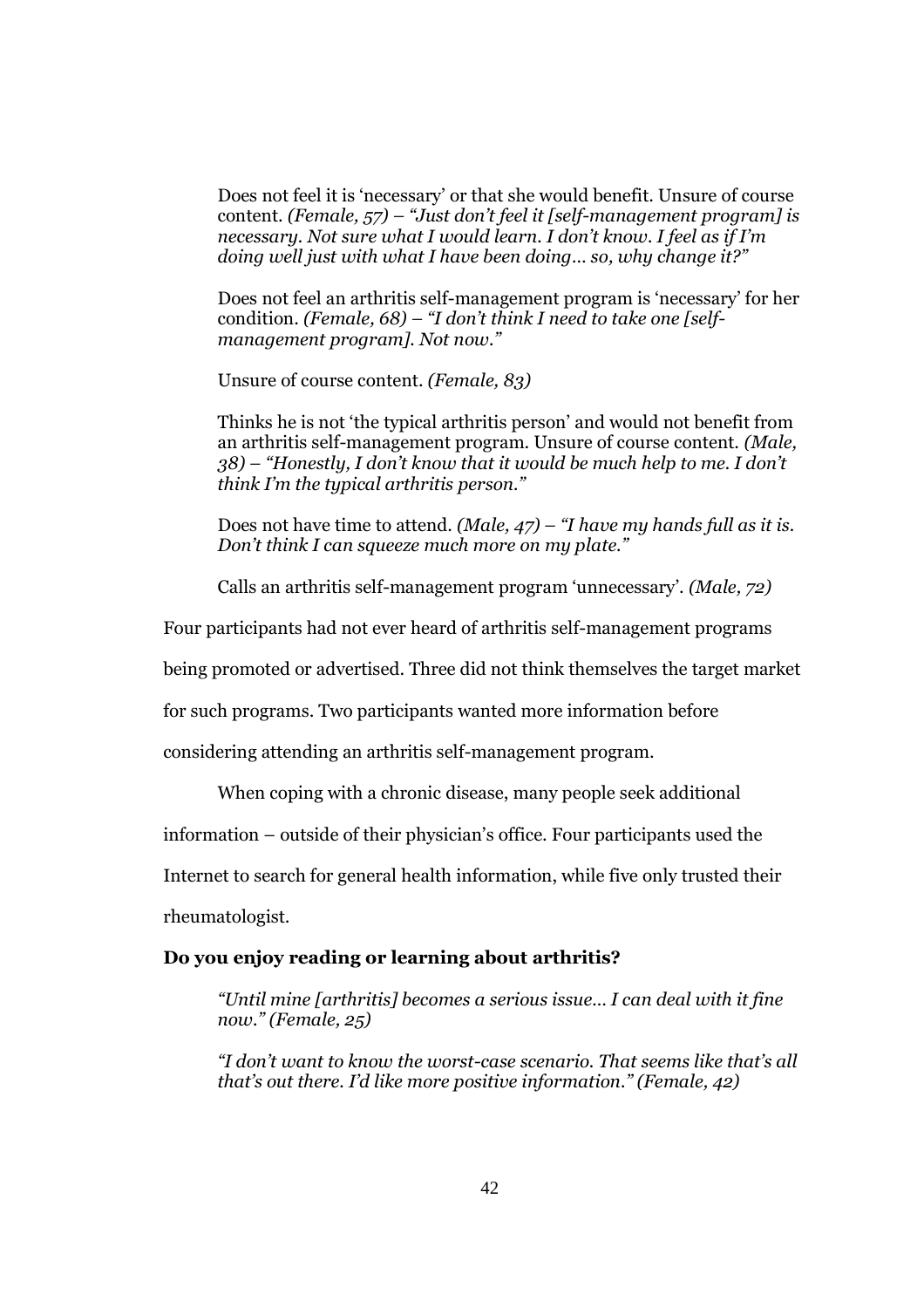*"I would like to hear about techniques or suggestions how to do something… how cleaning my house could be easier…" (Female, 66)*

*"I understand the risks and what's coming down the line. I try not to think about it." (Male, 38)*

*"I have it [arthritis]. I know about it. That's it… I don't want any more information… outside of what to expect… or what my medicines will do." (Male, 47)*

Three participants request arthritis-related information, but personalized to their

condition. Eight participants have asked their rheumatologist for more

information on arthritis-related topics, like new medications.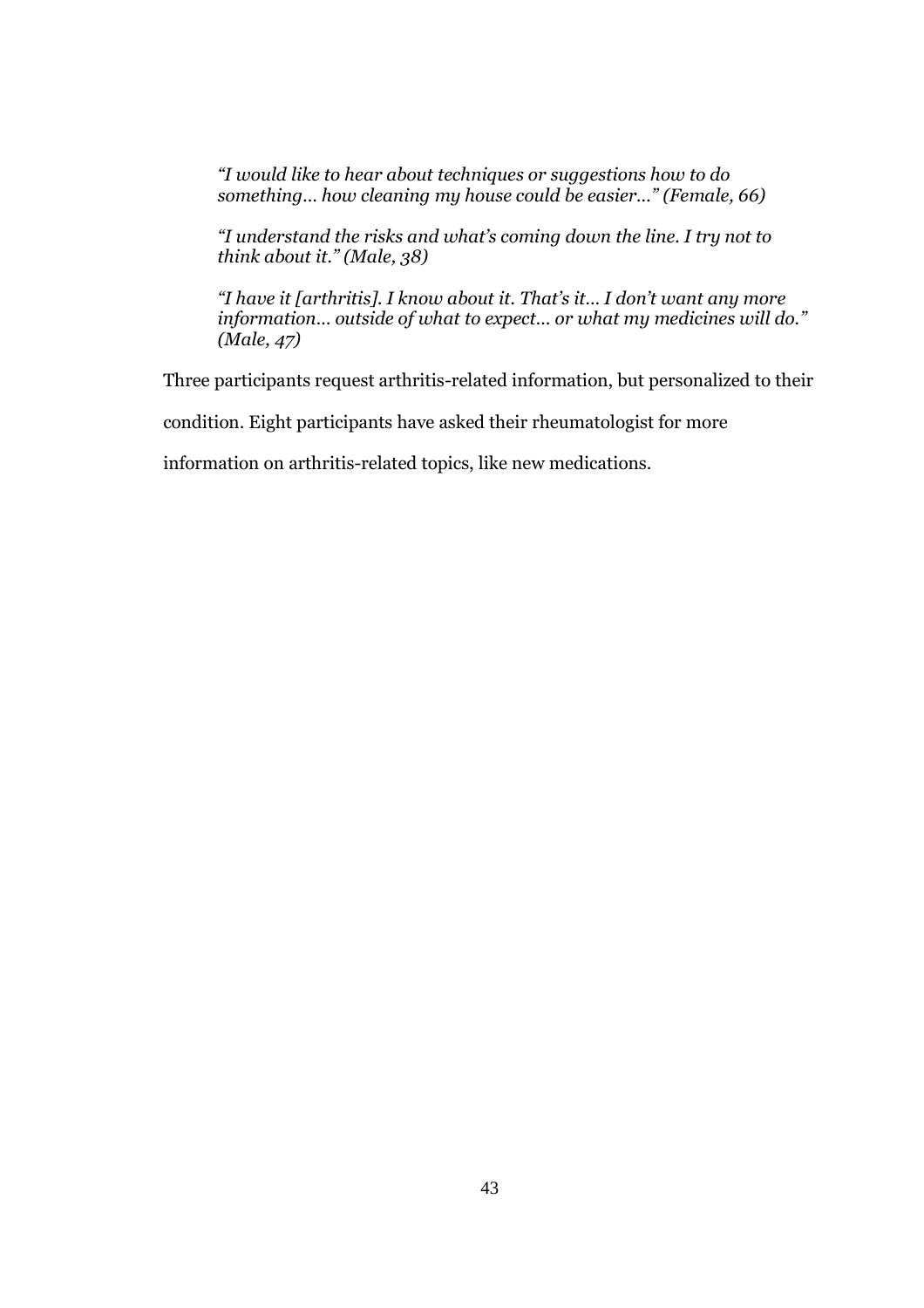#### **CHAPTER 9:** *ETHNOGRAPHIC FIELD OBSERVATIONS*

In addition to the in-depth interview date, I also collected ethnographic field observations on each participant. Time spent in the field varied from three to nine hours, including the interview. The data I collected in the field does not have a strong theme or pattern. However, my observations simply enhance the data collected by interview. Below are my field observations.

### *Asking for help…*

Outside of the home, most participants did not discuss their disease with others. One participant *(Female, 66)* volunteers regularly and is surrounded by other elderly people. While observing, I noticed a group conversation about arthritis pain and new medications. The participant did not contribute to the conversation, although she was included in the group.

Few ever asked for help from others beyond spouses or children. For example, one participant *(Female, 42)* was in the process of preparing lunch for her children but was unable to open a jar. After several minutes struggling with the jar, she decided to leave her almost-prepared meal behind and take the children out to eat. Another participant *(Male, 38)* came to work during a flare and had trouble sitting down at his desk. He tried several strategies to maneuver into his desk chair, but all failed. Finally, he gave up on the idea of a chair and used a stool to sit and work, instead.

Participants did not want to appear 'weak' to others. Although close friends and relatives were aware of the participants' diagnosis, symptoms and issues were not discussed. I observed three participants in the waiting room for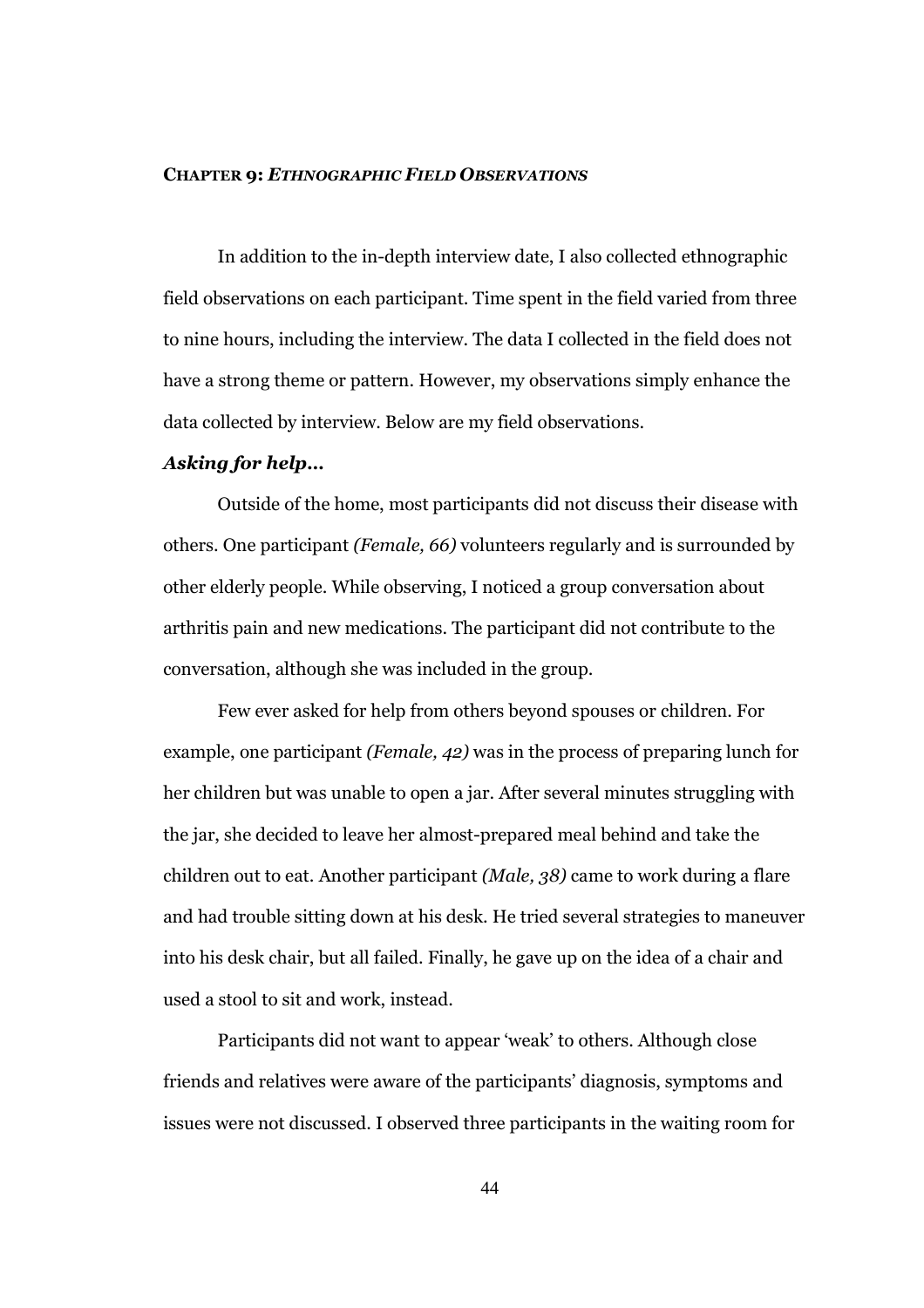their rheumatologist and all discussed arthritis-related topics to complete strangers. Later, however, one participant *(Female, 68)* was at lunch with a friend. When asked about her arthritis, she replied, "Fine" and simply changed the subject.

No accommodations were requested by participants, even on a 'bad day' when symptoms were severe. One participant *(Male, 47)* attended work in severe pain and did not cancel any appointments. As I observed, he never left his desk chair. By the end of the day, however, he spent 20 minutes trying to stand up straight.

### *Personal narratives…*

Most of the participants discounted their experiences with arthritis. Although, each participant wanted to discuss with me shared experiences and or symptoms – not one would fully admit the amount of pain felt. After several minutes of discussing painful symptoms, almost all the participants would change the topic of conversation. I felt as if participants wanted to discuss their experiences with arthritis but bordered on sharing too much information and feeling inferior, even though I share the same disease. I noticed that few participants had an outlet in which to discuss their feelings or symptoms.

For the married participants, I observed none discussing the disease or symptoms of the disease. It could be that arthritis-related problems have become a part of daily life and are only discussed when severe.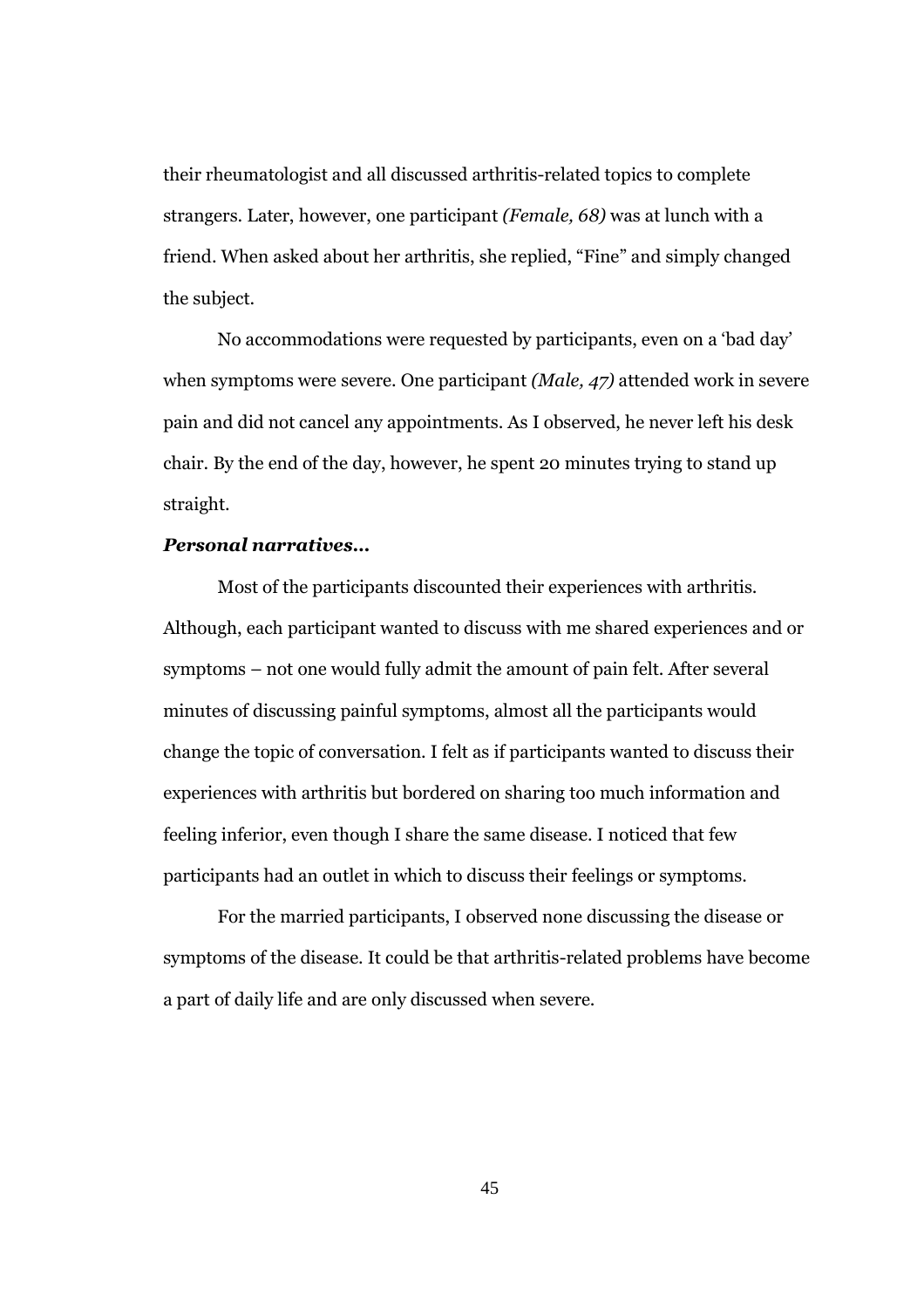# *Independence…*

Arthritis is unpredictable by nature and often causes disruptions in peoples' lives. However, all the participants – even when in pain – did as much as physically possible to stay part of their social role.

I witnessed two individual participants playing with their children. Both were very active – playing tag, swinging, throwing the Frisbee. However, several hours later, both participants were slow-moving and very stiff.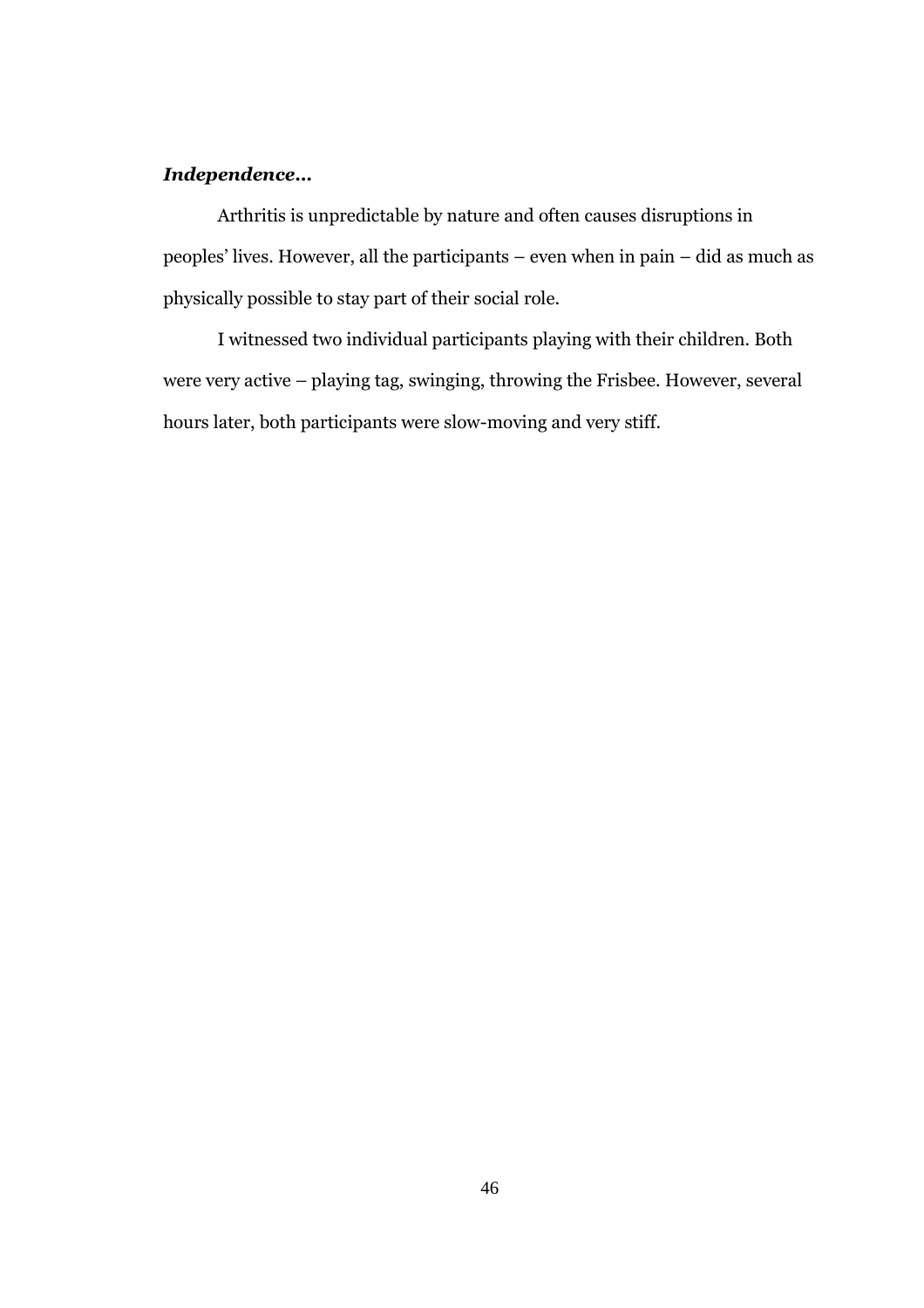#### *CHAPTER 10: CONCLUSION*

The goal of this research is to understand how people with arthritis perceive themselves in relation to their disease, but also how that perception might influence health-related behaviors. From the data collected, it might be said that arthritis pain is a constant and often a symptom with little, to no relief. Although arthritis remains an active concern to people with the disease and in some cases, may rule supreme, for most – arthritis is '*just* a disease,' something that happened and now, must be dealt with – perhaps comparable [in the minds of the participants] to the flu or a broken bone.

The participants in this particular study are very aware of the future prognosis that is so common with arthritis – declining health, immobility, loss of independence – but none embrace the disease. People with arthritis live the disease 24/7 with absolutely no relief and do not want to be interrupted more than necessary. As Devins (1989) points out, "illness intrusions" disrupt an individual's lifestyle. Beyond disease-caused lifestyle interruptions, people with arthritis do not want to be burdened with yet, another disease-related issue, including self-management. But, as the participants noted, self-management techniques are already being performed daily – just not learned through a formal self-management program.

Most felt as if arthritis-related topics or information only address 'worstcase scenarios' instead of personalizing information to various stages of the disease. As Bradey et. al. (2003) found, arthritis is often misunderstood – even by the people it affects. Gerhardt (1990) notes that in the area of long-term illnesses,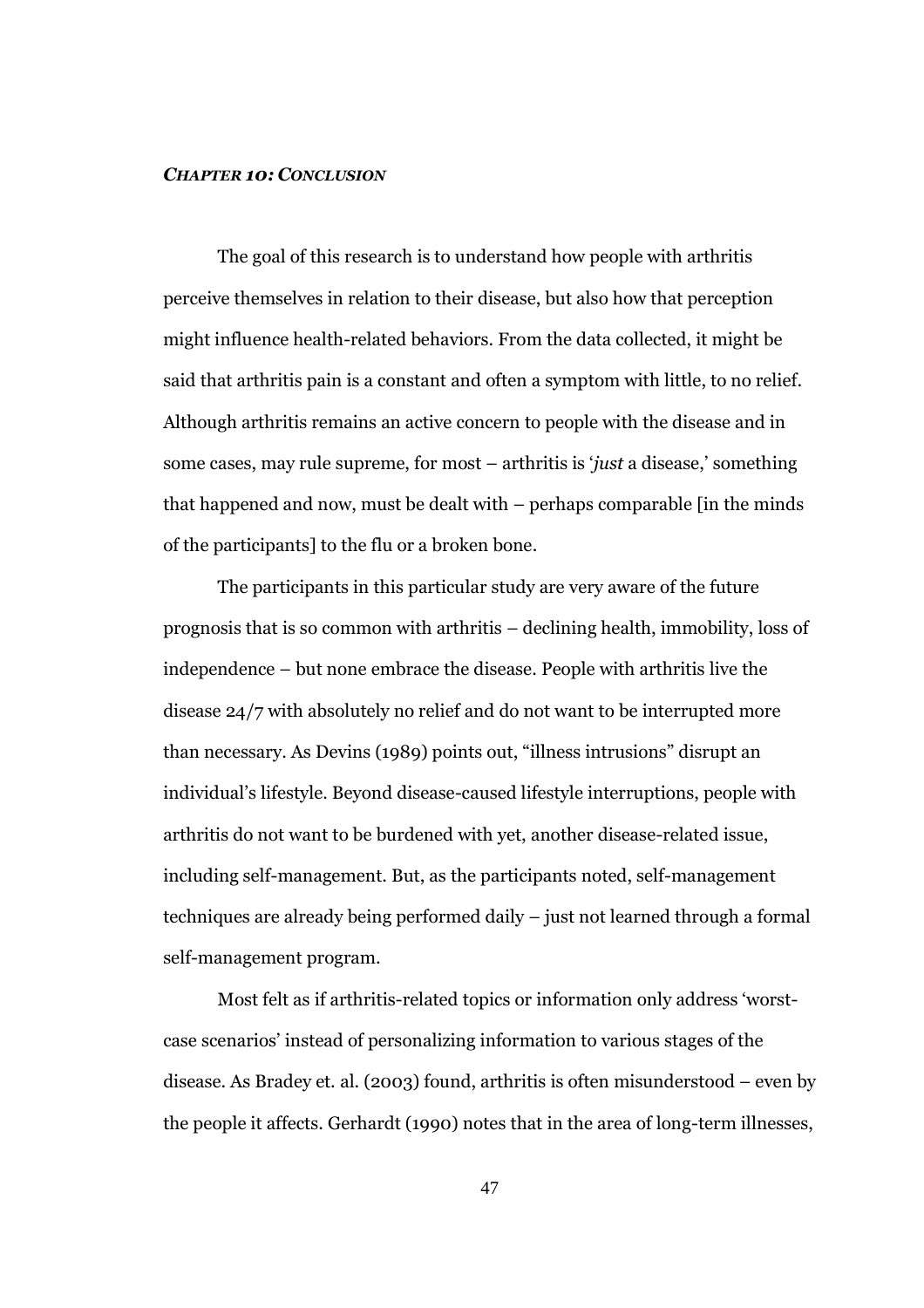it becomes vital for those [including the patient] involved in care and treatment to know what effects interventions have, not only in clinical terms, but also in terms of an individual's quality of life. In this study, the majority of participants did not believe arthritis self-management programs would benefit them. Moreover, arthritis self-management programs have been proven to benefit people with arthritis in all stages of the disease (Lorig, et. al., 1999). In fact, arthritis self-management programs are designed to educate people with arthritis on how to better understand their disease, cope with chronic pain, and to take an active role in managing their arthritis.

Another common theme in this study is how people with arthritis discussed the prognosis, or dealt with chronic pain. The in-depth interview provided a platform for participants to discuss openly their pain and daily challenges, as caused by the disease. For most, however, daily arthritis pain was inevitable, same for challenges and limitations. But, it is important to note that the participants of this study coped with chronic pain until it became too much to bear. The perception of one's disease changed with episodes of severity. For example, while interviewing a participant (*Male, 38*) he briefly spoke of pain in his right wrist. He compared the pain he was experiencing the day of the interview to pain he felt years prior during an extreme flare up, after which he had both shoulder joints replaced. The pain in which the participant felt on the day of the interview was uncomfortable, but tolerable. The participant had not yet reached his own breaking point, like he referenced with the extreme flare up years prior. So, although the participant did not disclose his pain and discomfort

48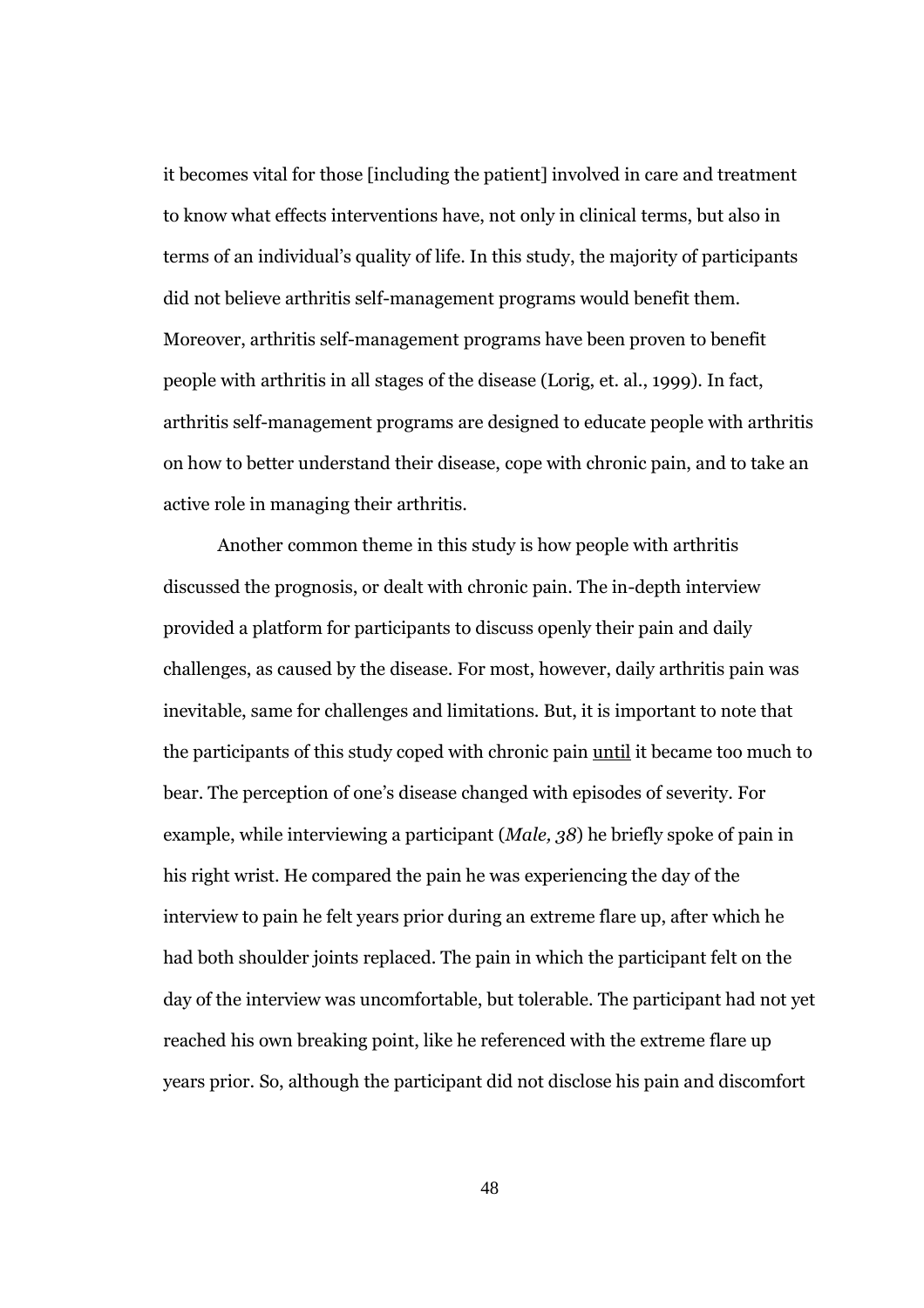to co-workers – he still felt pain, yet it was not enough to cause him to perceive his health status as negative, or declining.

Perception of health status is directly related to how an individual perceives himself or herself within a self-constructed identity (Abraido-Lanza, 1997). Participants noted that fulfilling a social role, like parent or spouse, was ultimately more important than their disease symptoms. One participant (*Female, 42*) said:

*"The diagnosis was very hard to swallow. For me, mostly. But I think [husband] was taken aback by it, too. For a long time – even now – I feel so guilty. I mean, he married me. His wife has arthritis! It would be different if I were older. Or, if I weren't healthy when he married me. I was depressed for a long time. Maybe still am. I just want to be the best mother I can be. Not let this disease get in the way. I want to be the woman [spouse] married. To not have limits."*

All the participants were very aware of their limits and also knew the consequences of pushing their bodies too far beyond said limits. However, the majority of participants were willing to 'over do it' to enjoy a valued activity – like playing with their children.

Chronic diseases present a number of threats to the self concept, which can adversely affect psychological well-being (Abraido-Lanza & Revenson, 2006). The majority of participants used words like 'depressed', 'sad', or 'frustrated' to describe their diagnosis or experience with the disease. As mentioned earlier, social identity theory proposed that social roles, such as being a parent, worker, or spouse, form the basis for identity (Thoits, 1991). Arthritis, however, often impacts the ability to perform various activities, including those required for the fulfillment of various social roles.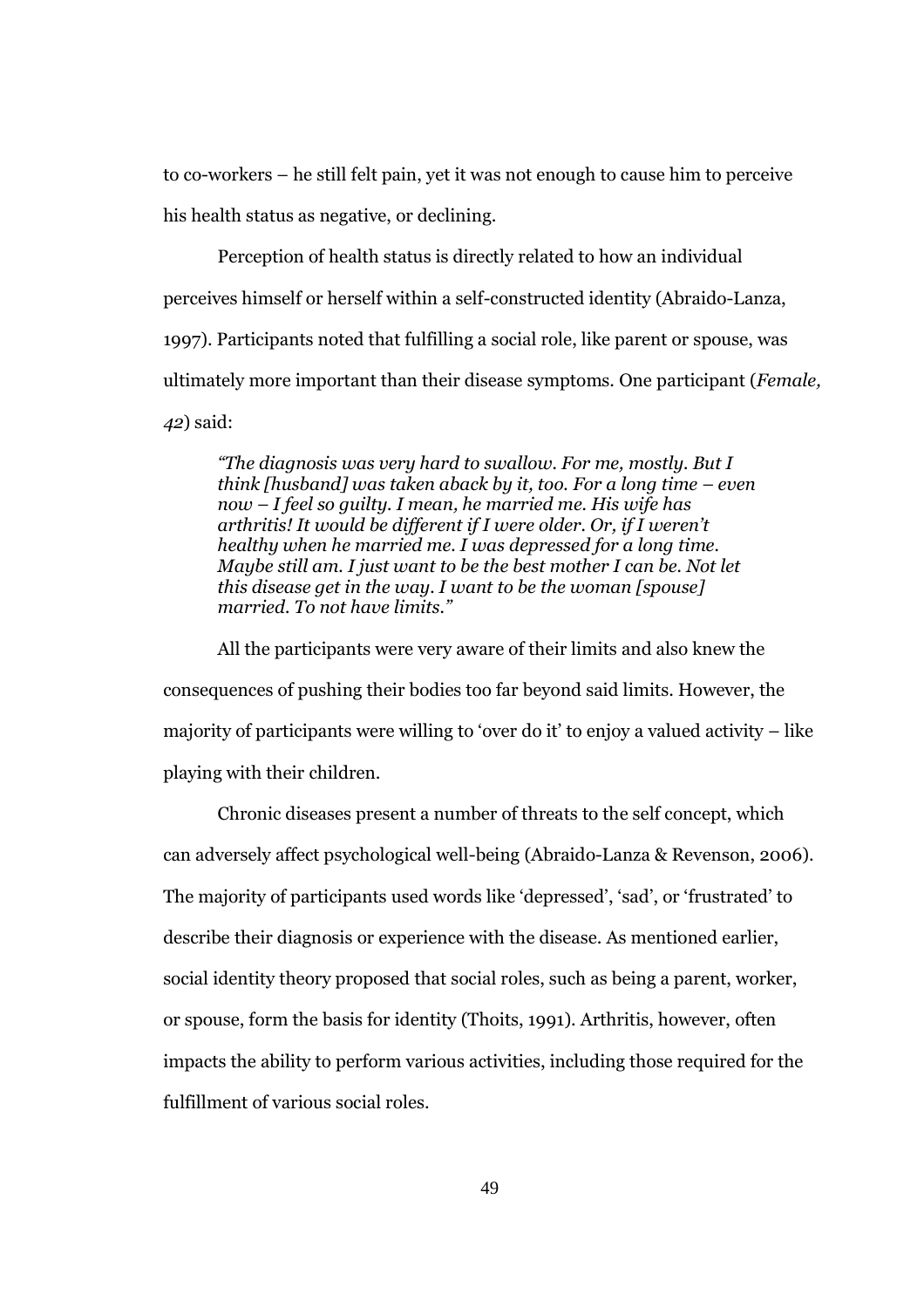Because intrusions often stem from various aspects of illness other than disability, illness intrusions cause psychological distress (Abraido-Lanza & Revenson, 2006). Thus, how persons with arthritis perceive his or her personal social identity might affect his or her attitude toward arthritis and various coping strategies, including self-management. For example, seven participants reported having children. However, only four participants had children living at home at the time of being diagnosed with arthritis. All felt they were able to fulfill the role of parent with few limitations or challenges. Thus, the social role of parent had not yet been threatened by the disease. But, for one participant (*Female, 57*) coping with everyday tasks is difficult, which often causes her to 'feel sorry' for herself or become 'frustrated'.

A role provides an identity and is bound up with personal goals, plans, and expectations… Distress from a provoking agent, therefore, is a species of disappointment, a disappointment of goals to which a person is implicitly committed and by which that person has defined her of his own worth, but which are dependent on the participation of other people (Oatley & Bolton, 1985, 377).

If a social role can no longer be fulfilled, a person might consider his or her disease as declining, or even severe. So, if health is perceived as threatening or declining, self-management strategies might be used to prevent or delay further disability. However, motivation to participate in self-management strategies comes from a sense of validation in social roles. Thus, how a person perceives his or her performance in a social role directly influences his or her attitude toward self-management programs. Most importantly, however, should be the attempt to change how people think about their arthritis and themselves and how their thoughts influence their behavior.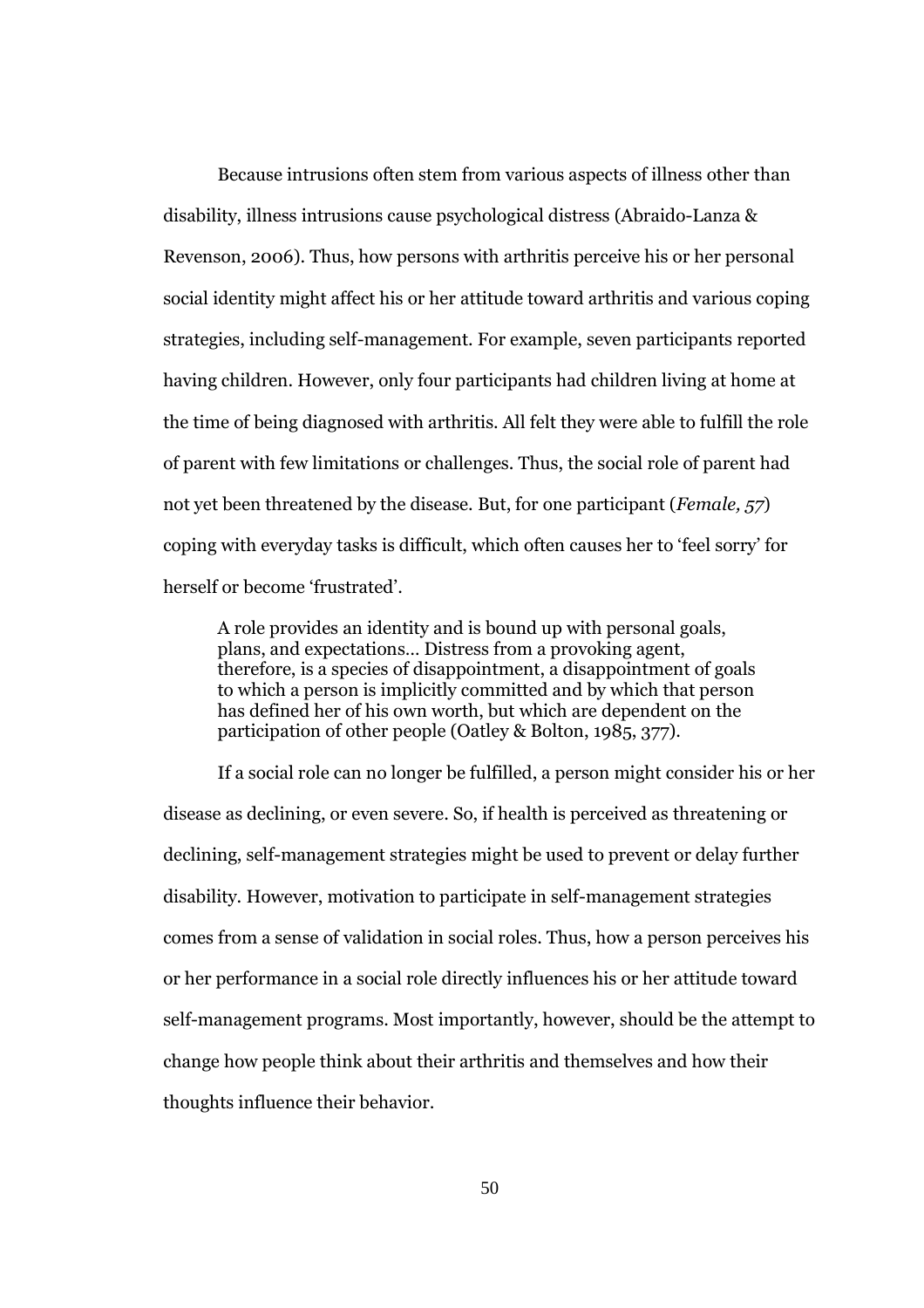From the data I collected, formal arthritis self-management programs [not simply individual strategies] are underutilized by people with the disease because: 1) course content is unknown, 2) program is 'unnecessary' until symptoms are severe (all assumed will be later in life), and 3) perceived target audience (for the elderly population). McDonald-Miszczak and Wister (2005) found that "participation in self-management is a reaction to health problems or deteriorating health such that the effect of age on self-management is probably an indirect result of changing health conditions as one ages" (p 838). Most of the participants felt as if they could 'cope' or 'deal' with daily symptoms through learned (or experienced), personal strategies.

Because environmental factors are believe to be directly linked to health outcomes (Shiloh, 2006), there are several external contributing factors as to why people with arthritis do not actively participant in self-management programs. Participants stated that self-management programs were not 'advertised' or 'promoted.' A participant (*Female, 66*) said: *"I think – in theory, it's a great idea. I just don't see a lot of them offered… and if they are, I don't hear about it."* Another participant *(Male, 38)* felt if he needed to practice self-management his rheumatologist would have advised him to do so.

In addition, this study found that people with arthritis have an incorrect understanding of arthritis self-management programs. Eight of the participants had not ever taken a self-management program because such programs were not perceived to have any individual benefits. A participant (*Male, 38*) said: *"I am not sure how much it would help me"* while another *(Female, 42)* said: *"I don't think it would help. I don't know what I would learn that I don't already know."* Yet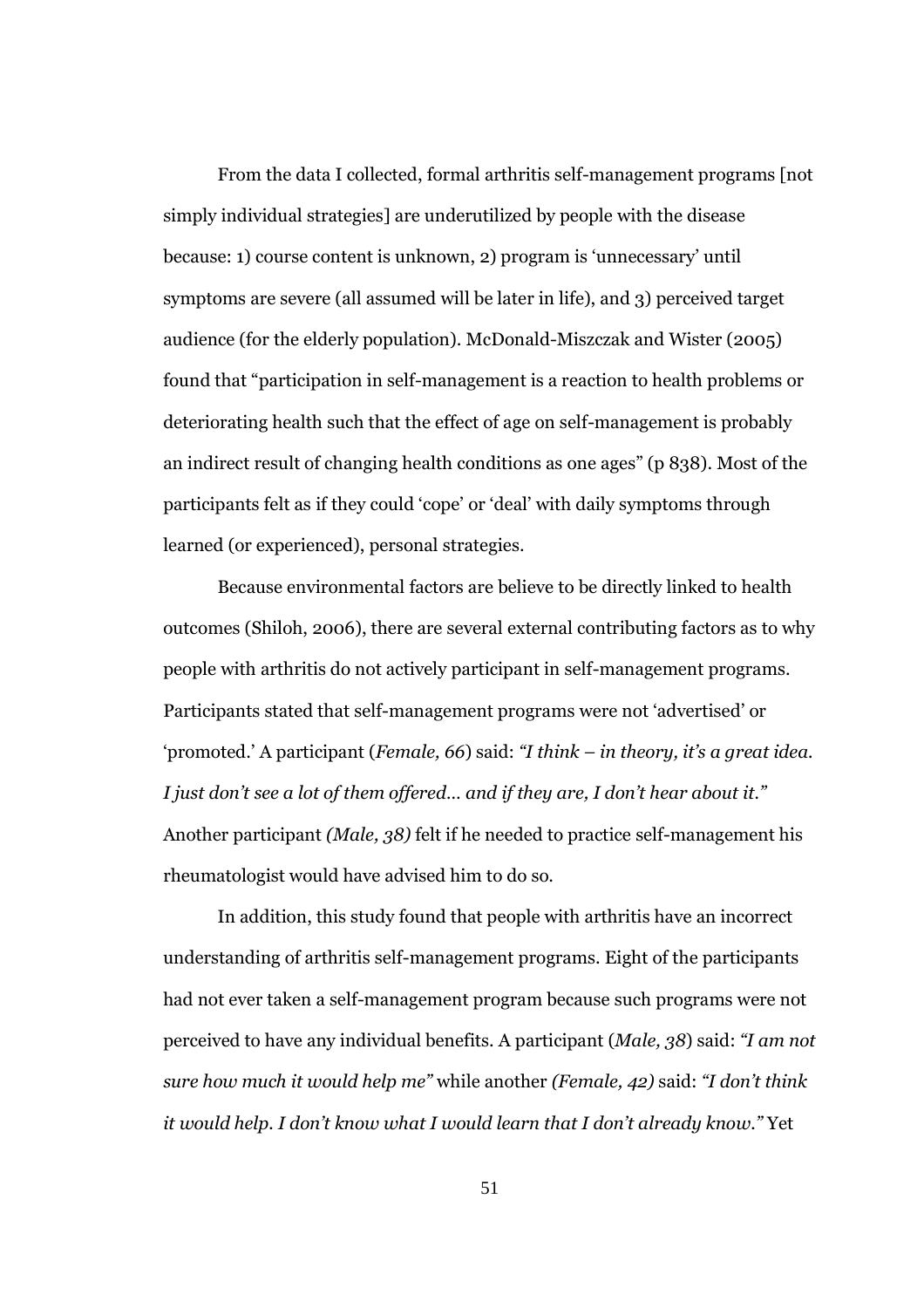another *(Female, 68)* said: *"I don't think I need to take one. Not now."* The content of arthritis self-management programs is unknown and should be effectively communicated to the population.

This study has several limitations in regards to the 'big picture' of arthritis. First, qualitative sampling is not purposed to generalize over a specific population. Instead, qualitative interviews are meant to give insight into a particular phenomena. In this case, arthritis and social roles are better understood from a patient's perspective. Thoughts on self-management strategies and the perception of such programs may be heard, but cannot be fully legitimatized due to the small sample.

Next, this study cannot suggest what future steps might be taken to improve the attendance to arthritis self-management programs. Instead, this study only aims at understanding why people with arthritis may not be attending such programs. Only opinions and perceptions were gathered here.

More public awareness and education about arthritis and other chronic disease might enable illness or disability to live among us. Arthritis selfmanagement programs are misconceived among people with arthritis. In addition, it might be said that arthritis and its symptoms are misconceived among people without the disease. While those with the disease understand the possible course of the disease, few choose to acknowledge those future threats now, in the present. This attitude or self-perception influences how people with arthritis care for, or manage their disease.

There is a gap in communication that exists between people with arthritis, health care professionals, and even outsiders – like family and friends.

52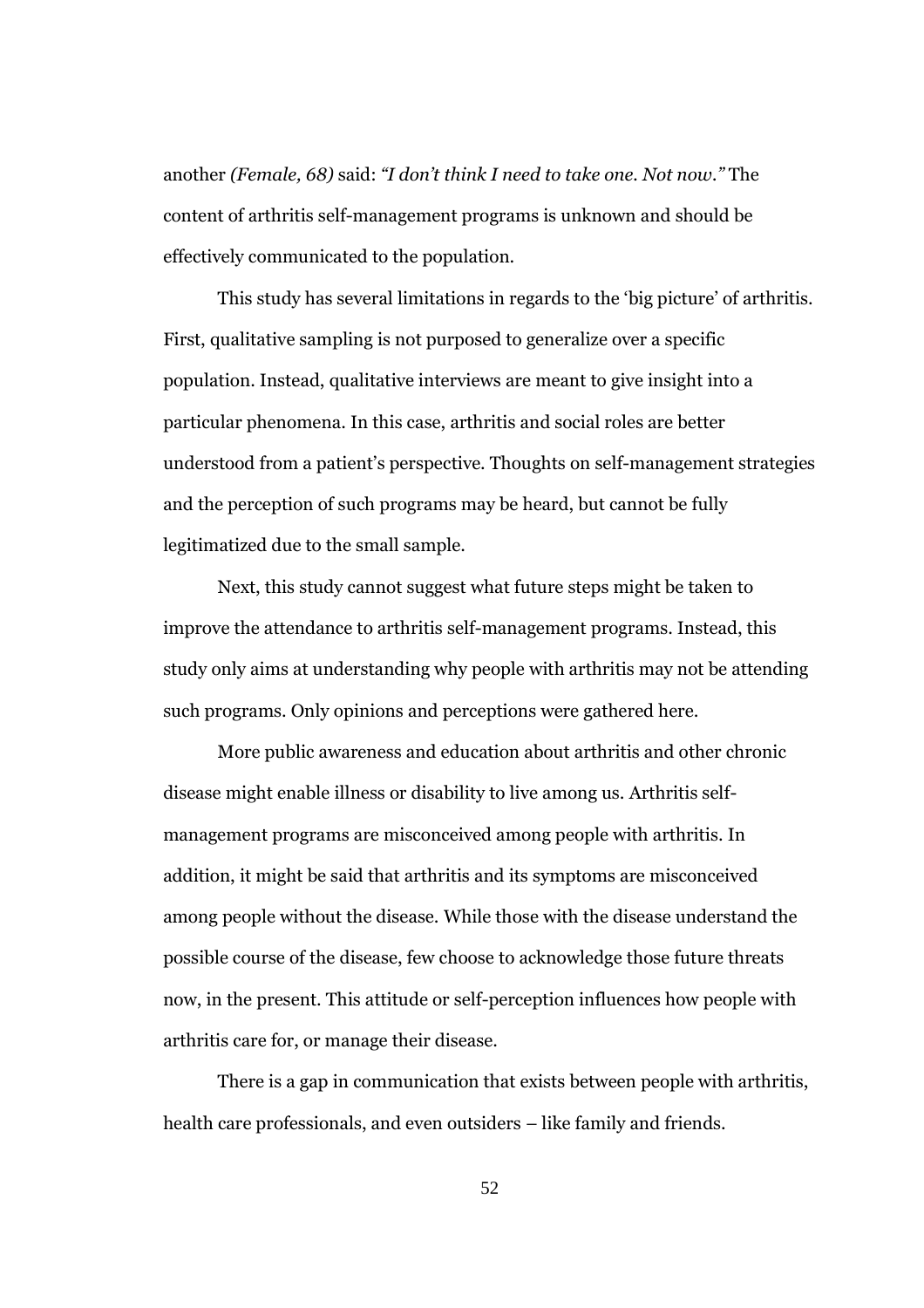Unfortunately, few people with arthritis are able to find a common ground in which to express themselves and their thoughts and feelings on the disease because arthritis is ever-changing.

This study found that people with arthritis are not focused on healing or recovering, because that simply is not possible. Instead, people with arthritis are focused on maintaining, not to be confused with maintenance. Maintaining here means to stay in a social role, like parent, spouse, or employee. Participants want to maintain a social identity, even if 'crossing the line.' Maintaining is constantly changing (or, 'adjusting') with disease severity, age, and psychological well-being. Maintenance, on the other hand, is static. Because arthritis is unpredictable in all aspects, people with the disease are having to constantly adjust. Adjusting to pain, stiffness, side effects from new medications, changes in the body, deformities, limitations. Life for people with arthritis becomes adjustment.

Future research should examine a number of facets. First, research should examine specific social roles. Psychological well-being following diagnosis should also be studied, and perhaps at different levels of severity in the disease. It should be learned how people cope during a flare versus a time of ease. Also, how does a person with arthritis determine adjustment?

Next, future research should examine individual's experience with pain. Participants in this study all reported 'constant pain' due to arthritis. However, only when pain was severe did participants limit their lifestyles or valued activities. Thus, it must be understood the differing pain tolerances or pain levels for people with arthritis and how various levels determine a person's participation in activities, including social roles.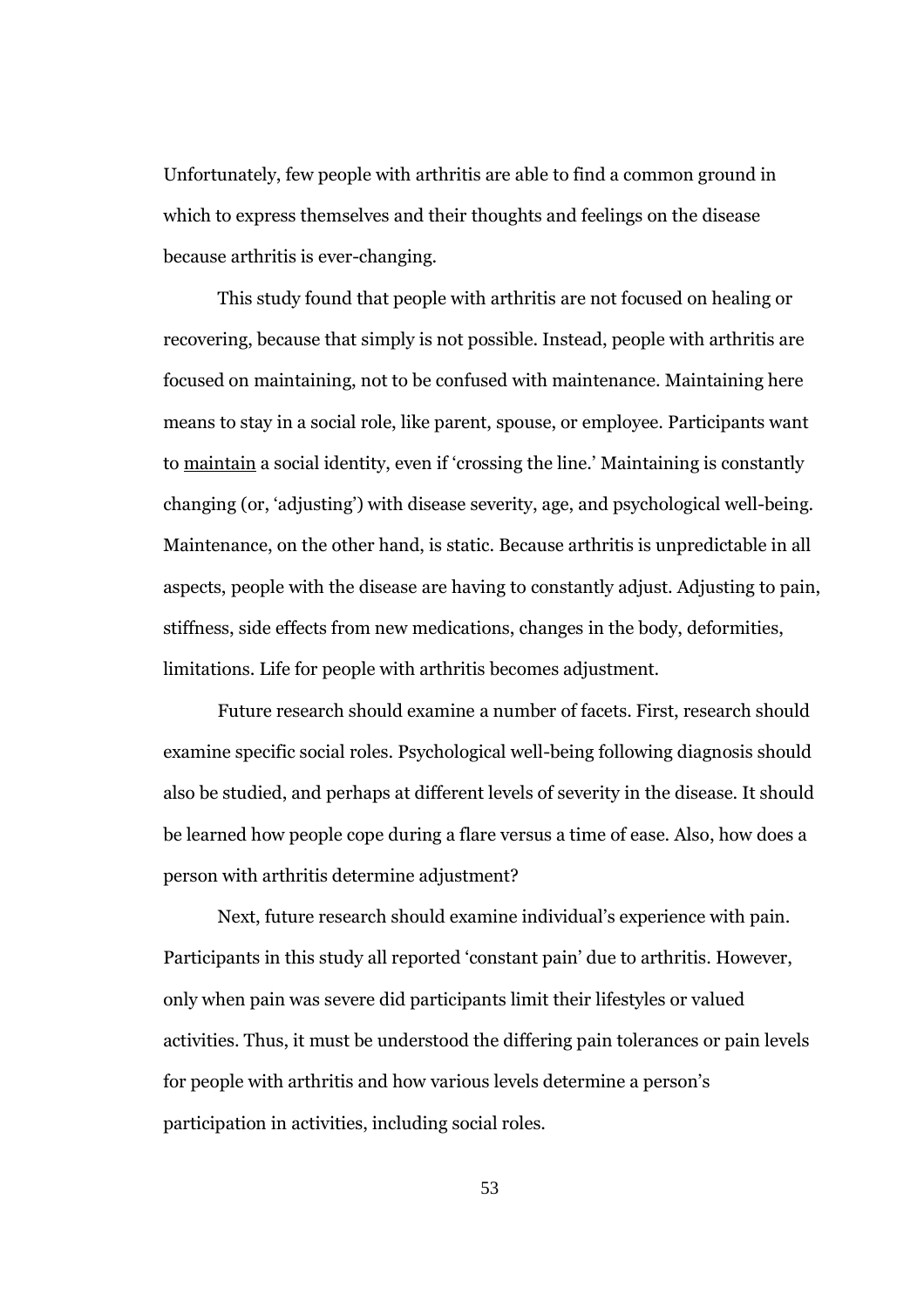In addition, all participants reported asking their rheumatologist for information on arthritis-related topics. It might be asked if a doctor recommended arthritis self-management program would be of consideration to people, especially if course content was known and specific to disease severity and social role.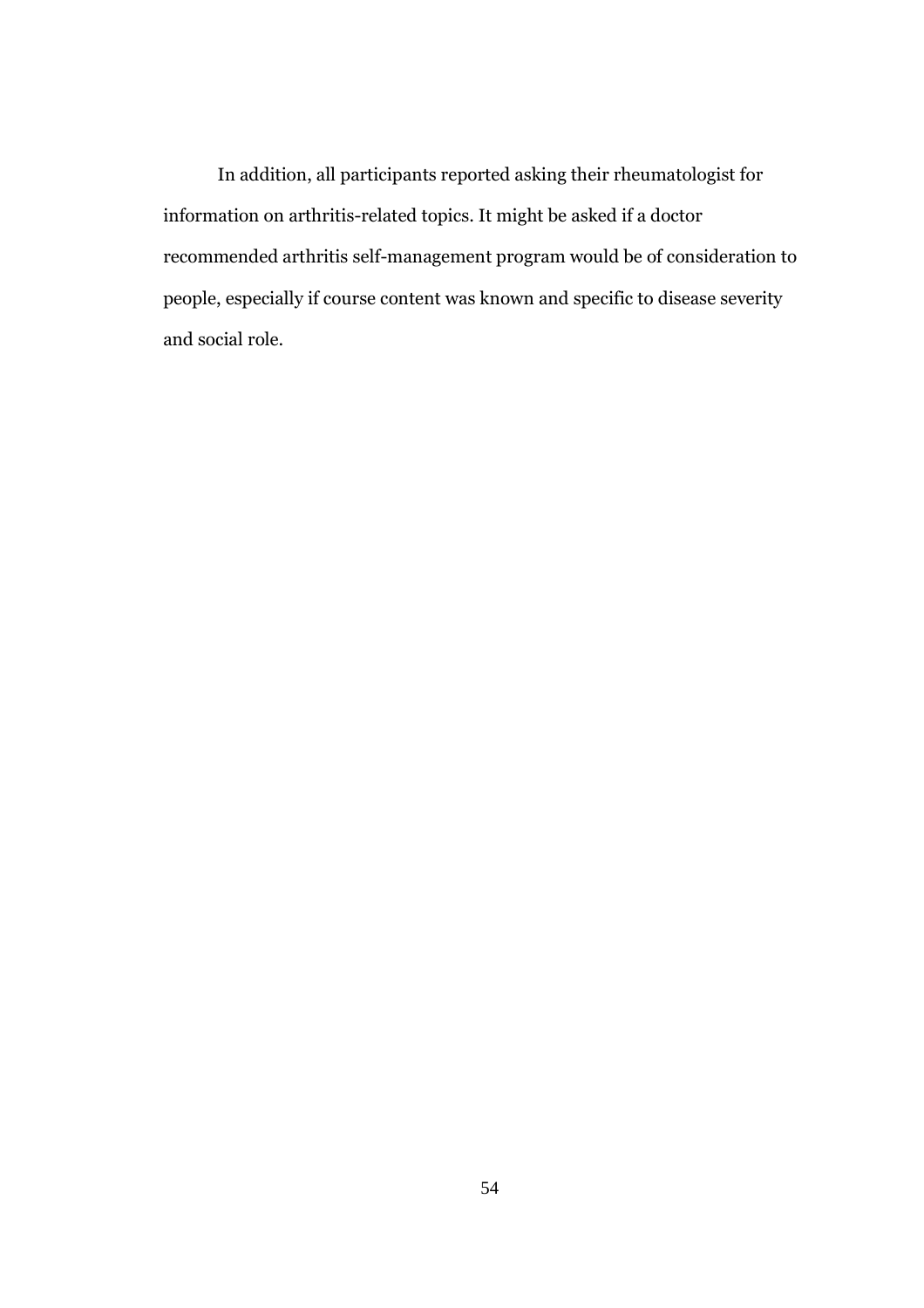# Appendix I

# **INTERVIEW PARTICIPANT SURVEY**

| Gender                   |                                               |                                        | What type of disease do you have?                     |  |  |
|--------------------------|-----------------------------------------------|----------------------------------------|-------------------------------------------------------|--|--|
|                          | Male _________ Female                         |                                        | Check all that apply                                  |  |  |
|                          |                                               |                                        | Don't know                                            |  |  |
| Age: ______              |                                               |                                        | _________ Rheumatoid arthritis                        |  |  |
|                          |                                               |                                        | ______ Osteoarthritis                                 |  |  |
| <b>Marital Status</b>    |                                               |                                        |                                                       |  |  |
| Married                  |                                               |                                        | Gout                                                  |  |  |
|                          | __ Divorced                                   |                                        | _______ Pseudogout                                    |  |  |
| __ Single                |                                               |                                        | Psoriatic arthritis                                   |  |  |
|                          |                                               |                                        | _______ Ankylosing Spondylitis                        |  |  |
| ________ Separated       | __ Widowed                                    |                                        | ______ Polymyalgia Rheumatica                         |  |  |
|                          |                                               |                                        | Sjogren's Syndrome                                    |  |  |
| Roommate                 |                                               |                                        | Lupus (SLE)                                           |  |  |
|                          | Other                                         |                                        | _____ Reiter's Syndrome                               |  |  |
|                          |                                               |                                        | ________ Giant Cell and Temporal Arteritis            |  |  |
|                          |                                               | Number of years of education           | Mixed Connective Tissue Disease                       |  |  |
|                          |                                               |                                        |                                                       |  |  |
| <b>Employment Status</b> |                                               |                                        | Necrotizing Vaculitis or                              |  |  |
|                          | _____ Retired/Disabled                        |                                        | Wegner's Granulomatosis                               |  |  |
|                          |                                               | Full-time (over 30 hours per week)     | Juvenile Rheumatoid Arthritis                         |  |  |
|                          |                                               | __ Part-time (under 30 hours per week) | Progressive Systemic Sclerosis                        |  |  |
|                          | Unemployed                                    |                                        | or Scleroderma                                        |  |  |
|                          |                                               |                                        | ________ Polymyositis or Dermatomyositis              |  |  |
|                          | Yearly family income                          |                                        | Other condition not mentioned                         |  |  |
|                          | _______ under \$15,000                        |                                        | above                                                 |  |  |
|                          | $\frac{\$15,001-19,999}{}$                    |                                        |                                                       |  |  |
|                          | $\frac{\ }{20,000} - 24,999$                  |                                        | Approximately when were you diagnosed                 |  |  |
|                          | $\frac{\text{I}}{\text{I}}$ \$25,000 - 34,999 |                                        | with rheumatic disease by a physician?                |  |  |
|                          | $\frac{\ }{2}$ \$35,000 - 49,999              |                                        | (MM/YYYY)                                             |  |  |
|                          | $\frac{\$50,000 - 74,999}{}$                  |                                        | $\frac{\phantom{aaaa}}{\phantom{aaaa}}\phantom{aaaa}$ |  |  |
|                          | $$75,000+$                                    |                                        |                                                       |  |  |
|                          |                                               |                                        | Are you being treated for any of the                  |  |  |
| <b>Ethnic Group</b>      |                                               |                                        | following chronic illnesses?                          |  |  |
| Check all that apply     |                                               |                                        | Check all that apply                                  |  |  |
| White                    |                                               |                                        | Diabetes                                              |  |  |
|                          | <b>Black</b>                                  |                                        | _____ High Blood Pressure                             |  |  |
|                          | Asian                                         |                                        | Emphysema                                             |  |  |
|                          | Pacific Islander                              |                                        | _____ Osteoporosis                                    |  |  |
|                          | American Indian                               |                                        | ______ Thyroid Disease                                |  |  |
| Hispanic                 |                                               |                                        | Heart Failure                                         |  |  |
|                          | Other/I don't know                            |                                        | Coronary Artery Disease                               |  |  |
|                          |                                               |                                        | Depression                                            |  |  |
|                          |                                               |                                        | Peptic Ulcer                                          |  |  |
|                          |                                               |                                        | ______ Stroke                                         |  |  |
|                          |                                               |                                        | Asthma                                                |  |  |
|                          |                                               |                                        | High Cholesterol                                      |  |  |
|                          |                                               |                                        | $_$ Other                                             |  |  |
|                          |                                               |                                        |                                                       |  |  |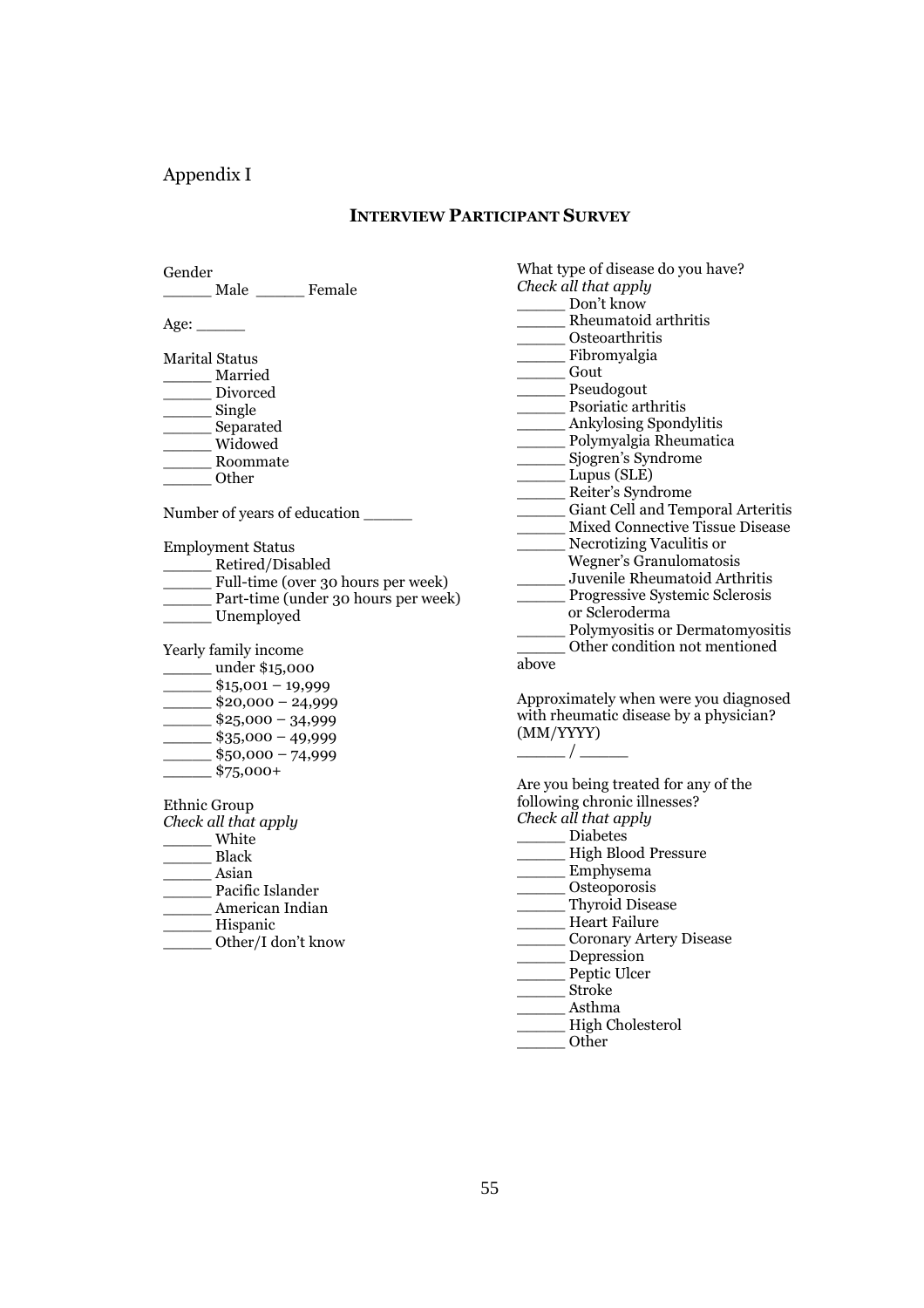## Appendix II

### **INTERVIEW GUIDE**

#### *Ice Breakers*

Tell me a little about yourself. (*Employment? Family? Hobbies?*)

#### *Disease Diagnosis*

How long have you had arthritis?

Do you see a rheumatologist on a regular basis?

Talk about the diagnosis. (*How did you feel? What else was going on in your life? How did other people react? How did you react?*)

Talk about your experience with arthritis. Remission? Medications? Limitations? Challenges?

*(If the participant is married…)* How did your spouse react to the diagnosis? Children?

*Social Roles*

What role does arthritis fill in your life?

What role in society do you think you play?

How do you think you fit into society? into your social group?

What daily roles do you fill within your own life, but also in others? (*For example, are you filling the roles of wife, mother, daughter, sister, friend, employee, etc.?*)

(*If the participant is married…)* How does your spouse react to you when your arthritis "flares" or you face limitations?

How has arthritis changed (or shaped) your relationship?

How do you feel in relation to your spouse? Do you feel as if you and your disease are understood?

(*If the participant has children…*) How do your children feel about your disease? How did you explain the diagnosis?

Do you ever experience limitations when it comes to caring for your children? How do you think your children view you?

How does your arthritis affect other people in your life?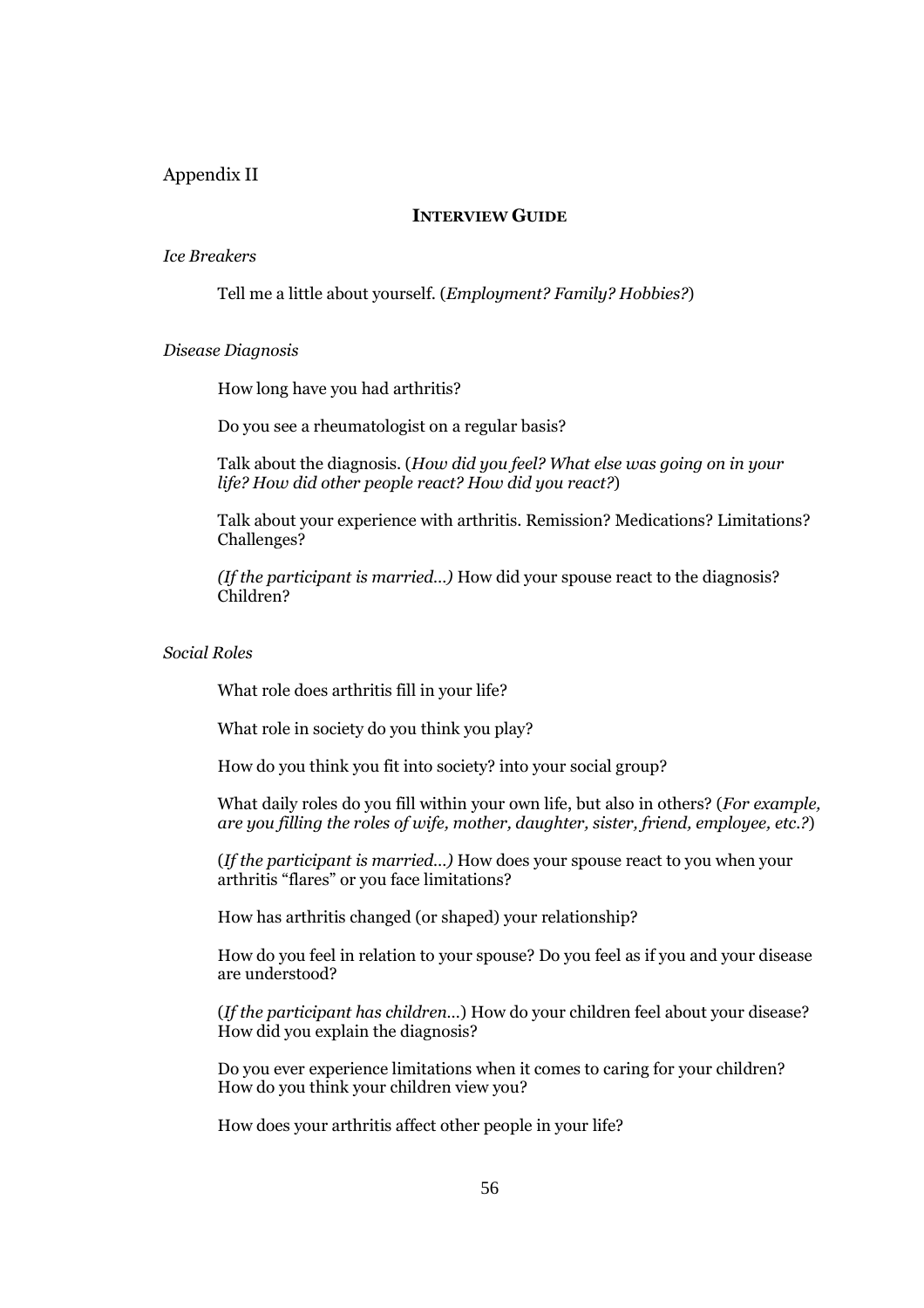#### *Self-Management*

Tell me about a time that you thought arthritis was controlling your life.

Have you ever felt challenged by arthritis symptoms? (*For example, you are forced to sit and rest while shopping at the mall with friends.*)

How do these challenges make you feel about yourself? about your arthritis?

Do you practice any self-management strategies for managing your arthritis? (*If so, what strategies?*)

Have you ever participated in an arthritis self-management program?

(*If yes…*) What program did your participate in? How did you hear about the program? Do you continue to benefit from the program? What aspects of the program did you find most useful? least useful?

Do you have anything to add about your experiences with an arthritis selfmanagement program?

(*If no…*) Why have you not participated in an arthritis self-management program? Have you heard of arthritis self-management program? Do you think you would benefit from an arthritis self-management program?

Do you have anything to add about your perception of arthritis self-management programs?

#### *Health Communication*

Where do you look for health information? as related to your disease?

Do you enjoy reading or learning about arthritis?

Do you have Internet access?

Do you attend support group meetings? *(If no…)* Have you ever considered attending a meeting?

Who do you talk to about your disease?

Have others ever suggested you seek information about your disease? Or other topics related to arthritis (*i.e., nutrition, exercise, medication*)?

Have you asked your physician for information?

What format do you prefer health information (*i.e., internet, book, class*)?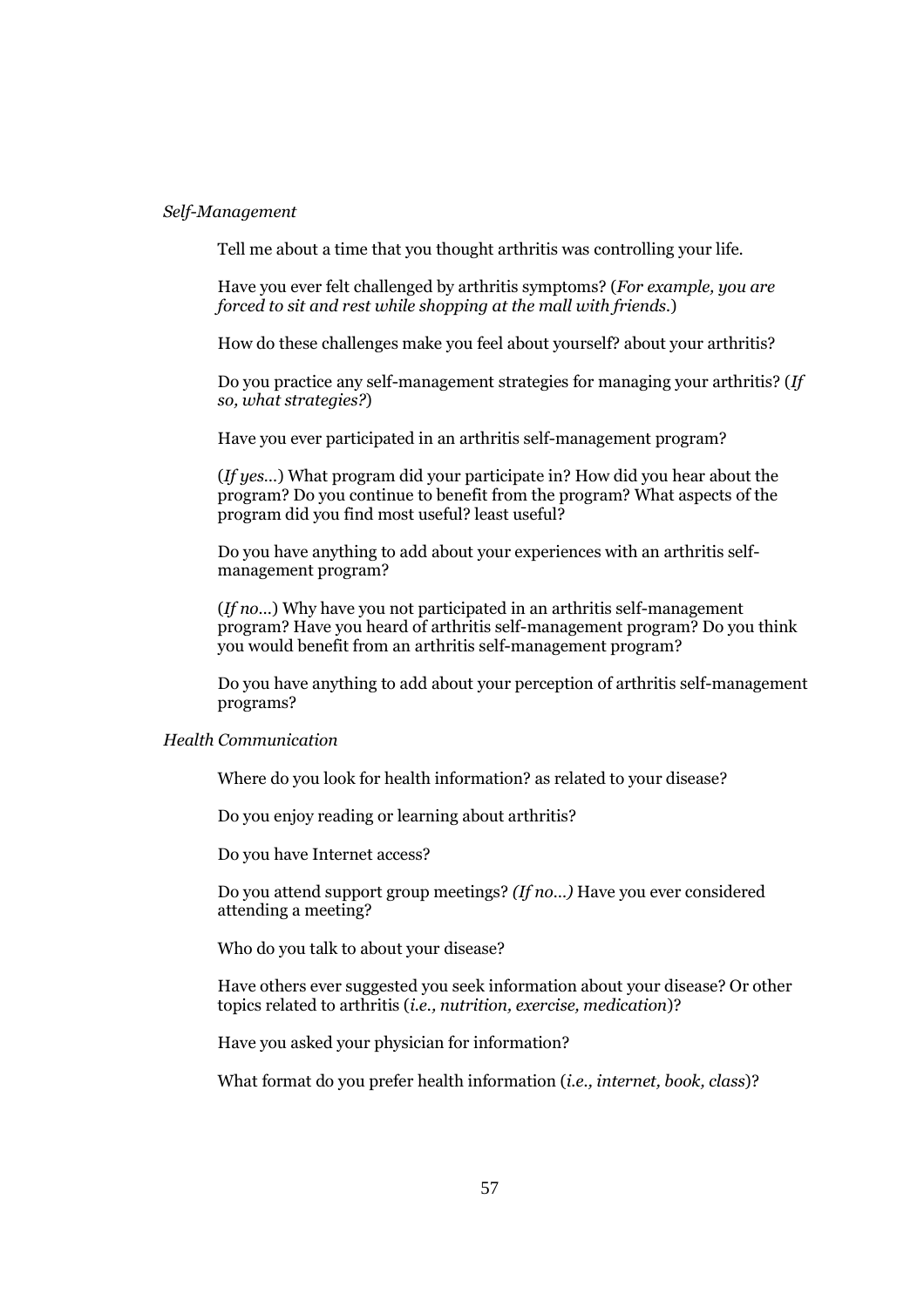Appendix III Appendix III

#### Co-morbidities *Sex Age Race Marital Education Employ Income Arthritis # Co-morbidities* Osteoporosis,<br>Stroke Emphysema,<br>Depression Osteoporosis Osteoporosis RA 30 Osteoporosis, F 42 White Married HS PT \$75,000+ RA 8 Osteoporosis RA 10 Steoporosis M 47 White Married J.D. **FT** \$75,000+ RA 10 Emphysema, High BP OA  $|$  3  $|$  High BP  $30<sub>o</sub>$  $#$  $\overline{10}$  $\overline{20}$  $\frac{6}{2}$  $\overline{a}$ RA 20 က  $\infty$ <u>က</u>  $\overline{4}$ RA 16  $RA$  4  $RA$  5 Arthritis **AO** RA  $RA$ RA RA RA  $RA$ RA RA 74,999  $$20,000-$ <br>24,999  $$50,000-$ <br>74,999 \$25,000-<br>34,999 \$35,000-<br>49,999 74,999  $475,000 +$  $$75,000+$  $$25,000-$ F 83 White HS HS R 820,000-Income F 25 Black Single College FT \$25,000- F 57 White Single College FT \$35,000-F 66 White Widow College R/PT \$25,000- F 68 White Married HS R R \$50,000-M 38 White Divorced J.D. FT \$50,000-M 72 Hispanic Married M.A. R | \$50,000-34,999 Employ  $R/PT$ FT  $F$ FT FT ET  $\approx$  $\approx$  $\approx$ Education College College College M.A. J.D. J.D. **EH SH SH** Marital Divorced Married Married Married Married Widow Widow single Single Hispanic Race White White White White White White White Black Age  $\frac{1}{4}$ 66 83  $25$ 68 38  $72$ 57  $47$  $Sex$  $\boxtimes$  $\boxtimes$  $\mathbb N$  $\overline{r}$  $\mathbf{r}$  $\mathbf{r}$  $\overline{L}$  $\mathbf{r}$ L.

PARTICIPANT DEMOGRAPHIC **PARTICIPANT DEMOGRAPHIC**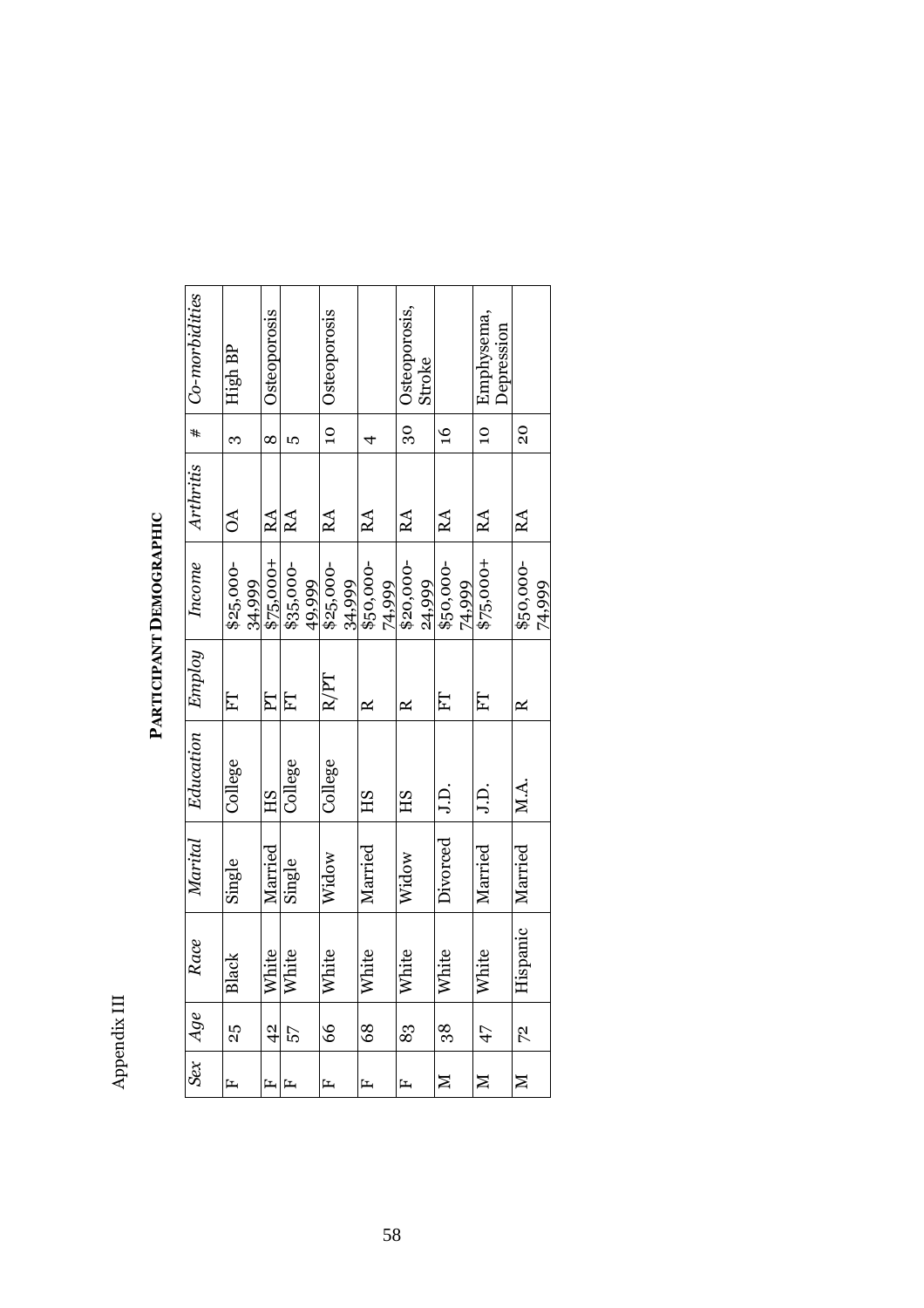#### *BIBLIOGRAPHY*

- Abraido-Lanza, Ana. (1997). Latinas with Arthritis: Effects of Illness, Role Identity, and Competence on Psychological Well-Being. American Journal of Community Psychology, 25(5), 601-627.
- Abraido-Lanza, Ana & Revenson, Tracey. (2006). Illness Intrusion and Psychological Adjustment to Rheumatic Diseases: A Social Identity Framework. *Arthritis & Rheumatism*, 55(2), 224-232.
- Agar, M. (1980). The Professional Stranger: An Informal Introduction to Ethnography. Academic Press: London.
- Ajzen, Icek. (1991). The theory of planned behavior. *Organizational Behavior and Human Decision Process*, 50 (2), 179-211.
- Bandura, Albert. (2004). Health Promotion by Social Cognitive Means. *Health Education & Behavior*, 31(2), 143-164.
- Beiseker, Analee E. & Beiseker, Thomas D. (1993). Using Metaphors to Characterize Doctor-Patient Relationships: Paternalism Versus Consumerism. *Health Communication*, 5, 1, 41-58.
- Bowen, D.J., Helmes, A. Lease, E. (2001). Predicting compliance: how are we doing? In Burke, L.E. Ockene, I.S. (Eds.), Compliance in Healthcare and Research (pp 25- 41). Armonk, NY: Futura.
- Brady, Teresa, Kruger, Judy, Helmick, Charles G., Callahan, Leigh F., Boutaugh, Michele L.. (2003). Intervention Programs for Arthritis and Other Rheumatic Diseases. *Health Education and Behavior*, 30(1), 44-63.
- Burgess, R. (ed.) (1982). Field Research: A Source Book and Field Manual. Unwin Hyman: London.
- Burks, Kathryn J., Smarr, Karen, & Laffey, James. (2006). Developing a Web-Based Chronic Illness Management Program. International Nursing Library Conference.
- Carr, A.J.. (1996). A Patient-Centered Approach to Evaluation and Treatment in Rheumatoid Arthritis: The Development of a Clinical Tool to Measure Patient-Perceived Handicap. *British Journal of Rheumatology*, 35, 921-932.

Centers for Disease Control and Prevention, *Healthy People 2010*, 2001.

Centers for Disease Control and Prevention, National Center for Health Statistics, *National Health Interview Survey*, 2003.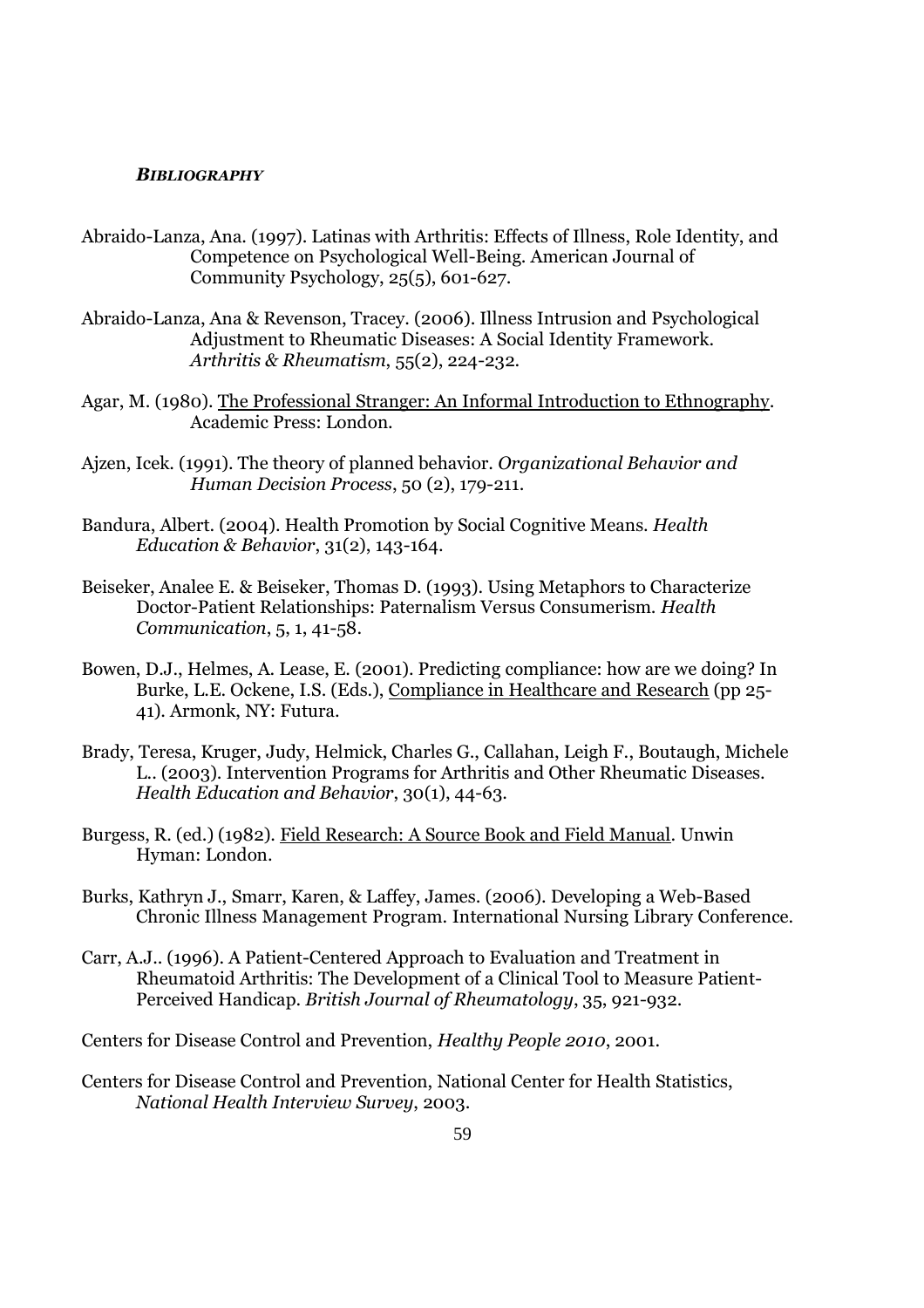- Centers for Disease Control and Prevention. (2005). *The Journal of the American Medical Association*, 294(7).
- Charmaz, Kathy. (1983). Loss of self: a fundamental form of suffering in the chronically ill. *Sociology of Health and Illness*, 5(2), 169-195.
- Christians, Clifford G. & Carey, James W. (1989). The logic and aims of qualitative research. In G.H.I. Stempel & BH Wesley (eds.) Research Methods in Mass Communication, 354-374. Englewood Cliffs, New Jersey: Prentice Hall.
- Denzin, Norman K. & Lincoln, Yvonne S. (eds.). Collecting and Interpreting Qualitative Materials. 2nd ed. Thousand Oaks: Sage Publications, 2003.
- Devins, G.M. (1989). Enhancing personal control and minimizing illness intrusiveness, maximizing rehabilitation in chronic renal disease. In N.G. Kutner, D.D. Cardenas and J.D. Bower (Eds.), Maximizing rehabilitation in chronic renal disease (pp. 109-136). New York: PMA.
- DiMatteo, M. Robin, Haskard, Kelly B., Williams, Summer L.. (2007). Health Beliefs, Disease Severity, and Patient Adherence. *Medical Care*, 45(6), 521-528.
- Draper, AK. (2004). The principles and applications of qualitative research. *Proceedings of the Nutrition Society*, 63, 641-646.
- Ethier, Kathleen A. & Deaux, Kay. (1994). Negotiating Social Identity when Contexts Change: Maintaining Identification and Responding to Threat. *Journal of Personality and Social Psychology*, 67(2), 243-251.
- Gallant, Mary P.. (2003). The Influence of Social Support on Chronic Illness Self-Management: A Review and Directions for Research. *Health Education & Behavior*, 30(2), 170-195.
- Gerhardt, U. (1990). Qualitative research on chronic illness: the issue and the story. *Social Science and Medicine*, 30(11), 1149-1159.
- Glasgow, Russell E., Strycker, Lisa A., Toobert, Deborah J., Eakin, Elizabeth. (2000). A Social-Ecologic Approach to Assessing Support for Disease Self-Management: The Chronic Illness Resources Survey. *Journal of Behavioral Medicine*, 23(6), 559-582.
- Gortner, S. (1990). Nursing values and science towards a science philosophy. *Image Journal of Nursing Scholarship*, 22(2), 101-105.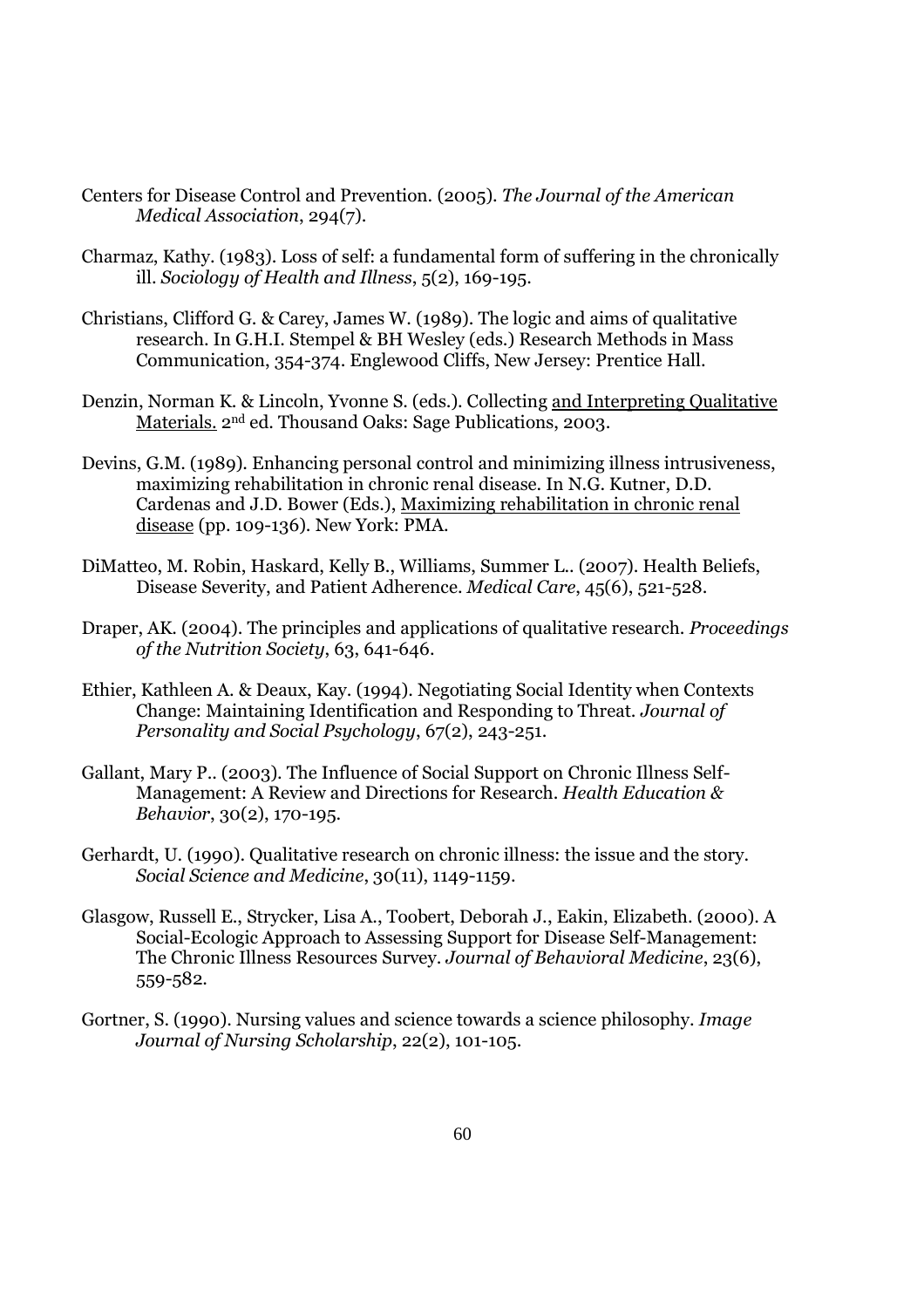- Green, L.W.. (1999). Health Education's Contributions to Public Health in the Twentieth Century: A Glimpse Through Health Promotion's Rear-View Mirror. *Annual Review of Public Health*, 20, 67-88.
- Hammond, A.. (1998). The use of self-management strategies by people with rheumatoid arthritis. *Clinical Rehabilitation*, 12, 81-87.
- Janz, Nancy K., Becker, Marshall H.. (1984). "The Health Belief Model: A Decade Later." *Health Education and Behavior*, 11 (1), 1-47.
- Jensen, Klaus B. & Jankowski, Nicholas W. (eds.) A Handbook of Qualitative Materials. 2nd ed. Thousand Oaks: Sage, 2003.
- Jensen, Mark P., Nielson, Warren R., Kerns, Robert D.. (2003). Toward the Development of a Motivational Model of Pain Self-Management. *The Journal of Pain*, 4(9), 477-492.
- Karp, David A. (1980). Observing Behavior in Public Places: Problems and Strategies. In William B. Shaffir, Robert A. Stebbins, and Allen Turowetz (eds.) *Fieldwork Experience: Qualitative Approaches to Social Research*, 82-97. New York: St. Martin's Press.
- Keefe, Francis J.; Lefebvre, John C.; Kerns, Robert D.; Rosenberg, Roberta; Beaupre, Pat: Prochaska, Judith; Prochaska, James O. and Caldwell, David S. (2000). Understanding the adoption of arthritis self-management: stages of change profiles among arthritis patients. *Pain*, 87, 303-313.
- Keysor, Julie J., DeVellis, Brenda M., DeFriese, Gordon H., DeVellis, Robert F., Jordan, Joanne M., Konrad, Thomas R., Mutran, Elizabeth J., Callahan, Leigh F.. (2003). Critical Review of Arthritis Self-Management Strategy Use. *Arthritis & Rheumatism*, 49(5), 724-731.
- Kruger, Judy M.S., Helmick, Charles G., Callahan, Leigh F., Haddix, Anne C.. (1998). Cost-effectiveness of the Arthritis Self-Help Course. *Archives of Internal Medicine*, 158, 1245-1249.
- Lofland, John & Lofland, Lyn H. (1984). Logging Data. In *Analyzing Social Settings: A Guide to Qualitative Observation and Analysis*, 66-99.
- Lorig, Kate, Sobel, David, Stewart, Anita, Brown, Byron William Jr., Bandura, Albert, Ritter, Phillip, Gonzalez, Virginia, Laurent, Diana, Holman, Halsted. (1999). Evidence Suggesting That a Chronic Disease Self-Management Program Can Improve Health Status While Reducing Hospitalization: A Randomized Trial. *Medical Care*, 37(1), 5-14.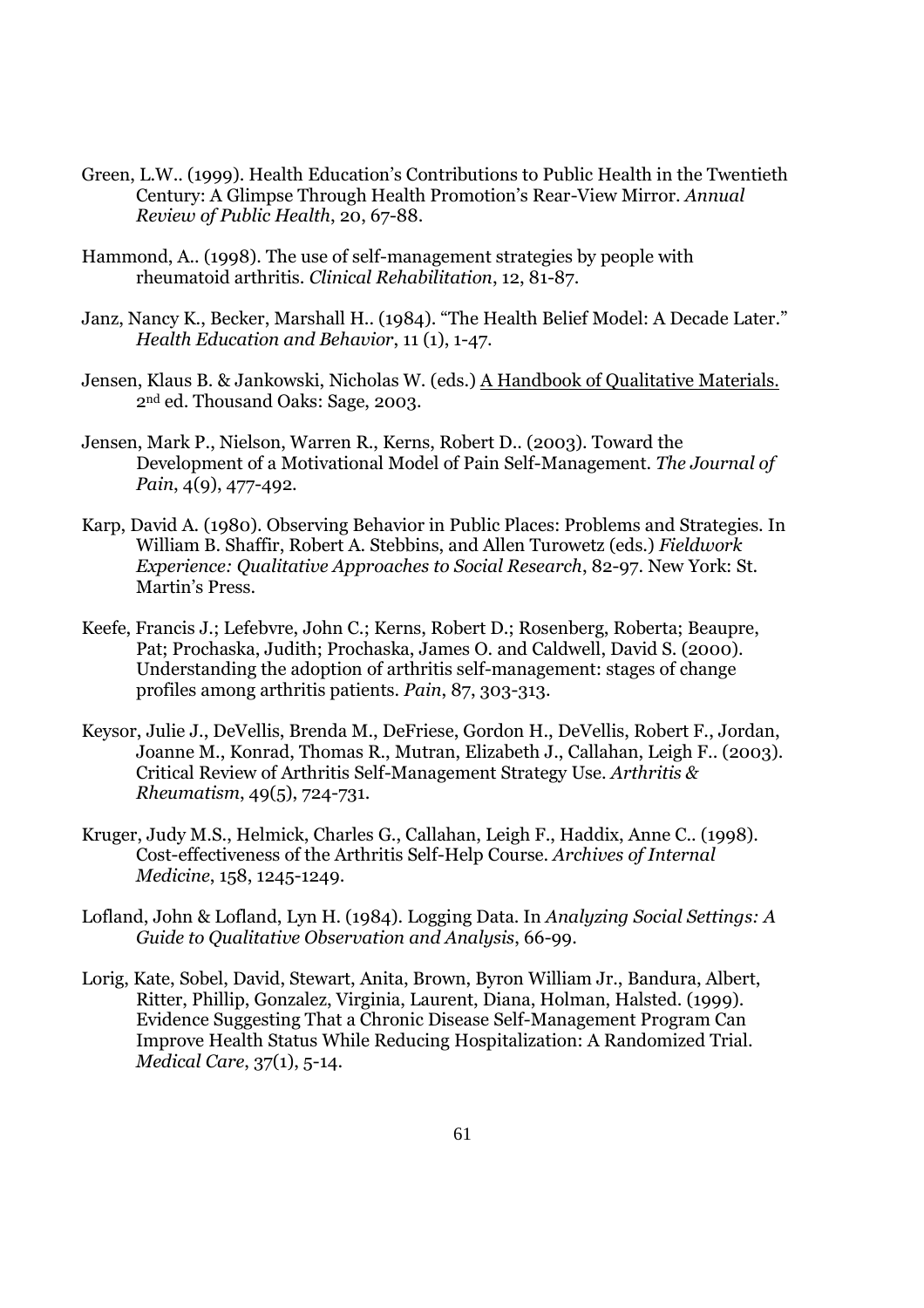- Lorig, K., Ritter, P., Stewart, A., Sobel, D., et. al. (2001). "Chronic Disease Self-Management Program: 2-Year Health Status and Health Care Utilization Outcomes." *Medical Care*, 39 (11), 1217-1223.
- Lorig, Kate R., Ritter, Philip L., Laurent, Diana D., Fries, James F.. (2004). Long-Term Randomized Controlled Trials of Tailored-Print and Small-Group Arthritis Self-Management Interventions. *Medical Care*, 42(4), 346-354.
- Lorig, Kate, Ritter, Philip L., Plant, Kathryn. (2005). A Disease-Specific Self-Help Program Compared With a Generalized Chronic Disease Self-Help Program for Arthritis Patients. *Arthritis & Rheumatism*, 53(6), 950-7.
- Matthews, C.K., & Harrington, N.G. (2000). Invisible disability. In D.O. Braithwaithe & T.L. Thompson (Eds.), Handbook of communication and people with disabilities: Research and application (p 405-421). Mahwah, NJ: Lawrence Erlbaum Associates, Inc.
- McDonald-Miszczak, Leslie, Wister, Andrew V.. (2005). Predicting Self-Care Behaviors Among Older Adults Coping With Arthritis. *Journal of Aging and Health*, 17(6), 836-857.
- Morse, J. (ed.) (1989). Qualitative Nursing Research: A Contemporary Dialogue. Sage: Newbury Park, California.
- Munhall, P. (1981). Nursing philosophy and nursing research in apposition or opposition. *Nursing Research*, 31(3), 176-181.
- Newman, Stanton, Steed, Liz, Mulligan, Kathleen. (2004). Self-management interventions for chronic illness. *Lancet*, 364, 1523-37.
- Oatley, Keith & Bolton, Winifred. (1985). A Social-Cognitive Theory of Depression in Reaction to Life Events. *Psychological Review*, 92(3), 372-388.
- Oiler, C. (1982). The phenomenological approach in nursing research. *Nursing Research*, 31(3), 178-181.
- Parrott, Roxanne. (2004). Emphasizing "communication" in Health Communication. *Journal of Communication*, 54, 751-787.
- Revenson, Tracey & Felton, Barbara. (1989). Disability and Coping as Predictors of Psychological Adjustment to Rheumatoid Arthritis. *Journal of Counseling and Clinical Psychology*, 57(3), 344-348.
- Shiloh, Shoshana. (2006). Illness Representations, Self-Regulation, and Genetic Counseling: A Theoretical Review. *Journal of Genetic Counseling*, 15(5), 325-337.